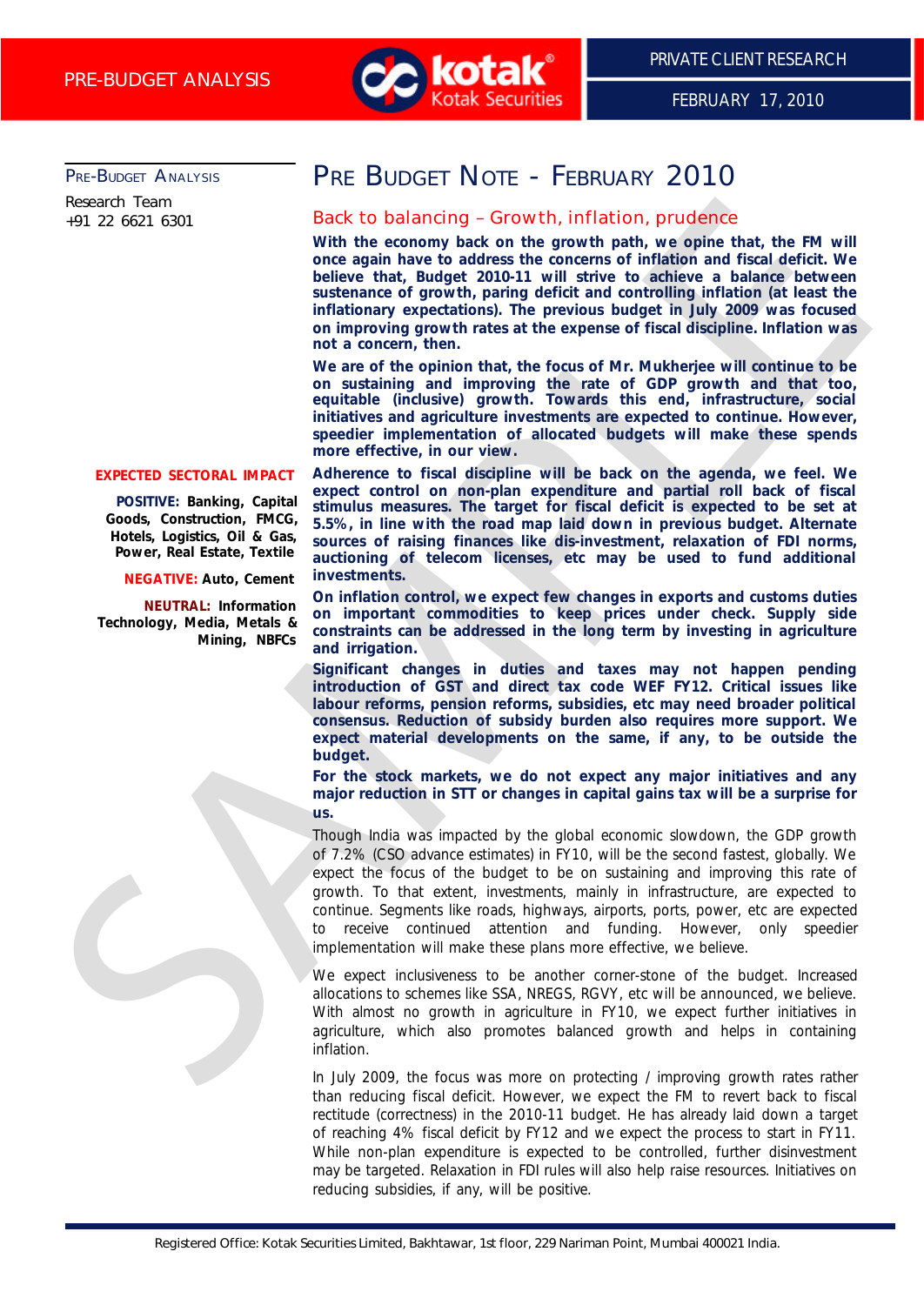We believe that, the FM will reverse the fiscal stimulus provided to select sectors and items, which have regained strength and do not need government support (eg. automobiles, consumer durables, etc). We do not expect across the board increase in excise duties / service tax, in the interest of growth and inflation.

With the RBI having done its bit in controlling inflation, we expect some fiscal measures in the budget towards controlling prices. Changes may be made in customs and export duties on essential / sensitive commodities, with a view to increase their domestic availability. The FM may announce steps to further ease supply side bottlenecks for commodities. Control on fiscal deficit indirectly helps in containing inflation.

On the reforms front, we expect further clarity on the implementation of the GST. Relaxation of FDI rules, if any, will be positive. However, issues like labour laws, pension reforms and subsidies will need broader political consensus before they are implemented.

On the taxation front, we do not expect any major changes on the corporate tax or income tax pending the likely implementation of the Direct Tax Code from FY12. Investment - led deductions from total income (through infrastructure bonds, etc) can be considered by the FM.

For the stock markets, we do not expect any major initiatives and any major reduction in STT or changes in capital gains tax will be a surprise for us.

Thus, we believe that, the focus of the markets will be more on investments, fiscal discipline and on sectors which are impacted by the budget proposals.

We believe that, the budget may have positive implications for Banking, Capital Goods, Construction, FMCG, Hotels, Logistics, Oil & Gas, Power, Real Estate and Textile sectors.

The budget could have negative implications for the Automobiles and Cement sectors and may be Neutral for sectors like NBFCs, Metals & Mining, Information Technology, Media.



#### Market movement - one month before and after budget

*Source: Bloomberg*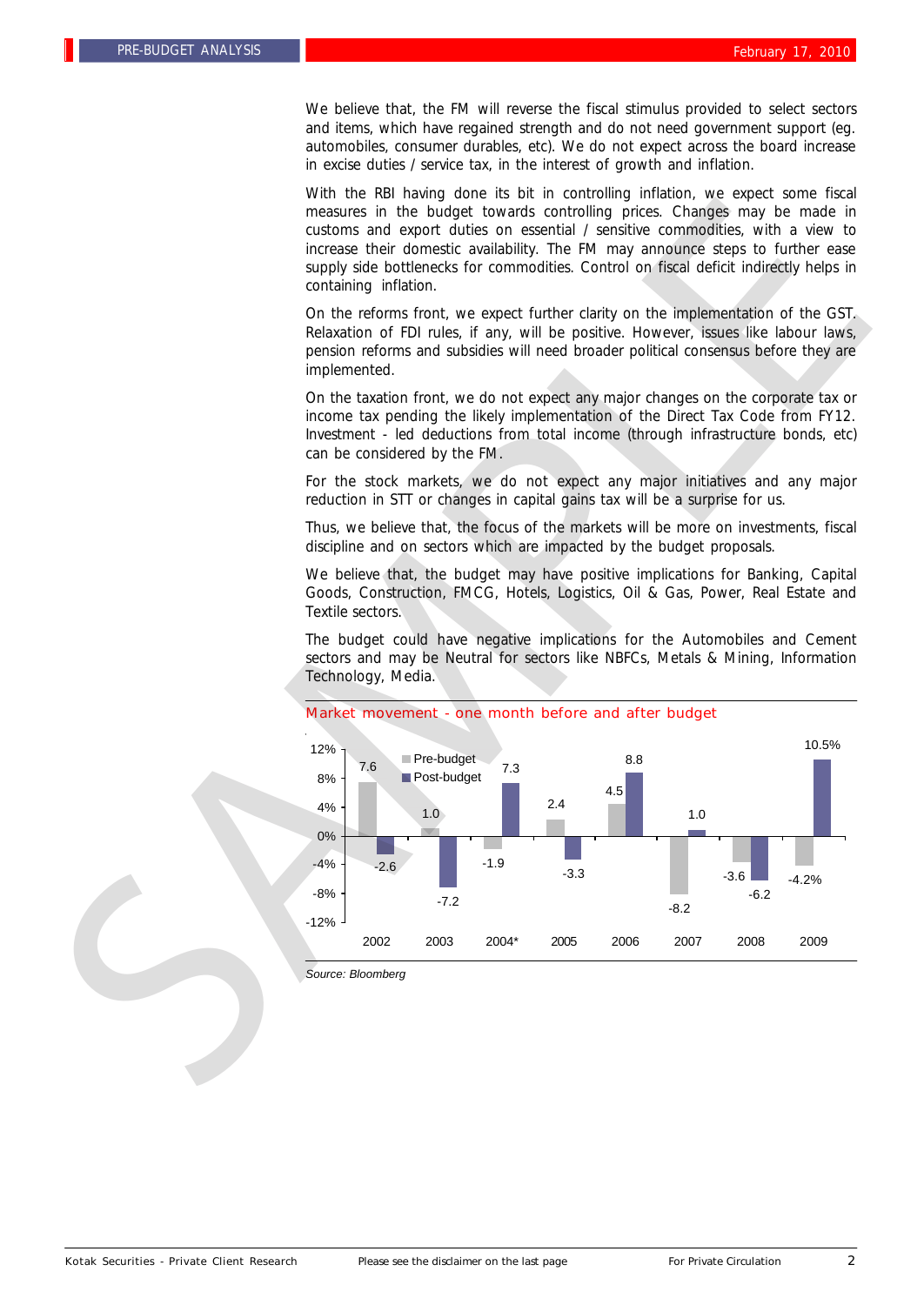



*Source: CSO*

#### Saving & Investment (% of GDP)

#### Focus on GDP growth…

In the backdrop of a still-fragile global scenario, India's GDP is likely to grow by about 7.2% in FY10 (CSO advance estimates), the second fastest rate globally. The economy has been relatively insulated because of its low dependence on exports at less than 20% of the GDP. Various fiscal and monetary steps by the UPA Government and RBI, respectively have also resulted in early stabilization and growth.

The focus of the Government will be to sustain and improve this growth rate. Sustenance of high growth is very important to make the benefits of this growth reach all sections of the society.

To sustain this growth amid a global economy which is still not out of the woods, the Government will keep up its investment spends. India's high investment rate (about 35%) has been largely responsible in India achieving a high GDP growth rate. Thus, we expect the FM to continue to allocate significant investments, mainly to the infrastructure sector.

| $\frac{1}{2}$ and $\frac{1}{2}$ and $\frac{1}{2}$ and $\frac{1}{2}$ and $\frac{1}{2}$ and $\frac{1}{2}$ and $\frac{1}{2}$ and $\frac{1}{2}$ and $\frac{1}{2}$ and $\frac{1}{2}$ and $\frac{1}{2}$ and $\frac{1}{2}$ and $\frac{1}{2}$ and $\frac{1}{2}$ and $\frac{1}{2}$ and $\frac{1}{2}$ a |         |         |         |         |         |          |          |
|-----------------------------------------------------------------------------------------------------------------------------------------------------------------------------------------------------------------------------------------------------------------------------------------------|---------|---------|---------|---------|---------|----------|----------|
|                                                                                                                                                                                                                                                                                               | 2003-04 | 2004-05 | 2005-06 | 2006-07 | 2007-08 | 2007-08* | 2008-09* |
| Gross domestic saving (GDS)                                                                                                                                                                                                                                                                   | 29.8    | 31.7    | 34.2    | 35.7    | 37.7    | 36.4     | 32.5     |
| Investments (GDFC)                                                                                                                                                                                                                                                                            | 27.6    | 32.1    | 35.5    | 36.9    | 39.1    | 37.7     | 34.9     |
|                                                                                                                                                                                                                                                                                               |         |         |         |         |         |          |          |

*Source: CSO; \* Indicates numbers at current prices*

The 11th 5-year Plan has envisaged total investment in physical infrastructure (electricity, railways, roads, ports, airports, irrigation, urban and rural water supply and sanitation) to increase from around 5% of GDP in 2006-07 to 9% of GDP by the end of the plan period if the targeted rate of growth of 9% for the Plan period (2007-12) is to be achieved. Consistent with the above projection, the investment in physical infrastructure alone during the Plan has been estimated to be about Rs.20trn. Of this amount, the share of the Central Government, the State Governments and the private sector has been projected at 37%, 32% and 31%, respectively.

The Government has already indicated it is now targeting to construct 15-20 km of roads a day compared with 1.5-2 km a day last fiscal. On the other hand, the Power Ministry has indicated its desire to be able to add power generation capacity of 62,000 MW in thee current plan period (reduced from 78,700 MW). It also wants to reach its target of providing electricity to about 118,000 villages at the earliest (60000 villages already covered). As of now, the government has awarded four UMPP contracts of 4,000 MW each and expects to award the others at the earliest.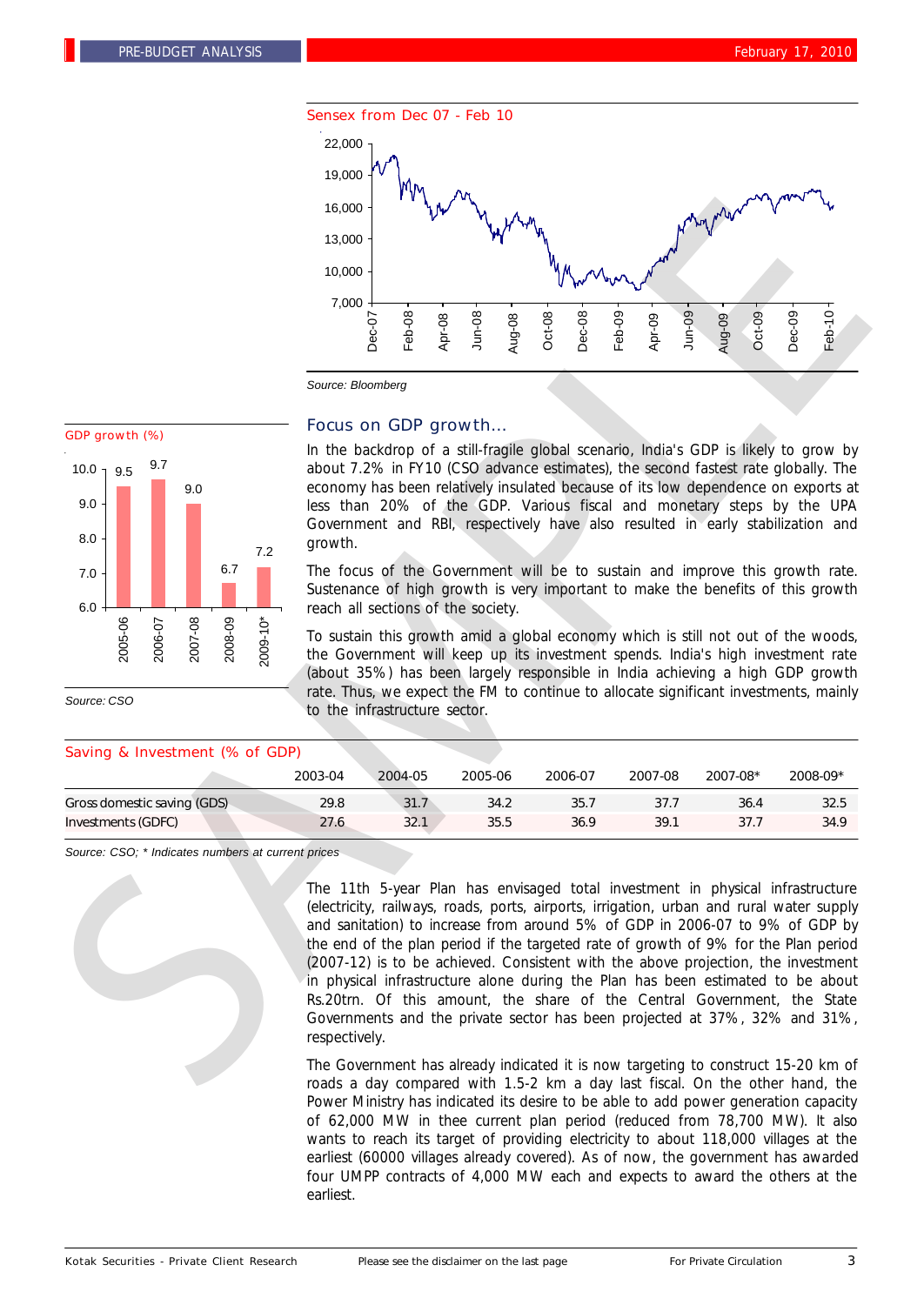We note that, the FY09-10 Budget had laid down several proposals including : IIFCL and banks to be in a position to support projects involving total investment of Rs.1trn, allocation for the National Highway Development Programme (NHDP) increased by 23%, JNNURM by 87% and Accelerated Power Development and Reform Programme by 160%. A blueprint for long distance gas pipelines leading to a National Gas Grid was also proposed.

While the intent is there, the implementation needs to further speed up. We expect measures towards this end. Conferring the status of a priority sector to the power industry may lead to significant financing from banks and attract more investments from private sector. Also, looking at the potential delays in the power projects, extension of tax benefits for power projects coming on stream post 2011 is expected. Currently, tax benefits under section 80IA are available only to power projects starting power generation before April 2011. Extension of tax holidays to gas exploration business will also spur investments.



*Source: MOSPI*

## …and promoting equitable growth

Equitable growth has been one of the important cornerstones of the UPA's previous tenure and we expect the same to continue in the current tenure also.

Schemes like Sarva Shiksha Abhiyan, National Rural Employment Guarantee Scheme, mid-day meal scheme, etc have lagged targets, though significant progress on the same has been achieved.

The total plan expenditure for the social services was increased by about 16% to Rs.1.04trn in 2009-10 budget. We expect measures to provide further impetus to these schemes to ensure rural upliftment, employment, education, agricultural growth and public health. Initiatives on agriculture also help in easing supply side constraints and sustaining the GDP growth rate.

#### Gradual withdrawal of fiscal stimulus

With parts of the economy likely on a self-sustaining path, the Government's call on withdrawing stimulus will be of keen interest for the markets. The challenge before the Government is to sustain the higher growth but at the same time withdraw the stimulus and move towards fiscal rectitude.

We opine that, the FM will withdraw the stimulus in a targeted manner. Support may be withdrawn for sectors which have displayed robust demand and growth in the recent past. However, sectors where recovery is still fragile, may continue to receive Government support.

We expect partial roll back of excise duties for sectors like automobiles, consumer durables and cement among others. Service tax may rise to 12% as compared to 10% currently.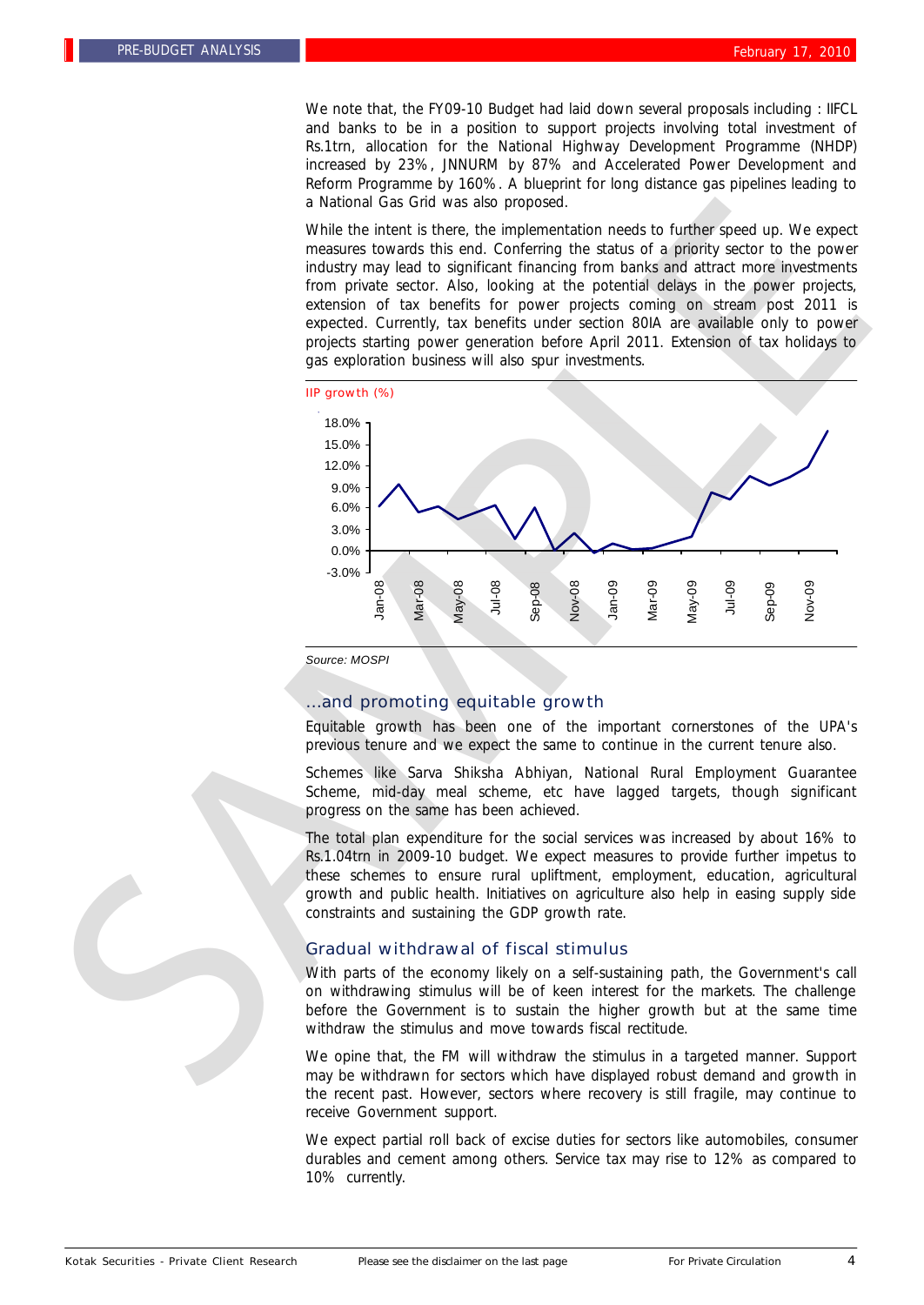## Fiscal deficit - back to FRBM

We expect the FM to revert back to FRBM and set a target of 5.5% fiscal deficit for 2010-11, in line with what he had proposed in July 2009.

In the next fiscal, Government is likely to continue vehemence on austerity and revenue enhancing measures. Moreover, the Government may also bank on a potential increase in tax revenues on the back of higher expected growth. Revenue from disinvestments and telecom auctions are expected to be budgeted at about Rs.450bn in FY11.

| <b>Trends in deficits of Central Government</b> |      |             |     |        |     |         |        |     |                                       |
|-------------------------------------------------|------|-------------|-----|--------|-----|---------|--------|-----|---------------------------------------|
| $(\%)$                                          | FY02 | <b>FY03</b> |     |        |     |         |        |     | FY04 FY05 FY06 FY07 FY08 FY09* FY10BE |
| <b>Fiscal Deficit</b>                           | 6.2  | 5.9         | 4.5 | 4.0    | 4.1 | 3.4     | 2.7    | 6.0 | 6.8                                   |
| Revenue Deficit                                 | 4.4  | 4.4         | 3.6 | 2.5    | 2.6 | 1.9     | 1.1    | 4.4 | 4.8                                   |
| Primary Deficit                                 | 1.5  | 1.1         | 0.0 | $-0.1$ | 0.4 | $-0.27$ | $-0.9$ | 25  | 3.0                                   |

#### Revenue forgone due to major incentives

| Rs.450bn in FY11.                                                                                                                                                                                                                                                                                                                                                                                                                                                                                                                                                                                                                                             |     |                     |     |        |     |        |        |     | from disinvestments and telecom auctions are expected to be budgeted at about |
|---------------------------------------------------------------------------------------------------------------------------------------------------------------------------------------------------------------------------------------------------------------------------------------------------------------------------------------------------------------------------------------------------------------------------------------------------------------------------------------------------------------------------------------------------------------------------------------------------------------------------------------------------------------|-----|---------------------|-----|--------|-----|--------|--------|-----|-------------------------------------------------------------------------------|
| The Government had proposed to raise about Rs.310bn in FY10 from auctioning of<br>telecom licenses (about Rs.300bn) and disinvestments (Rs.11bn). While telecom<br>license auctions have been delayed, the Government is expected to raise significant<br>sums from the dis-investment process. In FY11, telecom license sales are expected<br>to bring in significant sums even as dis-investments gathers further steam.                                                                                                                                                                                                                                    |     |                     |     |        |     |        |        |     |                                                                               |
| <b>Trends in deficits of Central Government</b>                                                                                                                                                                                                                                                                                                                                                                                                                                                                                                                                                                                                               |     |                     |     |        |     |        |        |     |                                                                               |
| $(\%)$                                                                                                                                                                                                                                                                                                                                                                                                                                                                                                                                                                                                                                                        |     | FY02 FY03 FY04 FY05 |     |        |     |        |        |     | FY06 FY07 FY08 FY09* FY10BE                                                   |
| <b>Fiscal Deficit</b>                                                                                                                                                                                                                                                                                                                                                                                                                                                                                                                                                                                                                                         | 6.2 | 5.9                 | 4.5 | 4.0    | 4.1 | 3.4    | 2.7    | 6.0 | 6.8                                                                           |
| <b>Revenue Deficit</b>                                                                                                                                                                                                                                                                                                                                                                                                                                                                                                                                                                                                                                        | 4.4 | 4.4                 | 3.6 | 2.5    | 2.6 | 1.9    | 1.1    | 4.4 | 4.8                                                                           |
| Primary Deficit                                                                                                                                                                                                                                                                                                                                                                                                                                                                                                                                                                                                                                               | 1.5 | 1.1                 | 0.0 | $-0.1$ | 0.4 | $-0.2$ | $-0.9$ | 2.5 | 3.0                                                                           |
| the provisional actuals for 2008-09<br>A partial roll back of fiscal stimulus measures will also add to the revenues. We are<br>not expecting across the board reversals in this budget and FM may wait for GST<br>for complete withdrawal of tax cuts. We estimate that, reversal of 2% cut in service<br>tax rate can add Rs.150bn in tax kitty. Similarly reversal of 2% cut in general                                                                                                                                                                                                                                                                    |     |                     |     |        |     |        |        |     |                                                                               |
| CENVAT rate of 10% (slab accounting for over 90% of excise revenues) can add<br>Rs.300bn in tax revenue. Our rough calculations suggest if GST is introduced at 8%<br>rate that would be revenue-neutral at existing tax- rate, however a launch with a<br>12-16% rate would be useful for enhancing revenues for fiscal consolidation.<br>We believe there may be some roll back of incentives provided in form of<br>accelerated depreciation among others, which shall result in enhanced revenue by<br>Rs. 200 bn in FY11. FDI limits may be relaxed in several sectors like retail, insurance,<br>airlines, etc and these may bring in additional funds. |     |                     |     |        |     |        |        |     |                                                                               |
| Revenue forgone due to major incentives                                                                                                                                                                                                                                                                                                                                                                                                                                                                                                                                                                                                                       |     |                     |     |        |     |        |        |     |                                                                               |
| <b>Incentives</b>                                                                                                                                                                                                                                                                                                                                                                                                                                                                                                                                                                                                                                             |     |                     |     |        |     |        |        |     | (Rs bn)                                                                       |
| <b>Accelerated Depreciation</b>                                                                                                                                                                                                                                                                                                                                                                                                                                                                                                                                                                                                                               |     |                     |     |        |     |        |        |     | 143                                                                           |
| Deduction of export profits of STPI                                                                                                                                                                                                                                                                                                                                                                                                                                                                                                                                                                                                                           |     |                     |     |        |     |        |        |     | 117                                                                           |
| Deduction of export profits of [EOUs]                                                                                                                                                                                                                                                                                                                                                                                                                                                                                                                                                                                                                         |     |                     |     |        |     |        |        |     | 72                                                                            |
| Deduction of profits of undertakings engaged in power                                                                                                                                                                                                                                                                                                                                                                                                                                                                                                                                                                                                         |     |                     |     |        |     |        |        |     | 64                                                                            |
| Deduction of profits of undertakings providing telecommunication services                                                                                                                                                                                                                                                                                                                                                                                                                                                                                                                                                                                     |     |                     |     |        |     |        |        |     | 60                                                                            |
| Deduction on account of donations                                                                                                                                                                                                                                                                                                                                                                                                                                                                                                                                                                                                                             |     |                     |     |        |     |        |        |     | 43                                                                            |
| Deduction of profits from production of mineral oil                                                                                                                                                                                                                                                                                                                                                                                                                                                                                                                                                                                                           |     |                     |     |        |     |        |        |     | 31                                                                            |
| Deduction of export profits of units located in SEZs                                                                                                                                                                                                                                                                                                                                                                                                                                                                                                                                                                                                          |     |                     |     |        |     |        |        |     | 12                                                                            |

Government subsidy bill rose to Rs. 1,300 bn in FY09, and is expected to be over Rs. 1,100 bn in FY10. There are major contentions about subsidy rationalizations; we believe that complete withdrawal of subsidies is not politically feasible. In view of the above, we expect subsidy bill in FY11 could come at about Rs. 1,000 bn. Please note that petroleum companies get majority of their subsidies from upstream companies and government pays its part mostly in oil bonds and hence the subsidy burden due to fuel products doesn't get reflected fully in the budget figures.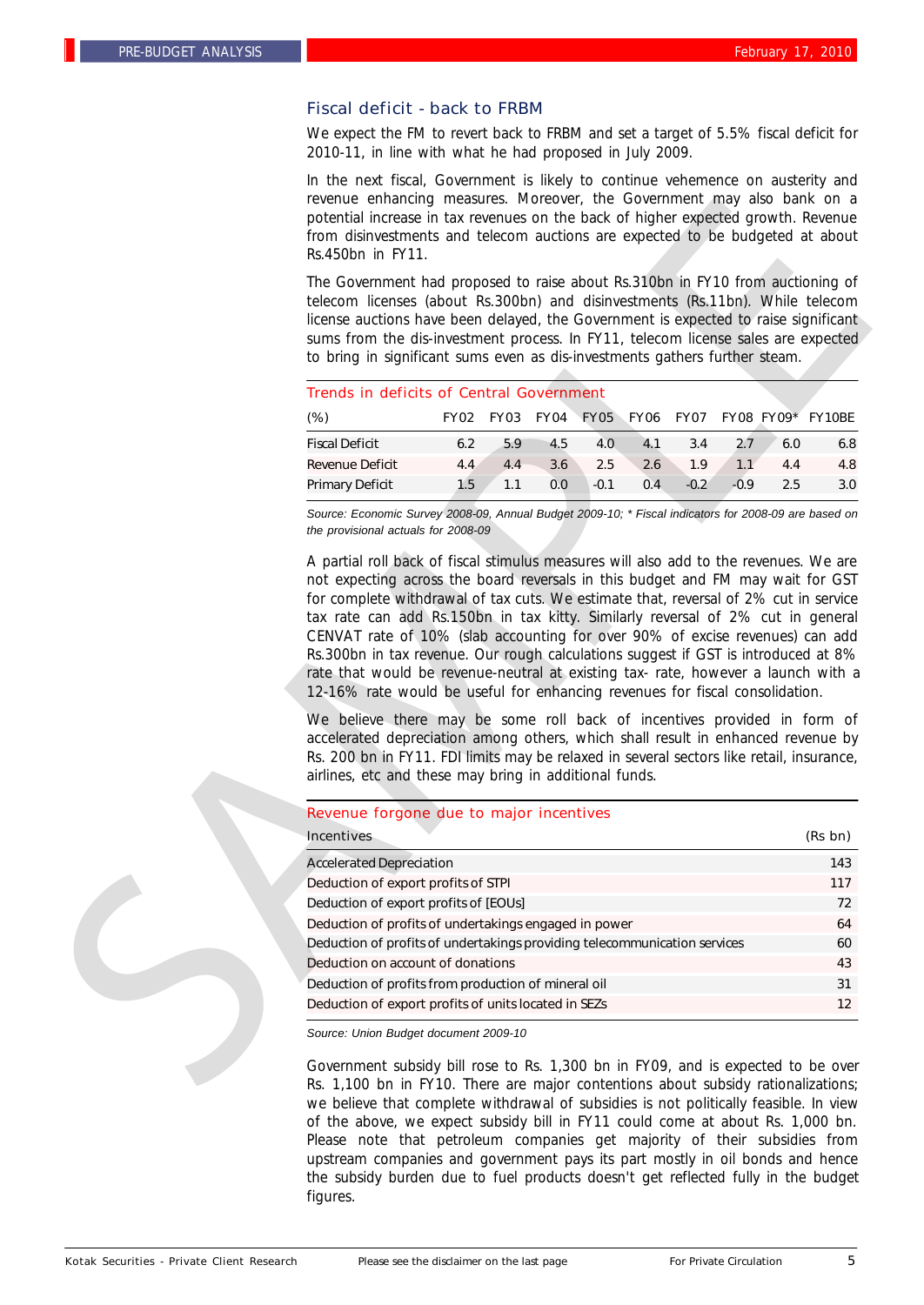Recently CSO changed the base year for India's national accounts from 1999-2000 to 2004-05. As a result, the level of nominal GDP is on average 4.4% higher each year in FY05-FY09 compared to the old base. Advance GDP estimates release by CSO pegs nominal GDP for FY10 at Rs.61,642 bn increase of 5.25% against GDP estimate used in the budget of Rs.58,566 bn (directly reducing 30 bps from fiscal deficit to GDP ratio from 6.8% to 6.5%).

We believe that the budget would mostly be in line with the street expectations: lower fiscal deficit, focus on investments (infrastructure, agriculture) and supporting economic growth through continuation of some fiscal stimulus until second half of the year. In our opinion, the fiscal deficit /GDP ratio should be about 5.5%, gross tax/GDP at 11% and total expenditure/GDP ratio at 16.6% in budget estimate FY11.

We believe that, any major deviation from the targets set out in the previous budget will be viewed negatively.

#### Reforms at work

We expect the FM to address some of the road-blocks being faced in the reforms process. GST implementation has been delayed and is expected to be implemented only in FY11. Some of the steps which need to be taken are : harmonizing the service tax and excise duties, removing region based exemptions, etc. Currently, while cenvat rate is at 8-12%, service tax rate is at 10% and VAT is at 12.5%. We believe that, GST has the potential to improve margins of companies by way of reduced cost on inter-state transfer of goods.

As far as subsidies are concerned, an outline to reduce the subsidy burden on the Government may be drawn up, though there may be no concrete proposals. There may be no structural changes for FY10-11 as the fertilizer subsidy is expected to be lower because of reduced costs of inputs. On fuel subsidies, while total implementation of the Kirit Parekh committee recommendations looks a distant possibility, some measures may be taken. However, these may be addressed outside the budget. deficit to OFF with the Constraints (SAMPLE of the Constraints (SAMPLE of the Constraints of the Constraints (SAMPLE of the Constraints (SAMPLE of the Constraints) and advantation of the painting of the Constraints (SAMPL

Apart from these, several initiatives in administrative reforms may be outlined in the budget. However, we believe that pension reforms and labour reforms will need wider political consensus before they are implemented.

#### No major changes in direct tax rates expected

We do not expect any major change in the direct taxes. The Direct Tax Code will be discussed in FY11 and will likely be implemented wef FY12. Pending its implementation, we do not expect the FM to make any major changes to tax rates. Tax benefits to 'impacted' and labour-intensive industries like textiles, rubber, jewellery, leather, IT, etc may be continued with.

On the personal tax front, some tax exemptions on investments may be given to channel funds for infrastructure.

#### Stock markets

We do not expect any significant measures on the stock markets. We will be pleasantly surprised if there are significant changes in STT and capital gains tax rates.

The markets are expecting a budget which is growth - oriented and has enough the deficit targets, markets may not be disappointed.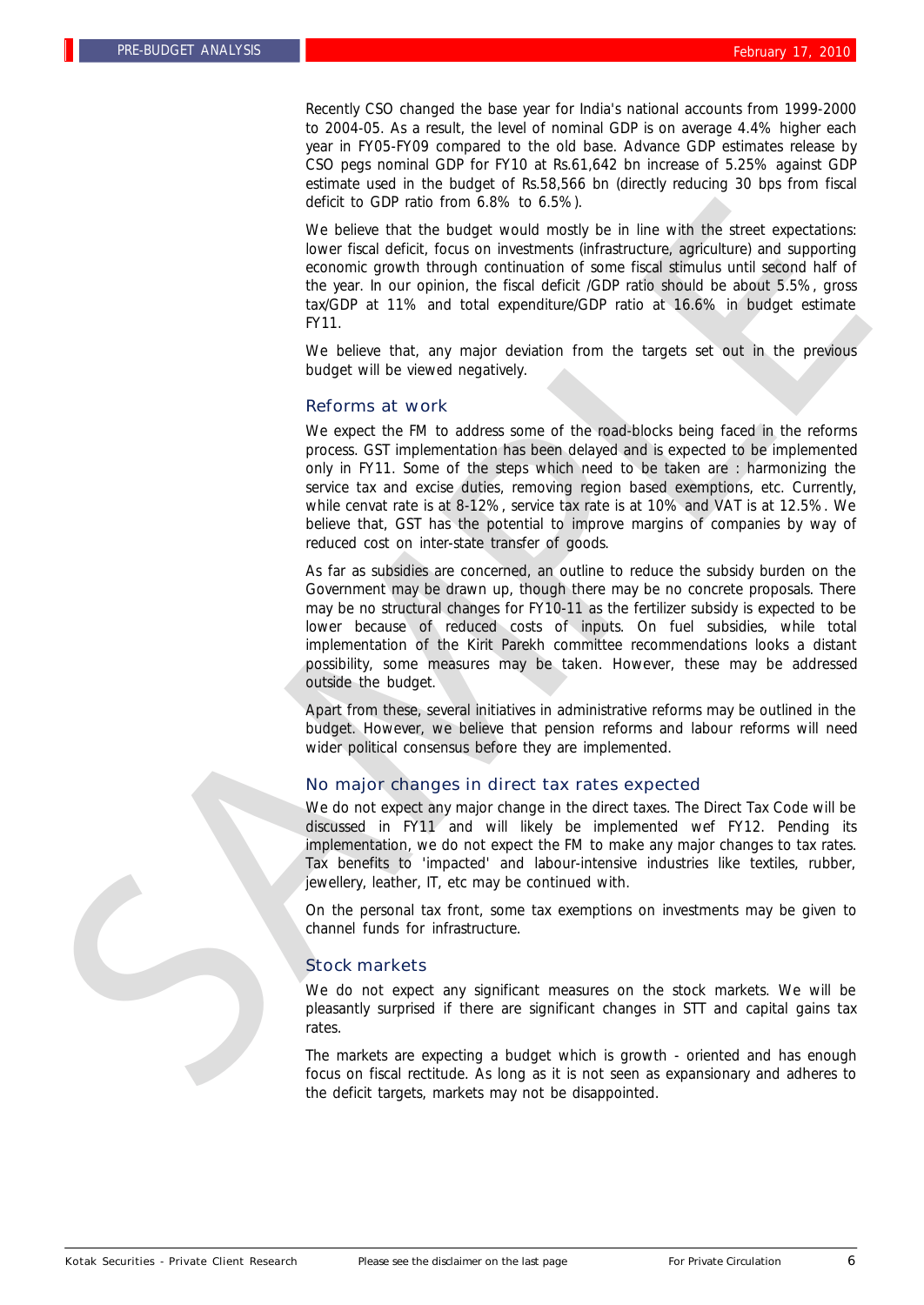## Sectoral implications

We believe that, the focus of the markets will be more on :

- Initiatives to sustain and improve the GDP growth; increased investments in infrastructure and social sector,
- Raising the requisite finances while reducing deficit percentages; disinvestment, telecom licenses, FDI, etc,
- **n** Speedier implementation of these initiatives and
- Sectors which will be positively impacted by the budget proposals

| ш<br>telecom licenses, FDI, etc, | Raising the requisite finances while reducing deficit percentages; disinvestment, |
|----------------------------------|-----------------------------------------------------------------------------------|
| ш                                | Speedier implementation of these initiatives and                                  |
|                                  | Sectors which will be positively impacted by the budget proposals                 |
| <b>Expected sectoral impact</b>  |                                                                                   |
| <b>Budget impact</b>             | Sector                                                                            |
| <b>Positive</b>                  | Banking, Capital Goods, Construction, FMCG, Hotels, Logistics,                    |
|                                  | Oil & Gas, Power, Real Estate, Textile                                            |
| <b>Negative</b>                  | Auto, Cement                                                                      |
| <b>Neutral</b>                   | Information Technology, Media, Metals & Mining, NBFCs                             |
|                                  | Source: Kotak Securities - Private Client Research                                |
|                                  |                                                                                   |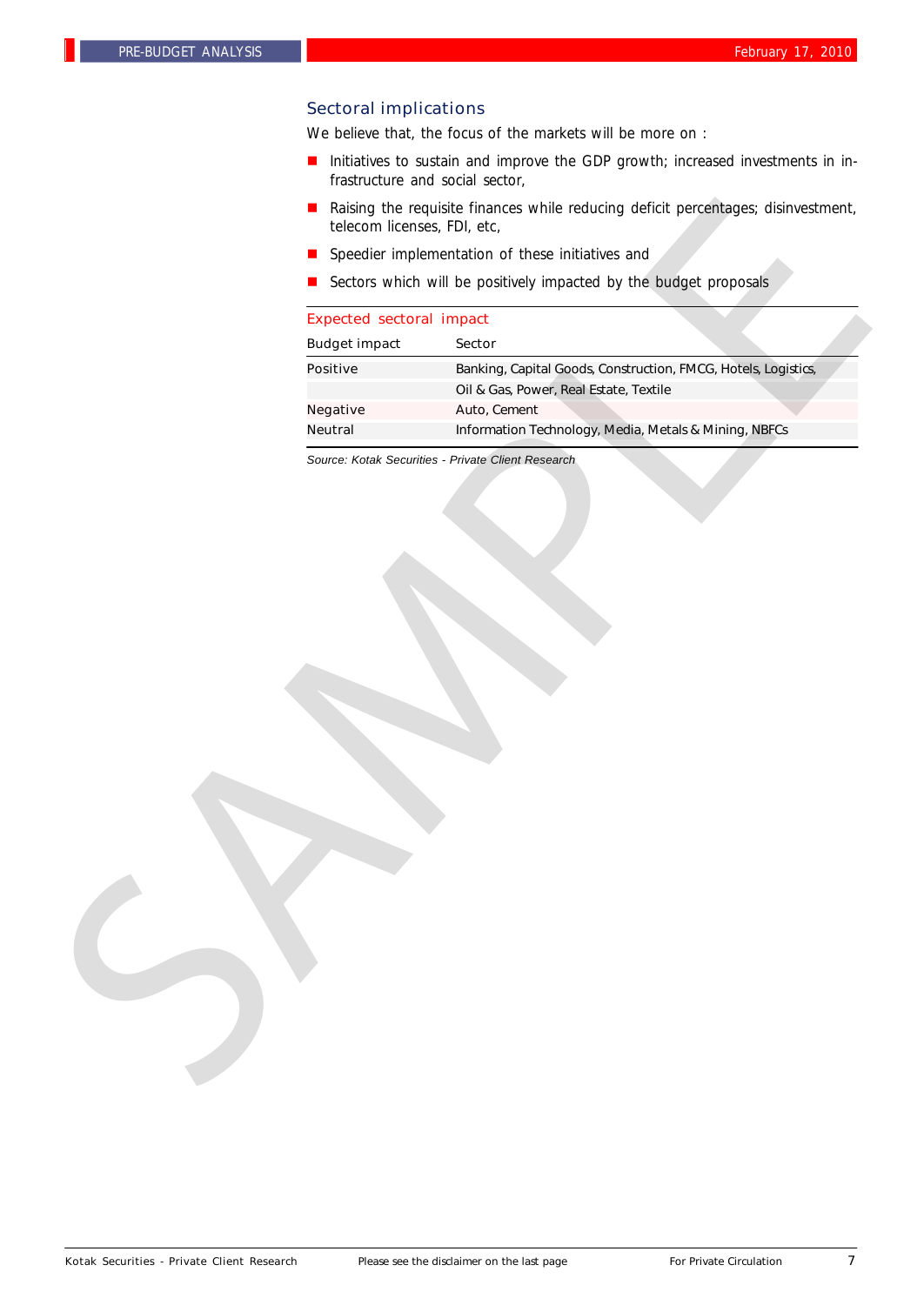# SECTORWISE EXPECTATION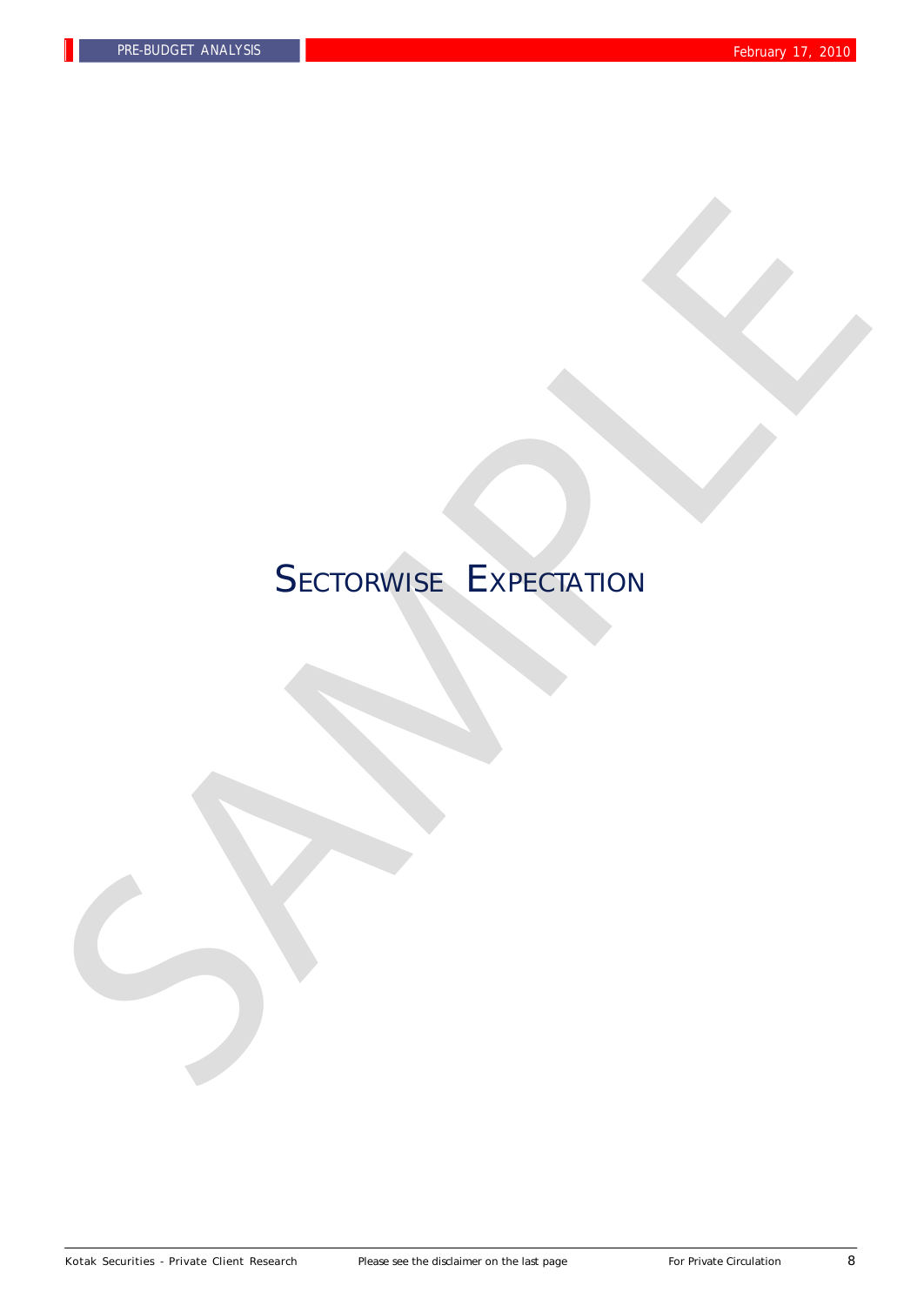EXPECTED BUDGET IMPACT:

Negative

# **AUTOMOBILES**

## Current view

- $\Box$  Auto Industry has made a strong comeback post sharp decline in volumes during 3QFY09. The industry had an excellent 2009 that saw significant improvement in volumes across all the segments. Apart from various other reasons that helped the auto industry, one of the factors that played a key role was the stimulus package announced by the government.
- $\Box$  However there are few concerns looming over the industry that can impact its profitability moving ahead. Rising input cost, adoption of new emission norms from April 2010, expected increase in lending rates etc are the key issues that the industry has to tackle during FY11. With host of new entrants into the Indian auto space across segments, competition is expected to intensify further. In such a scenario, the auto industry would not like any announcement in the forthcoming budget that would have a negative impact. It is expected that the excise duty cuts may be rolled back partially.
- $\Box$  Amidst all these issues, the current strong domestic demand is expected to be the saving grace for the auto players. Moving ahead we expect the industry volumes to grow in the region of 12-14% during the next fiscal year.

|                                                              |                                                                      |                                                | during 3QFY09. The industry had an excellent 2009 that saw significant<br>improvement in volumes across all the segments. Apart from various other<br>reasons that helped the auto industry, one of the factors that played a key role<br>was the stimulus package announced by the government.                                                                                                                                                                                                                                                                                            |                                             |
|--------------------------------------------------------------|----------------------------------------------------------------------|------------------------------------------------|--------------------------------------------------------------------------------------------------------------------------------------------------------------------------------------------------------------------------------------------------------------------------------------------------------------------------------------------------------------------------------------------------------------------------------------------------------------------------------------------------------------------------------------------------------------------------------------------|---------------------------------------------|
|                                                              |                                                                      | excise duty cuts may be rolled back partially. | $\Box$ However there are few concerns looming over the industry that can impact its<br>profitability moving ahead. Rising input cost, adoption of new emission norms<br>from April 2010, expected increase in lending rates etc are the key issues that<br>the industry has to tackle during FY11. With host of new entrants into the<br>Indian auto space across segments, competition is expected to intensify further.<br>In such a scenario, the auto industry would not like any announcement in the<br>forthcoming budget that would have a negative impact. It is expected that the |                                             |
|                                                              |                                                                      |                                                | $\Box$ Amidst all these issues, the current strong domestic demand is expected to be<br>the saving grace for the auto players. Moving ahead we expect the industry<br>volumes to grow in the region of 12-14% during the next fiscal year.                                                                                                                                                                                                                                                                                                                                                 |                                             |
| <b>Key budget expectations</b>                               |                                                                      |                                                |                                                                                                                                                                                                                                                                                                                                                                                                                                                                                                                                                                                            |                                             |
| <b>Issues</b>                                                | <b>Industry wish-list</b>                                            | Our expectation                                | <b>Rationale for our</b><br>expectation                                                                                                                                                                                                                                                                                                                                                                                                                                                                                                                                                    | Impact of our<br>expectation                |
| Stimulus package roll<br>back                                | ■ Continuation of<br>stimulus package                                | Partial roll back of<br>2% in excise duty      | Economy is already on<br>recovery path and auto<br>sales have been strong                                                                                                                                                                                                                                                                                                                                                                                                                                                                                                                  | <b>Negative</b>                             |
| <b>Differential Excise</b><br>duty                           | Remove differential<br>excise duty between<br>small and large cars   | Status quo to be<br>maintained                 | Government is promoting<br>fuel efficient vehicles and<br>furthermore large cars are<br>less price elastic                                                                                                                                                                                                                                                                                                                                                                                                                                                                                 | <b>Neutral</b>                              |
| Accelerated<br>depreciation                                  | <b>Extension of acceler-</b><br>ated depreciation<br>benefits for CV | Status quo to be<br>maintained.                | $\blacksquare$ CV sales have already<br>shown signs of recovery                                                                                                                                                                                                                                                                                                                                                                                                                                                                                                                            | <b>Neutral</b>                              |
| Source: Kotak Securities - Private Client Research, Industry |                                                                      |                                                |                                                                                                                                                                                                                                                                                                                                                                                                                                                                                                                                                                                            |                                             |
| <b>Top picks</b>                                             |                                                                      |                                                |                                                                                                                                                                                                                                                                                                                                                                                                                                                                                                                                                                                            |                                             |
| Company                                                      | Price<br>(Rs)                                                        | EPS (Rs)<br><b>FY10E</b><br><b>FY11E</b>       | PE(x)<br><b>FY10E</b><br><b>FY11E</b>                                                                                                                                                                                                                                                                                                                                                                                                                                                                                                                                                      | Recommendation<br>as per our last<br>report |
|                                                              |                                                                      |                                                |                                                                                                                                                                                                                                                                                                                                                                                                                                                                                                                                                                                            |                                             |

| <b>Top picks</b> |       |              |              |       |              |                           |
|------------------|-------|--------------|--------------|-------|--------------|---------------------------|
| Company          | Price |              | EPS (Rs)     | PE(x) |              | Recommendation            |
|                  | (Rs)  | <b>FY10E</b> | <b>FY11E</b> | FY10E | <b>FY11E</b> | as per our last<br>report |
| <b>NIL</b>       |       |              |              |       |              |                           |
|                  |       |              |              |       |              |                           |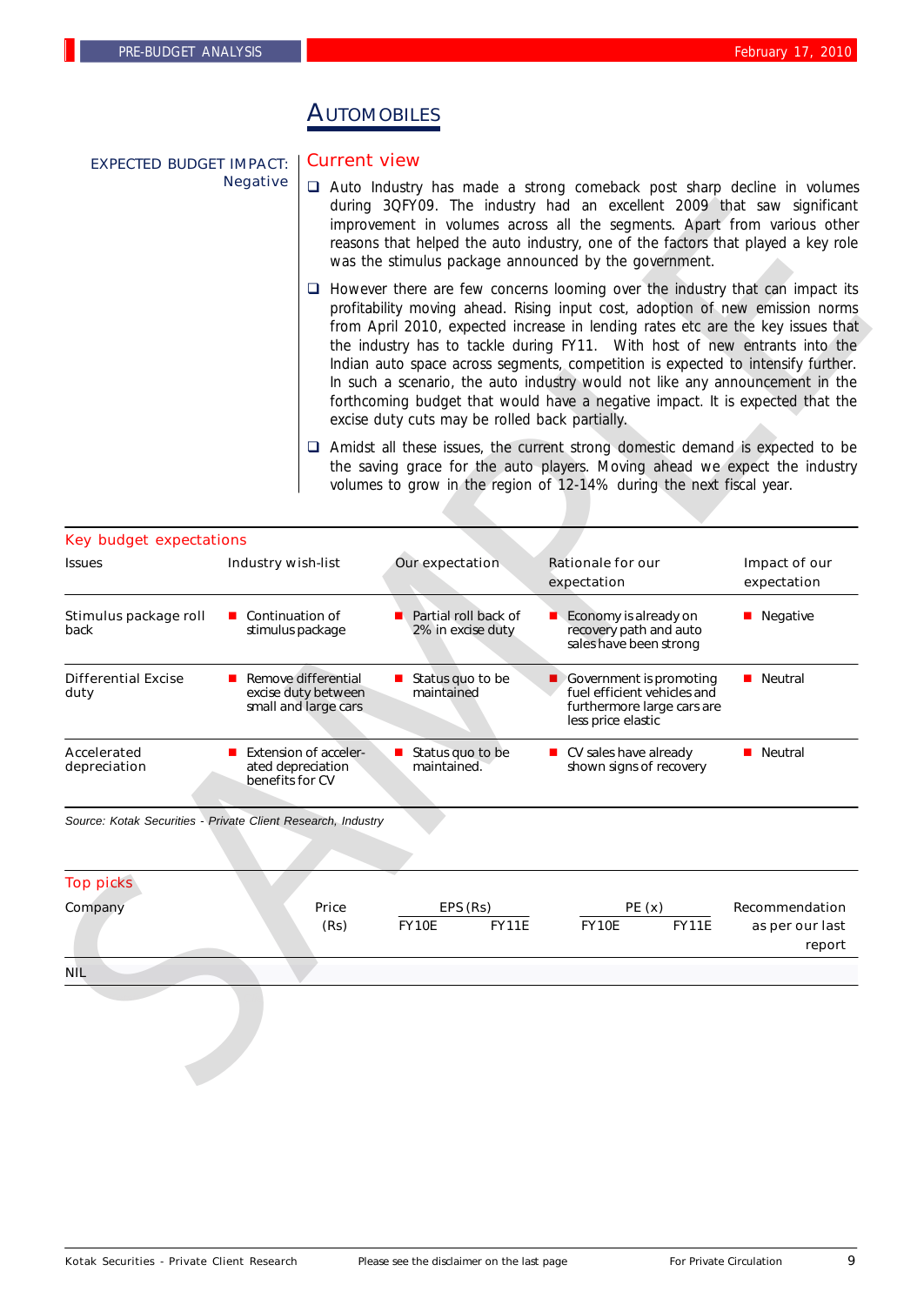EXPECTED BUDGET IMPACT:

LONG TERM OUTLOOK:

**Positive** 

Positive

## **BANKING**

#### Current view

 $\Box$  The loan growth has improved to 14.9% (as on January 29, 2010) after falling below 10% levels in October-November 2010. At the same time, deposit growth has moderated to 17-18% in last few fortnights leading to improvement in C/D ratio to 70-71% from 68-69% during May-November 2010. Due to excess liquidity on their balance sheets, banks were forced to park their surplus money in the government paper leading to increase in I/D ratio.

 $\Box$  Reported WPI (8.56%) for the month of January 2010 has gone up on back of base effect and is likely to touch 9.5-10.0% by the end of FY10. It can be further accentuated by any hike in the fuel prices, if it happens. With higher than expected IIP data (16.8% reported for December 2010) along with some other recent economic indicators like sharp rise in the business confidence index to a two-year high, a 14% growth in exports and a healthy flow of foreign investments (~\$20 bn in 9MFY10) etc, would facilitate the central bank in putting a greater focus on inflation. EXPECTED BLUDGET IMMACT:<br>
Brown has needed to 17-18% in last for forming the loading to improve-<br>
LONG TERM OUR IMMA (model to 10-7186 for 00-869% darry \$60% decays allow be more at 0.0 cm to the more and to due to the sp

 $\Box$  In our view, high food inflation is a cause of concern. We continue to expect the RBI to reverse its easy money policy in face of an inflation spike which is now further aggravated by the drought-led agflation. RBI has already hiked the CRR by 75 bps and it is likely to be further hiked by 75 bps in FY11 to contain M3 expansion, in our view. We also believe, RBI to push the policy LAF reverse repo rate (currently at 3.25%) back towards the long-term 5% inflation rate (FY11-12).

 $\Box$  Increase in CRR is a kind of tax on the banks. However, it is not likely to impact the margins much as banks are witnessing re-pricing of their liabilities at lower prices. Apart from this, improvement in credit off-take would allow deployment of the resources at higher yields leading to improvement in the overall yield on assets.

 $\Box$  In a competitive scenario, PSU banks are facing problem of trained specialists. On the other hand, automation has made many jobs quite redundant. It would be beneficial if the Government allowed another round of VRS and permitted banks to recruit specialists.

 $\Box$  There is a great appetite for bank stocks in the system, but FII/FDI limit is acting against it. We would love to see a relaxation in this, but do not expect FII/FDI limit in PSU banks to be hiked in this Budget from the current cap of 20%. We also do not expect any relaxation in voting rights (Cap 10%) in the private banks.

 $\Box$  Last but not the least, consolidation in the industry has so far only been restricted to roundtables (except few deals). Now is the time to act on this, as duplication of IT infrastructure, manpower and capital is becoming prohibitively costly.

#### Key budget expectations

| <b>Issues</b>                                                                               | <b>Industry wish-list</b>                                                            | Our expectation | Rationale for our<br>expectation                                                                                                                               | Impact of our<br>expectation                                                                                                                   |
|---------------------------------------------------------------------------------------------|--------------------------------------------------------------------------------------|-----------------|----------------------------------------------------------------------------------------------------------------------------------------------------------------|------------------------------------------------------------------------------------------------------------------------------------------------|
| To allow a deduction<br>for provision made<br>by banks towards<br>bad and doubtful<br>debts | $\blacksquare$ Remove the ceiling of<br>7.5% of total income<br>allowed as deduction | Likely          | $\blacksquare$ To remove divergence<br>between the provisions<br>made according to the RBI<br>quidelines and the<br>deductions allowed by the<br><b>IT Act</b> | Positive, as<br>actual provision-<br>ing towards bad<br>and doubtful<br>assets is higher<br>than the<br>deduction<br>allowed under<br>the Act. |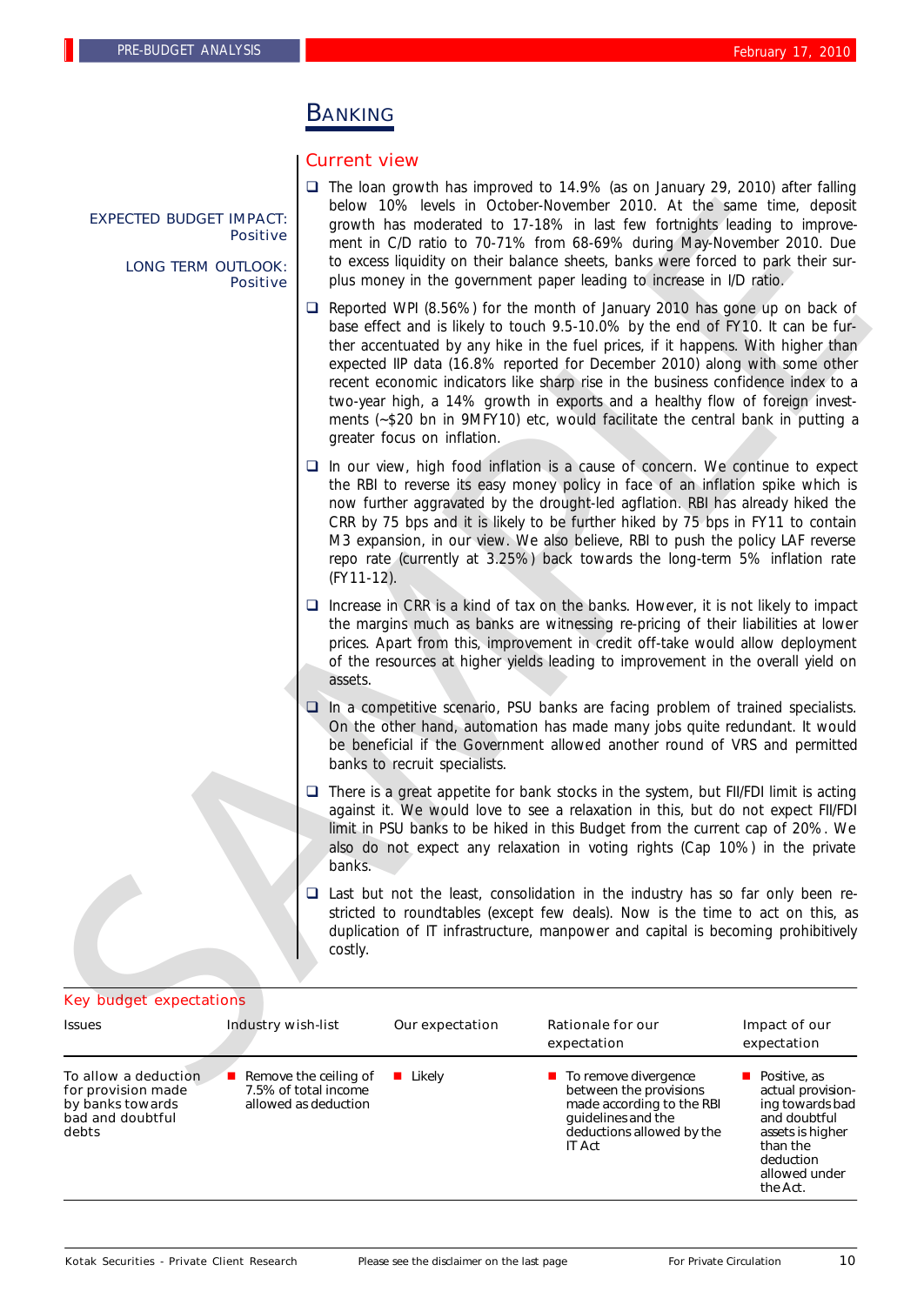## Banking (contd...)

#### Reintroduce 10  $(23)$  G of the Income Tax act Tax exemption on Infrastructure financing ■ Likely **Increase attractiveness for** lending to infrastructure sector.  $\blacksquare$  Positive, it will reduce the effective tax rate depending on the exposure to this sector.  $\blacksquare$  Reduce from five year lock-in period to three years. Relaxation in the lock-in period for savings to qualify for tax benefits (Under section 80C) status quo likely to be maintained Banks have surplus liquidity on their balance sheets  $\blacksquare$  Neutral Key budget expectations Issues **Industry wish-list** Our expectation Rationale for our Impact of our expectation expectation  $\blacksquare$  Increase the FDI limit in Insurance sector from 26% to 49% Liberalizing FDI norms for Insurance Sector ■ Likely **n** To provide capital to the Insurance companies  $\blacksquare$  Positive, it will provide capital to fund their insurance businesses.  $\blacksquare$  Increase the limit from 20% to 49% Increase in FII/FDI limit in PSU Banks Status quo likely to be maintained Government is willing to  $\blacksquare$  Neutral **Perepayment period to** be extended further from December 31, 2009 To extend the prepayment period for 'agricultural debt waiver and debt relief scheme' ■ Likely **n** To reduce the agri NPAs (especially PSU banks)  $\blacksquare$  Positive, as it would reduce the recognition<br>of agri NPAs To extend the material of the formula proposition of the system of the system of the system of the system of the system of the system of the system of the system of the system of the system of the system of the system of

*Source: Kotak Securities - Private Client Research*

| <b>Top picks</b>    |       |              |              |              |              |                 |  |  |  |  |
|---------------------|-------|--------------|--------------|--------------|--------------|-----------------|--|--|--|--|
| Company             | Price | EPS(Rs)      |              | P/ABV(x)     |              | Recommendation  |  |  |  |  |
|                     | (Rs)  | <b>FY10E</b> | <b>FY11E</b> | <b>FY10E</b> | <b>FY11E</b> | as per our last |  |  |  |  |
|                     |       |              |              |              |              | report          |  |  |  |  |
| Andhra Bank         | 101   | 21.1         | 22.2         | 1.2          | 1.0          | <b>BUY</b>      |  |  |  |  |
| Axis Bank           | 1026  | 58.9         | 73.2         | 2.7          | 2.3          | <b>BUY</b>      |  |  |  |  |
| BoB                 | 571   | 76.6         | 84.4         | 1.4          | 1.2          | <b>BUY</b>      |  |  |  |  |
| <b>HDFC Bank</b>    | 1606  | 67.4         | 90.3         | 3.4          | 3.0          | <b>BUY</b>      |  |  |  |  |
| <b>ICICI Bank</b>   | 832   | 37.2         | 44.1         | 2.0          | 1.8          | <b>BUY</b>      |  |  |  |  |
| <b>SBI</b>          | 1921  | 154.8        | 171.5        | 2.2          | 1.9          | <b>BUY</b>      |  |  |  |  |
| Union Bank of India | 246   | 39.6         | 42.7         | 1.5          | 1.2          | <b>BUY</b>      |  |  |  |  |

infuse capital to fund bank's future business

growth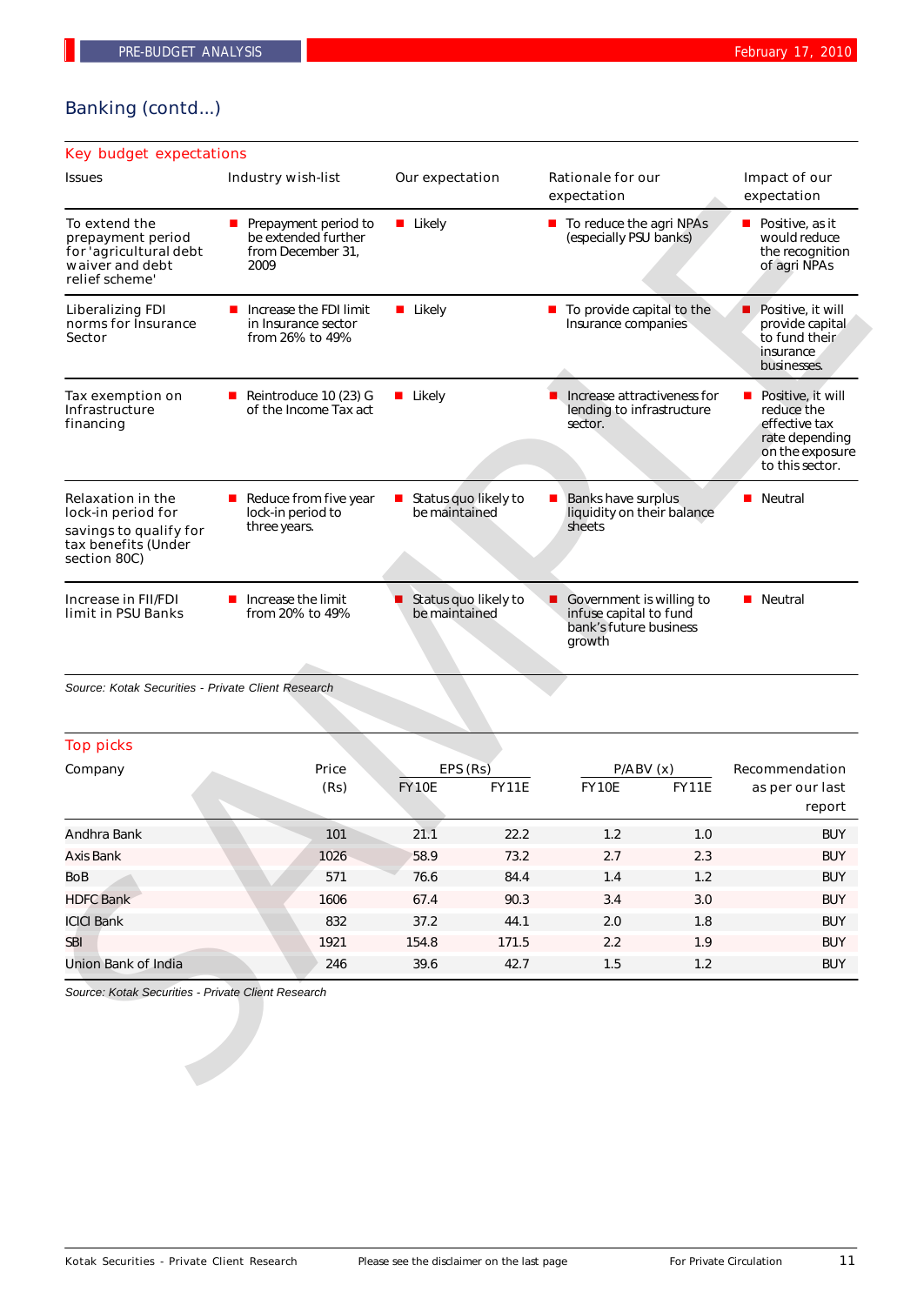# CAPITAL GOODS

### Current view

- $\Box$  The Capital Goods sector is a play on the infrastructure and industrial sectors. In the early part of the fiscal, there was a sharp dip in demand for capital goods equipment in the aftermath of the credit crisis in 2008. However, since then several factors including subdued economic outlook, funding constraints and higher risk aversion have been largely addressed. The capital goods index, which is barometer of the growth of the sector recovered from the negative territory in the first two months to climb to 12.2% in November 2009. With the economic growth rates being revised upwards, the prospects of Capital Goods sector have definitely improved.  $\square$  The third quarter results of the sector were largely positive, with there being more upgrades than downgrades. While L&T and Voltas reported disappointing numbers, BHEL, Siemens, Cummins, BEL and Voltamp reported profits that exceeded expectations. L&T had to deal with execution related issues in its construction division which held back revenue growth. The company also cited delay in finalization of large orders especially those in the Oil and Gas sector.  $\Box$  The power sector has been able to maintain its growth momentum despite the adverse developments in the global markets in 2008. However, competition from foreign players has increased in the T&D equipment space. Growth in consumer durables has been strong for the year at 21.7%. EXPECTED BUDGET IMPACT: **Positive** LONG TERM OUTLOOK: Positive
	- $\Box$  Stable material prices, government thrust on infrastructure and soft interest rates are positives for the capital goods sector. Our preferred picks are L&T, Voltas, Thermax, Blue Star, Voltamp and Hindustan Dorr Oliver.

| <b>EXPECTED BUDGET IMPACT:</b><br><b>LONG TERM OUTLOOK:</b> | <b>Positive</b><br><b>Positive</b>                                  |                                                                                                                  | the early part of the fiscal, there was a sharp dip in demand for capital goods<br>equipment in the aftermath of the credit crisis in 2008. However, since then<br>several factors including subdued economic outlook, funding constraints and<br>higher risk aversion have been largely addressed. The capital goods index, which<br>is barometer of the growth of the sector recovered from the negative territory<br>in the first two months to climb to 12.2% in November 2009. With the eco-<br>nomic growth rates being revised upwards, the prospects of Capital Goods sec-<br>tor have definitely improved. |                                                                                                                                                                                                                                                                                                                                                                                                                                                                                                          |                                                                                        |  |  |  |
|-------------------------------------------------------------|---------------------------------------------------------------------|------------------------------------------------------------------------------------------------------------------|---------------------------------------------------------------------------------------------------------------------------------------------------------------------------------------------------------------------------------------------------------------------------------------------------------------------------------------------------------------------------------------------------------------------------------------------------------------------------------------------------------------------------------------------------------------------------------------------------------------------|----------------------------------------------------------------------------------------------------------------------------------------------------------------------------------------------------------------------------------------------------------------------------------------------------------------------------------------------------------------------------------------------------------------------------------------------------------------------------------------------------------|----------------------------------------------------------------------------------------|--|--|--|
|                                                             |                                                                     |                                                                                                                  |                                                                                                                                                                                                                                                                                                                                                                                                                                                                                                                                                                                                                     | $\Box$ The third quarter results of the sector were largely positive, with there being<br>more upgrades than downgrades. While L&T and Voltas reported disappointing<br>numbers, BHEL, Siemens, Cummins, BEL and Voltamp reported profits that ex-<br>ceeded expectations. L&T had to deal with execution related issues in its con-<br>struction division which held back revenue growth. The company also cited de-<br>lay in finalization of large orders especially those in the Oil and Gas sector. |                                                                                        |  |  |  |
|                                                             |                                                                     |                                                                                                                  |                                                                                                                                                                                                                                                                                                                                                                                                                                                                                                                                                                                                                     | $\Box$ The power sector has been able to maintain its growth momentum despite the<br>adverse developments in the global markets in 2008. However, competition<br>from foreign players has increased in the T&D equipment space.                                                                                                                                                                                                                                                                          |                                                                                        |  |  |  |
|                                                             |                                                                     |                                                                                                                  |                                                                                                                                                                                                                                                                                                                                                                                                                                                                                                                                                                                                                     | $\Box$ Growth in consumer durables has been strong for the year at 21.7%.                                                                                                                                                                                                                                                                                                                                                                                                                                |                                                                                        |  |  |  |
|                                                             |                                                                     |                                                                                                                  |                                                                                                                                                                                                                                                                                                                                                                                                                                                                                                                                                                                                                     | $\Box$ Stable material prices, government thrust on infrastructure and soft interest<br>rates are positives for the capital goods sector. Our preferred picks are L&T,<br>Voltas, Thermax, Blue Star, Voltamp and Hindustan Dorr Oliver.                                                                                                                                                                                                                                                                 |                                                                                        |  |  |  |
|                                                             |                                                                     |                                                                                                                  |                                                                                                                                                                                                                                                                                                                                                                                                                                                                                                                                                                                                                     |                                                                                                                                                                                                                                                                                                                                                                                                                                                                                                          |                                                                                        |  |  |  |
| <b>Key budget expectations</b><br><b>Issues</b>             | <b>Industry wish-list</b>                                           |                                                                                                                  | Our expectation                                                                                                                                                                                                                                                                                                                                                                                                                                                                                                                                                                                                     | <b>Rationale for our</b><br>expectation                                                                                                                                                                                                                                                                                                                                                                                                                                                                  | Impact of our<br>expectation                                                           |  |  |  |
| <b>Customs duty</b>                                         | import of power<br>international<br>route and mega<br>power plants. | ■ 10% customs duty on<br>plant equipment for<br>both, the projects<br>awarded through the<br>competitive bidding | Import duty likely                                                                                                                                                                                                                                                                                                                                                                                                                                                                                                                                                                                                  | $\blacksquare$ To provide level playing<br>field against imports and<br>at the same time develop<br>domestic manufacturing<br>base                                                                                                                                                                                                                                                                                                                                                                       | ■ Positive for L&T<br>and BHEL                                                         |  |  |  |
| <b>Hike in excise duty</b><br>from 8% to 10%                | Maintain Status quo                                                 |                                                                                                                  | <b>Likely</b>                                                                                                                                                                                                                                                                                                                                                                                                                                                                                                                                                                                                       | $\blacksquare$ To shore up indirect tax<br>revenues                                                                                                                                                                                                                                                                                                                                                                                                                                                      | $\blacksquare$ Negative for<br>product/<br>equipment mfrs<br>like Voltas, Blue<br>Star |  |  |  |
| <b>Reduction in customs</b><br>duty on compressors          | From 7.5% to 5%                                                     |                                                                                                                  | ■ Unlikely                                                                                                                                                                                                                                                                                                                                                                                                                                                                                                                                                                                                          | ■ To bring duties on<br>intermediate product in<br>line with the final product                                                                                                                                                                                                                                                                                                                                                                                                                           | <b>Positive for Blue</b><br>Star and Voltas                                            |  |  |  |
| Availability of long-<br>tenure funds                       | Setting up India                                                    | infrastructure debt<br>fund of Rs 500 bn                                                                         | ■ Likely                                                                                                                                                                                                                                                                                                                                                                                                                                                                                                                                                                                                            | To meet funding require-<br>ments of the infrastructure<br>sector                                                                                                                                                                                                                                                                                                                                                                                                                                        | <b>Positive</b>                                                                        |  |  |  |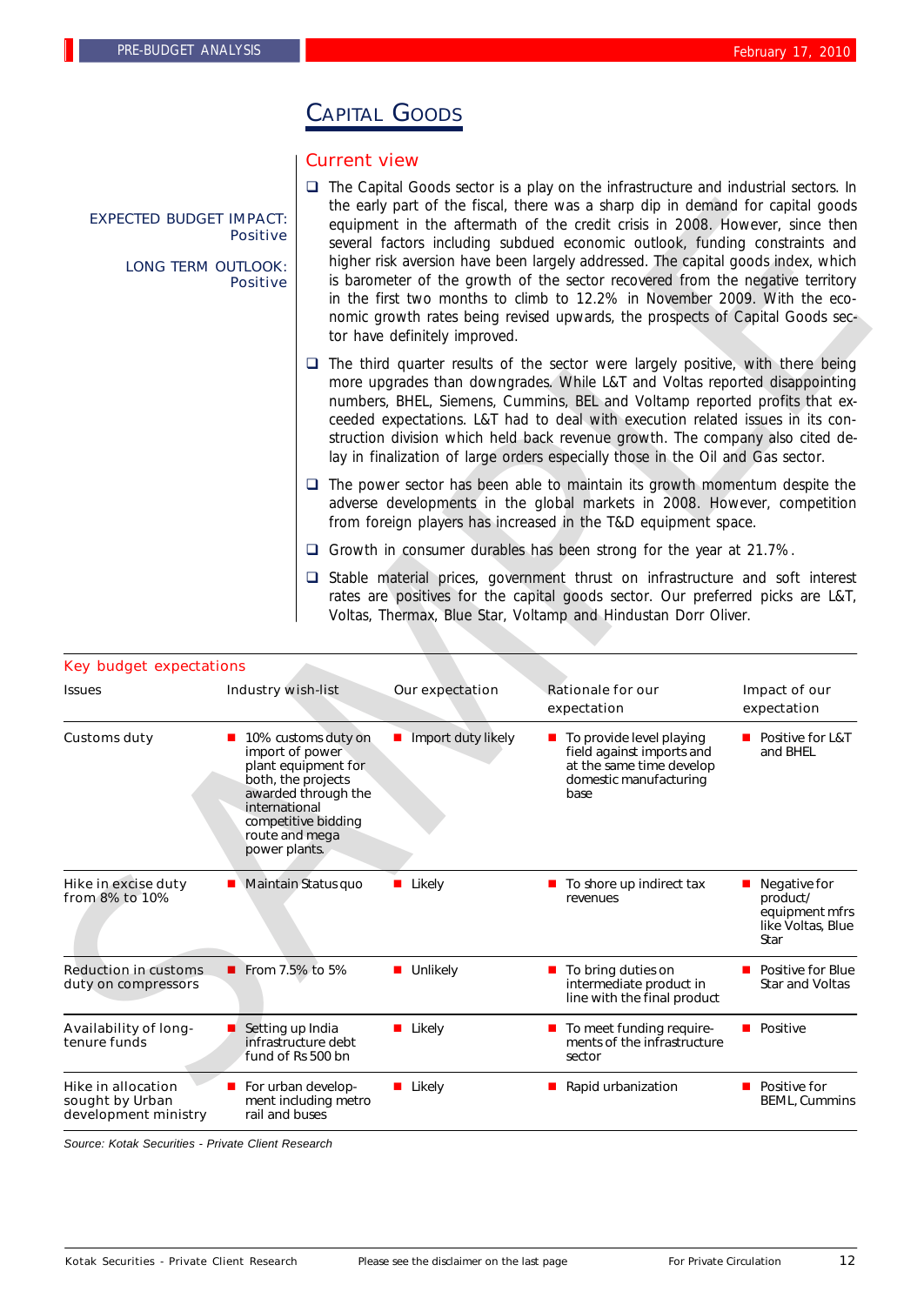## Capital Goods (contd...)

## Top picks

| Company                      | Price |          | EPS (Rs)     | PE(x) |              | Recommendation            |  |
|------------------------------|-------|----------|--------------|-------|--------------|---------------------------|--|
|                              | (Rs)  | FY10E    | <b>FY11E</b> | FY10E | <b>FY11E</b> | as per our last<br>report |  |
| L&T                          | 1446  | 57.3     | $70.5$       | 25.2  | 20.5         | <b>BUY</b>                |  |
| Voltas                       | 161   | 9.9      | $11.5$       | 16.3  | 14.0         | <b>BUY</b>                |  |
| Thermax                      | 615   | 23.5     | 34.8         | 26.2  | 17.7         | <b>BUY</b>                |  |
| <b>Blue Star</b>             | 354   | 21.2     | 26.8         | 16.7  | 13.2         | <b>BUY</b>                |  |
| <b>BEL</b>                   | 2068  | 119.0    | 145.6        | 17.4  | 14.2         | <b>ACCUMULATE</b>         |  |
| <b>Hindustan Dorr Oliver</b> | 174   | 15.4     | 17.9         | 11.3  | 9.7          | <b>BUY</b>                |  |
| <b>Voltamp Transformers</b>  | 857   | 83.0     | 101.0        | 10.3  | $\bf 8.5$    | <b>BUY</b>                |  |
| <b>EKC</b>                   | 124   | 1.8      | $10.0$       | 69.1  | 12.4         | <b>ACCUMULATE</b>         |  |
| <b>Nitin Fire</b>            | 344   | $33.0\,$ | 41.0         | 10.4  | $8.4\,$      | <b>BUY</b>                |  |
| Time Techno                  | 47    | $4.7\,$  | $0.0\,$      | 10.1  |              | <b>BUY</b>                |  |
|                              |       |          |              |       |              |                           |  |
|                              |       |          |              |       |              |                           |  |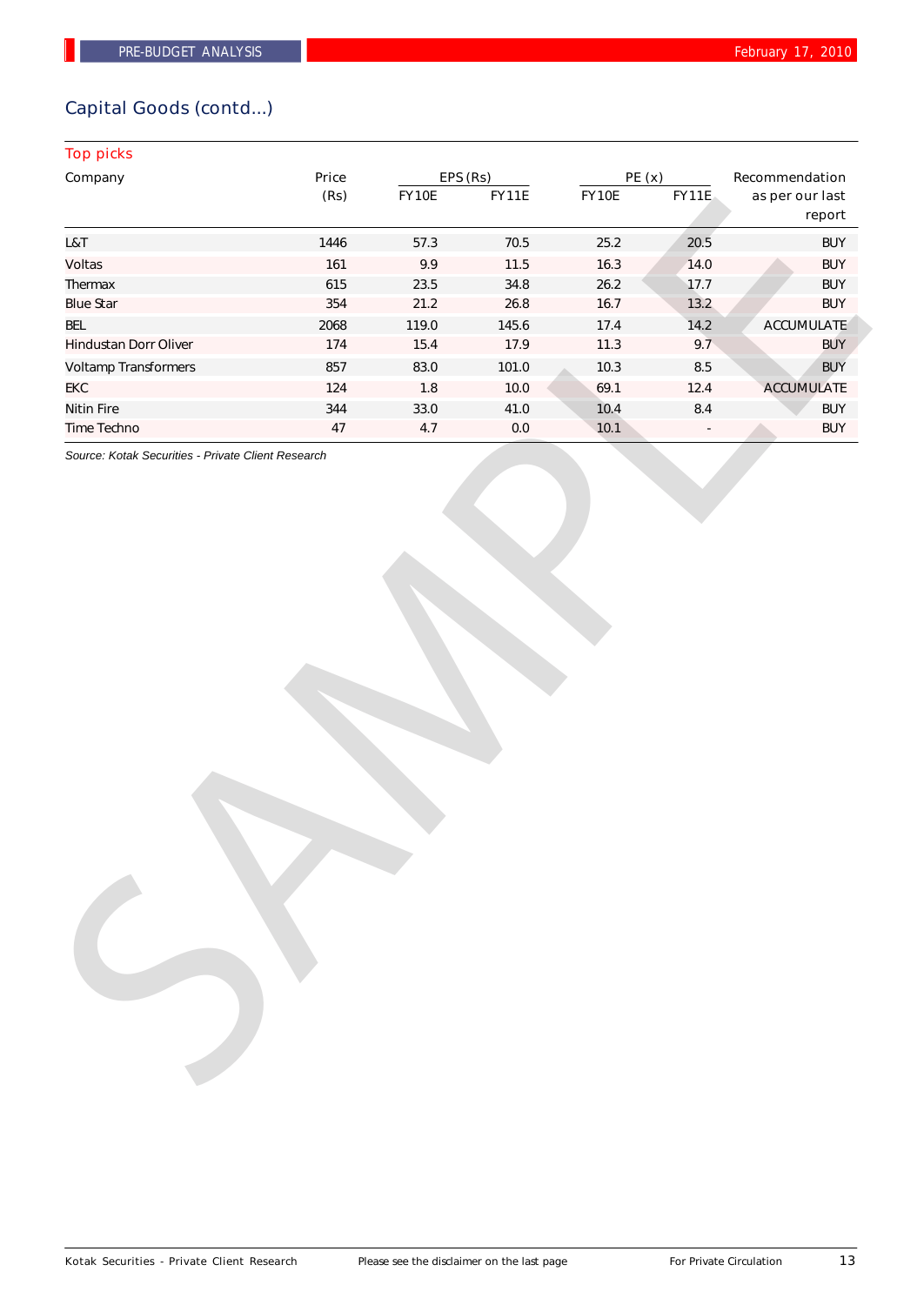## CEMENT

## Current view

- $\square$  Cement sector has been enjoying the benefits of 8% excise duty since Feb, 2009. We expect a hike in the excise duty rates in Union Budget 2010-11 which would be negative for the sector.
- $\Box$  However, higher allocation for infrastructure sector primarily in roads, urban infra, low cost housing etc is likely to keep cement demand strong going forward.
- $\Box$  Incremental supplies have already started kicking in since the beginning of fiscal 2010. Though demand growth is strong till date, we expect growth in supply addition to outpace demand growth going forward. Thus, oversupply situation coupled with intense competition between players to maintain market share is likely to put pressure on cement prices.
- $\Box$  We maintain our cautious stance on the sector and would recommend companies with significant volume expansion as well as lower valuations.

| <b>EXPECTED BUDGET IMPACT:</b>                               |                                                                                                                                                                                                                                                                                                                                                                                    | 2009. We expect a hike in the excise duty rates in Union Budget 2010-11 which<br>would be negative for the sector.                                                           |                                                    |              |                                                                                                     |              |                                                                                                                                |  |
|--------------------------------------------------------------|------------------------------------------------------------------------------------------------------------------------------------------------------------------------------------------------------------------------------------------------------------------------------------------------------------------------------------------------------------------------------------|------------------------------------------------------------------------------------------------------------------------------------------------------------------------------|----------------------------------------------------|--------------|-----------------------------------------------------------------------------------------------------|--------------|--------------------------------------------------------------------------------------------------------------------------------|--|
| <b>LONG TERM OUTLOOK:</b>                                    | <b>Negative</b><br><b>Cautious</b>                                                                                                                                                                                                                                                                                                                                                 | $\Box$ However, higher allocation for infrastructure sector primarily in roads, urban in-<br>fra, low cost housing etc is likely to keep cement demand strong going forward. |                                                    |              |                                                                                                     |              |                                                                                                                                |  |
|                                                              | $\Box$ Incremental supplies have already started kicking in since the beginning of fiscal<br>2010. Though demand growth is strong till date, we expect growth in supply<br>addition to outpace demand growth going forward. Thus, oversupply situation<br>coupled with intense competition between players to maintain market share is<br>likely to put pressure on cement prices. |                                                                                                                                                                              |                                                    |              |                                                                                                     |              |                                                                                                                                |  |
|                                                              |                                                                                                                                                                                                                                                                                                                                                                                    |                                                                                                                                                                              |                                                    |              | nies with significant volume expansion as well as lower valuations.                                 |              | □ We maintain our cautious stance on the sector and would recommend compa-                                                     |  |
| <b>Key budget expectations</b>                               |                                                                                                                                                                                                                                                                                                                                                                                    |                                                                                                                                                                              |                                                    |              |                                                                                                     |              |                                                                                                                                |  |
| <b>Issues</b>                                                | <b>Industry wish-list</b>                                                                                                                                                                                                                                                                                                                                                          |                                                                                                                                                                              | Our expectation                                    |              | <b>Rationale for our</b><br>expectation                                                             |              | <b>Impact of our</b><br>expectation                                                                                            |  |
| <b>Excise duty</b>                                           | No increase in excise<br>duty                                                                                                                                                                                                                                                                                                                                                      |                                                                                                                                                                              | Excise duty likely to<br>be increased in<br>phases |              | Hike in excise duty will<br>boost government<br>revenue collection and<br>reduce the fiscal deficit |              | Hike in excise duty<br>is likely to be<br>negative for sector<br>since it is difficult<br>for companies to<br>pass on the hike |  |
| <b>Abatement on excise</b><br>ш<br>duty                      | 55% abatement on<br>excise duty as<br>against no abate-<br>ment allowed<br>currently                                                                                                                                                                                                                                                                                               |                                                                                                                                                                              | Status quo main-<br>tained                         |              | Indirect tax collections<br>may be impacted<br>negatively                                           |              | $\blacksquare$ Neutral for the<br>sector                                                                                       |  |
| Import duty on coal<br>and pet coke                          | on coal and pet<br>currently                                                                                                                                                                                                                                                                                                                                                       | Abolish import duty<br>coke as against 5%                                                                                                                                    | Status quo main-<br>tained                         |              | Revenue collections for<br>the government may<br>get impacted                                       |              | $\blacksquare$ Neutral for the<br>sector                                                                                       |  |
| Source: Kotak Securities - Private Client Research, Industry |                                                                                                                                                                                                                                                                                                                                                                                    |                                                                                                                                                                              |                                                    |              |                                                                                                     |              |                                                                                                                                |  |
| <b>Top picks</b>                                             |                                                                                                                                                                                                                                                                                                                                                                                    |                                                                                                                                                                              |                                                    |              |                                                                                                     |              |                                                                                                                                |  |
| Company                                                      |                                                                                                                                                                                                                                                                                                                                                                                    | Price                                                                                                                                                                        | EPS (Rs)                                           |              | PE(x)                                                                                               |              | Recommendation                                                                                                                 |  |
|                                                              |                                                                                                                                                                                                                                                                                                                                                                                    | (Rs)                                                                                                                                                                         | <b>FY10E</b>                                       | <b>FY11E</b> | <b>FY10E</b>                                                                                        | <b>FY11E</b> | as per our last<br>report                                                                                                      |  |
|                                                              |                                                                                                                                                                                                                                                                                                                                                                                    | 2029                                                                                                                                                                         | 265.2                                              | 227.2        | 7.6                                                                                                 | 8.9          | <b>ACCUMULATE</b>                                                                                                              |  |

| <b>Top picks</b> |       |              |              |       |              |                           |
|------------------|-------|--------------|--------------|-------|--------------|---------------------------|
| Company          | Price |              | EPS (Rs)     |       | PE(x)        | Recommendation            |
|                  | (Rs)  | <b>FY10E</b> | <b>FY11E</b> | FY10E | <b>FY11E</b> | as per our last<br>report |
| Shree Cements    | 2029  | 265.2        | 227.2        | 7.6   | 8.9          | <b>ACCUMULATE</b>         |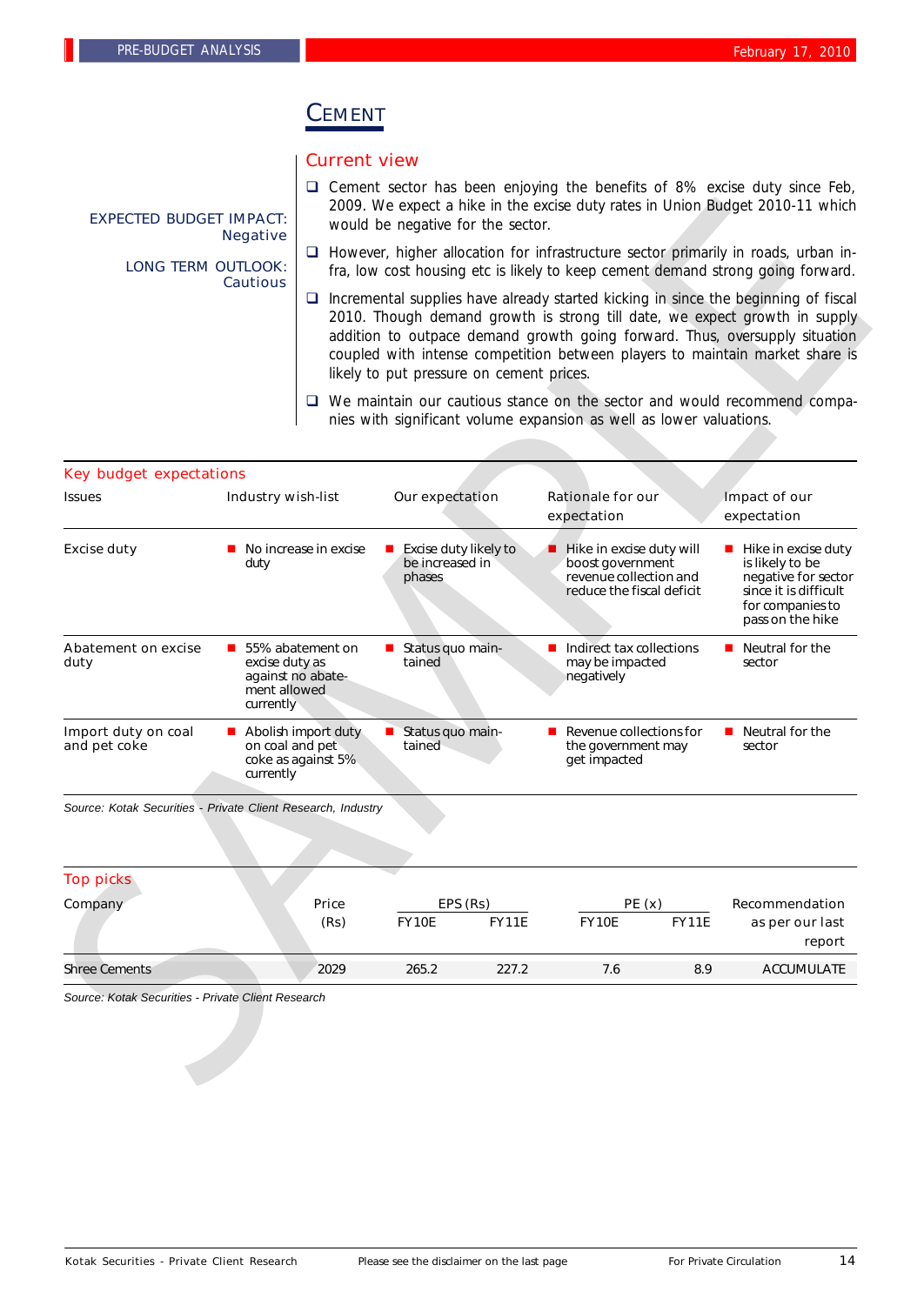# **CONSTRUCTION**

## Current view

- □ We expect Union Budget 2010-11 to be positive for construction sector in terms of higher budgetary allocations for various segments such as roads, irrigation, urban infra, housing, power, ports and airport development.
- $\Box$  We are positive on the construction sector on account of robust order backlogs, excellent revenue growth and improvement in margins. Companies have gone through another round of fund raising to remain well equipped to bid for larger sized projects. Speedy order inflows are expected to be positive for companies which are well equipped and have a relevant experience in execution.
- $\square$  Key beneficiaries from higher order inflows are expected to be IVRCL, Nagarjuna Constructions, Patel Engineering, Simplex Infrastructure, Madhucon Projects and Unity Infraprojects

## Key budget expectations

| of higher budgetary allocations for various segments such as roads, irrigation,<br><b>EXPECTED BUDGET IMPACT:</b><br>urban infra, housing, power, ports and airport development.<br><b>Positive</b> |                                                                                       |                                                                                                            |                                                                      |                                                                                                                                                                                                                                                                                                                                                                                                                 |                                                                                                            |
|-----------------------------------------------------------------------------------------------------------------------------------------------------------------------------------------------------|---------------------------------------------------------------------------------------|------------------------------------------------------------------------------------------------------------|----------------------------------------------------------------------|-----------------------------------------------------------------------------------------------------------------------------------------------------------------------------------------------------------------------------------------------------------------------------------------------------------------------------------------------------------------------------------------------------------------|------------------------------------------------------------------------------------------------------------|
| <b>LONG TERM OUTLOOK:</b>                                                                                                                                                                           | <b>Positive</b>                                                                       |                                                                                                            |                                                                      | $\Box$ We are positive on the construction sector on account of robust order backlogs,<br>excellent revenue growth and improvement in margins. Companies have gone<br>through another round of fund raising to remain well equipped to bid for larger<br>sized projects. Speedy order inflows are expected to be positive for companies<br>which are well equipped and have a relevant experience in execution. |                                                                                                            |
|                                                                                                                                                                                                     |                                                                                       | ⊔                                                                                                          | Projects and Unity Infraprojects                                     | Key beneficiaries from higher order inflows are expected to be IVRCL,<br>Nagarjuna Constructions, Patel Engineering, Simplex Infrastructure, Madhucon                                                                                                                                                                                                                                                           |                                                                                                            |
| <b>Key budget expectations</b>                                                                                                                                                                      |                                                                                       |                                                                                                            |                                                                      |                                                                                                                                                                                                                                                                                                                                                                                                                 |                                                                                                            |
| <b>Issues</b>                                                                                                                                                                                       | <b>Industry wish-list</b>                                                             |                                                                                                            | Our expectation                                                      | <b>Rationale for our</b><br>expectation                                                                                                                                                                                                                                                                                                                                                                         | Impact of our<br>expectation                                                                               |
| <b>Roads</b>                                                                                                                                                                                        | ■ Faster land acquisi-<br>tion: Increased<br>private participa-                       | tion; Higher grant<br>for select projects;<br>Higher budgetary<br>allocation for Bharat<br>Nirman and NHDP | ■ Higher allocation in<br>budget; Increased<br>private participation | Inline with<br>government's target of<br>achieving construction<br>of 20km/day                                                                                                                                                                                                                                                                                                                                  | Positive for players<br>having adequate<br>experience and<br>networth to bid<br>for large size<br>projects |
| <b>Irrigation</b>                                                                                                                                                                                   | Higher fund<br>ш<br>Accelerated<br>Programme;<br>project status to<br>select projects | allocation through<br><b>Irrigation Benefit</b><br>Approval of national                                    | Increased fund<br>allocation                                         | Result in increasing<br>levels of irrigation                                                                                                                                                                                                                                                                                                                                                                    | Positive for players<br>having expertise in<br>irrigation and<br>water projects                            |
| Urban infrastructure<br>development                                                                                                                                                                 | Higher fund<br>ш<br><b>JNNURM</b>                                                     | allocation through                                                                                         | Increased fund<br>allocation                                         | $\blacksquare$ Inline with<br>government's focus of<br>infrastructure creation                                                                                                                                                                                                                                                                                                                                  | Positive for players<br>focused on urban<br>infrastructure<br>development                                  |
| <b>Reintroduction of</b><br>Section 10 (23)(G)                                                                                                                                                      | Enable easier<br>lending to the                                                       | infrastructure sector                                                                                      | ■ Likely to be reintro-<br>duced                                     | Banks would be<br>allowed to claim<br>deduction on interest<br>earned on long term<br>lending to the sector<br>and hence will enhance<br>lending to infrastruc-<br>ture projects                                                                                                                                                                                                                                | Positive for the<br>infrastructure<br>sector                                                               |
| <b>Extension of Section</b><br>80IA benefits for<br>another 15 years                                                                                                                                | п                                                                                     | Extend the 10 year<br>income tax holiday<br>by another 15 years                                            | May not be ex-<br>tended in near term                                | Tax collections for<br>government may get<br>impacted                                                                                                                                                                                                                                                                                                                                                           | $\blacksquare$ Neutral for the<br>sector                                                                   |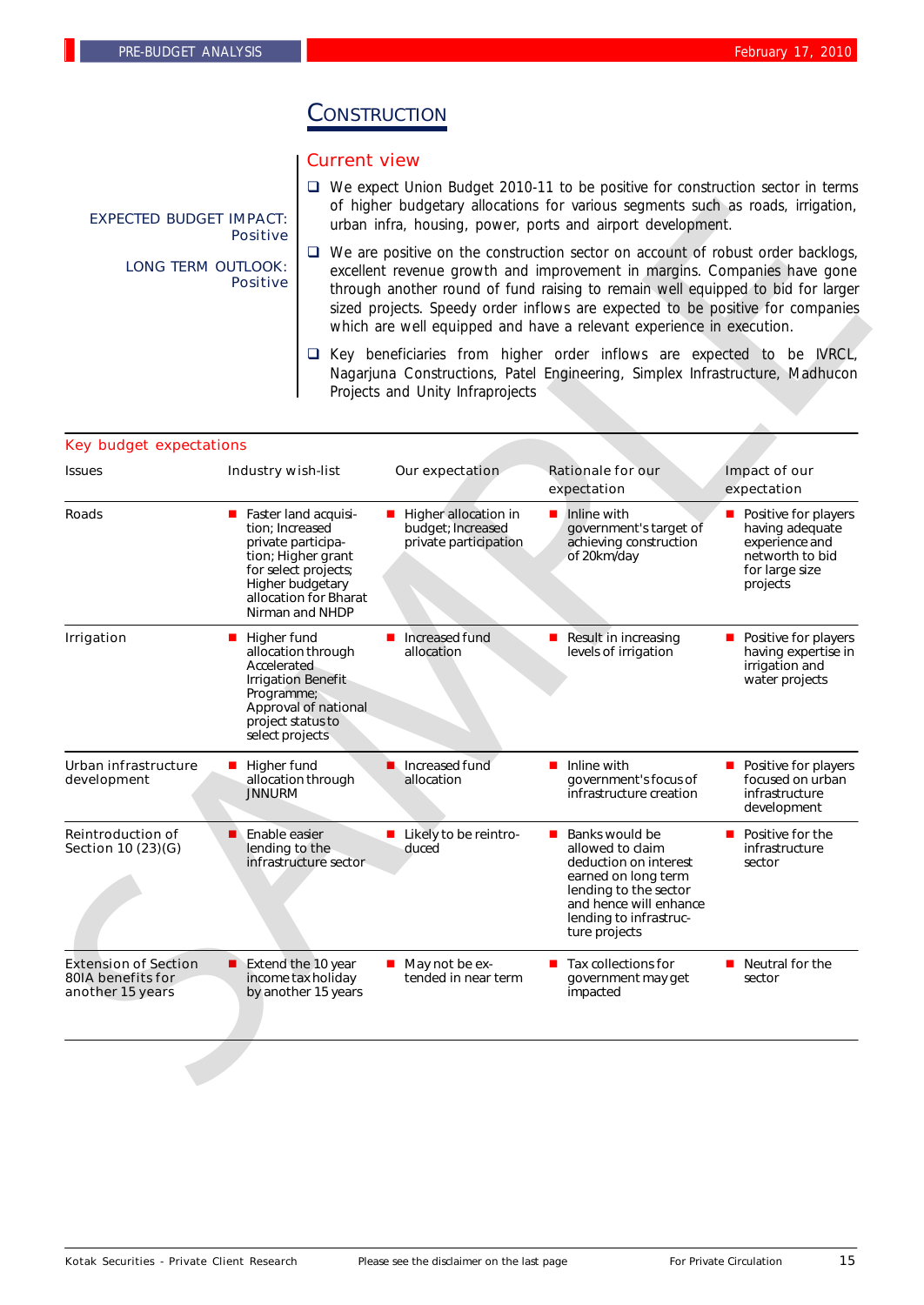## Construction (contd...)

| Key budget expectations                                                           |                                                                                                            |                                                       |                                                                                                                                    |                                                                                            |  |  |  |  |  |
|-----------------------------------------------------------------------------------|------------------------------------------------------------------------------------------------------------|-------------------------------------------------------|------------------------------------------------------------------------------------------------------------------------------------|--------------------------------------------------------------------------------------------|--|--|--|--|--|
| <b>Issues</b>                                                                     | <b>Industry wish-list</b>                                                                                  | Our expectation                                       | <b>Rationale for our</b><br>expectation                                                                                            | Impact of our<br>expectation                                                               |  |  |  |  |  |
| <b>Abolish MAT during</b><br>the period of<br>availment of Section<br><b>80IA</b> | $\blacksquare$ MAT should be<br>abolished for the<br>tax holiday period<br>during Section 80IA<br>benefits | $\blacksquare$ May not be abol-<br>ished in near term | $\blacksquare$ Tax collections for<br>government my get<br>impacted                                                                | Neutral for the<br>sector                                                                  |  |  |  |  |  |
| Dividend distribution<br>tax for SPVs                                             | $\blacksquare$ Full pass through of<br>DDT for infrastruc-<br>ture SPVs                                    | <b>Likely to be allowed</b>                           | $\blacksquare$ DDT exemption is likely<br>to benefit many<br>companies since most<br>of them have multi<br>layer holding structure | Positive for players<br>■<br>carrying out<br>projects in separate<br><b>SPV structures</b> |  |  |  |  |  |

|                                                                            |                                                                                                                            |                      |                                        | expectation           | expectation                                                                                                                                 |                                   |  |
|----------------------------------------------------------------------------|----------------------------------------------------------------------------------------------------------------------------|----------------------|----------------------------------------|-----------------------|---------------------------------------------------------------------------------------------------------------------------------------------|-----------------------------------|--|
| <b>Abolish MAT during</b><br>the period of<br>availment of Section<br>80IA | MAT should be<br>$\mathcal{L}_{\mathcal{A}}$<br>abolished for the<br>tax holiday period<br>during Section 80IA<br>benefits |                      | May not be abol-<br>ished in near term |                       | $\blacksquare$ Tax collections for<br>government my get                                                                                     | Neutral for the<br>sector         |  |
| <b>Dividend distribution</b><br>tax for SPVs                               | Full pass through of<br>DDT for infrastruc-<br>ture SPVs                                                                   | Likely to be allowed |                                        |                       | DDT exemption is likely<br>Positive for players<br>to benefit many<br>companies since most<br>of them have multi<br>layer holding structure |                                   |  |
|                                                                            | Source: Kotak Securities - Private Client Research, Industry                                                               |                      |                                        |                       |                                                                                                                                             |                                   |  |
| <b>Top picks</b>                                                           |                                                                                                                            |                      |                                        |                       |                                                                                                                                             |                                   |  |
| Company                                                                    | Price<br>(Rs)                                                                                                              | <b>FY10E</b>         | EPS (Rs)<br>FY11E                      | PE(x)<br><b>FY10E</b> | <b>FY11E</b>                                                                                                                                | Recommendation<br>as per our last |  |
|                                                                            |                                                                                                                            |                      |                                        |                       |                                                                                                                                             | report                            |  |
| JP Associates                                                              | 136                                                                                                                        | 4.8                  | 7.7                                    | 28.3                  | 17.6                                                                                                                                        | <b>ACCUMULATE</b>                 |  |
| <b>IVRCL</b>                                                               | 313                                                                                                                        | 16.8                 | 19.7                                   | 18.6                  | 15.9                                                                                                                                        | <b>BUY</b>                        |  |
| <b>NCC</b>                                                                 | 158                                                                                                                        | 8.1                  | 9.0                                    | 19.6                  | 17.6                                                                                                                                        | <b>BUY</b>                        |  |
| Patel Engineering                                                          | 426                                                                                                                        | 20.8                 | 26.1                                   | 20.5                  | 16.3                                                                                                                                        | <b>ACCUMULATE</b>                 |  |
| Unity Infraprojects                                                        | 588                                                                                                                        | 58.2                 | 68.5                                   | 10.1                  | 8.6                                                                                                                                         | <b>ACCUMULATE</b>                 |  |
| Source: Kotak Securities - Private Client Research                         |                                                                                                                            |                      |                                        |                       |                                                                                                                                             |                                   |  |
|                                                                            |                                                                                                                            |                      |                                        |                       |                                                                                                                                             |                                   |  |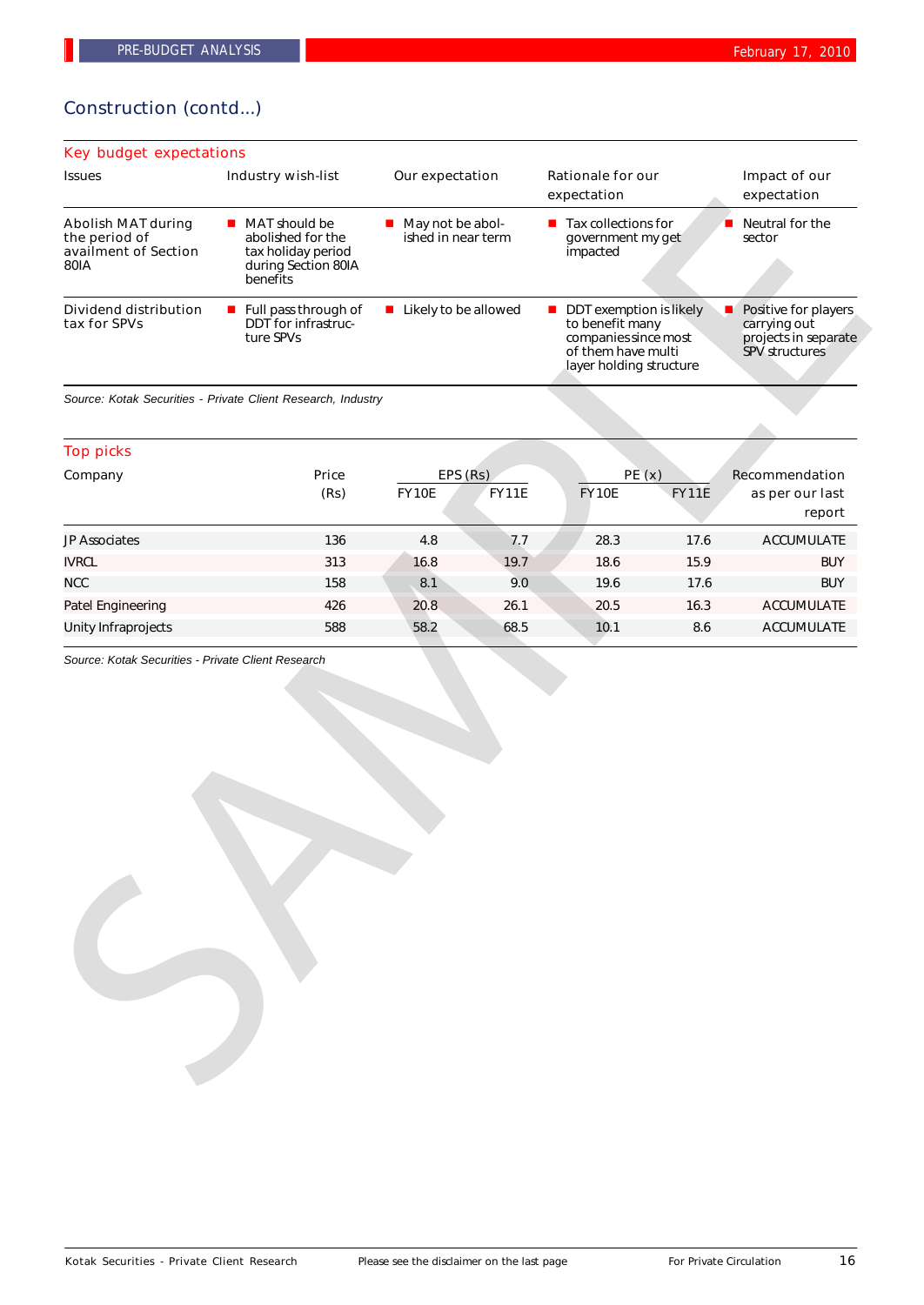# FMCG

## Current view

- $\Box$  FMCG industry in India has continued its strong growth primarily on the back of the robust domestic demand especially form the rural segment. Increasing penetration and low per capita consumption would help to achieve the volume growth. However, going forward, the rate of growth may come down due to higher base effect.
- $\Box$  FMCG has inherent characteristics of necessity and inelastic products used for daily consumption. Also the demand from rural India, which constittues~50% of the total FMCG market in India is expected to remain strong as it has been boosted by hikes in minimum support prices for agricultural commodities.
- $\Box$  India has tremendous potential for development of food processing industry. This is primarily due to changing preferences towards healthy lifestyle, increase in disposable incomes, breakup of joint families into nuclear families, double income families and robust growth in organised retail which is all leading to increased demand for the processed food items in India.

| <b>EXPECTED BUDGET IMPACT:</b><br><b>LONG TERM OUTLOOK:</b>  | <b>Positive</b>                                     |                                                                                                                                                                                                                                                                                                                                  | higher base effect.                                                              | the robust domestic demand especially form the rural segment. Increasing pen-<br>etration and low per capita consumption would help to achieve the volume<br>growth. However, going forward, the rate of growth may come down due to                                                                                                                                                                      |                                   |  |  |
|--------------------------------------------------------------|-----------------------------------------------------|----------------------------------------------------------------------------------------------------------------------------------------------------------------------------------------------------------------------------------------------------------------------------------------------------------------------------------|----------------------------------------------------------------------------------|-----------------------------------------------------------------------------------------------------------------------------------------------------------------------------------------------------------------------------------------------------------------------------------------------------------------------------------------------------------------------------------------------------------|-----------------------------------|--|--|
|                                                              | <b>Neutral</b>                                      | $\Box$ FMCG has inherent characteristics of necessity and inelastic products used for<br>daily consumption. Also the demand from rural India, which constittues~50%<br>of the total FMCG market in India is expected to remain strong as it has been<br>boosted by hikes in minimum support prices for agricultural commodities. |                                                                                  |                                                                                                                                                                                                                                                                                                                                                                                                           |                                   |  |  |
|                                                              |                                                     |                                                                                                                                                                                                                                                                                                                                  |                                                                                  | $\Box$ India has tremendous potential for development of food processing industry.<br>This is primarily due to changing preferences towards healthy lifestyle, increase<br>in disposable incomes, breakup of joint families into nuclear families, double in-<br>come families and robust growth in organised retail which is all leading to in-<br>creased demand for the processed food items in India. |                                   |  |  |
|                                                              |                                                     |                                                                                                                                                                                                                                                                                                                                  |                                                                                  |                                                                                                                                                                                                                                                                                                                                                                                                           |                                   |  |  |
| <b>Key budget expectations</b>                               |                                                     |                                                                                                                                                                                                                                                                                                                                  |                                                                                  |                                                                                                                                                                                                                                                                                                                                                                                                           |                                   |  |  |
| <b>Issues</b>                                                | <b>Industry wish-list</b>                           |                                                                                                                                                                                                                                                                                                                                  | Our expectation                                                                  | <b>Rationale for our</b><br>expectation                                                                                                                                                                                                                                                                                                                                                                   | Impact of our<br>expectation      |  |  |
| <b>GST</b>                                                   | transparent GST<br>rollout                          | Speedy, effective and                                                                                                                                                                                                                                                                                                            | Some announce-<br>ment likely on the<br>road map                                 | ■ GST would lead to lower<br>stocking points and<br>adoption of hub and<br>spoke model and rational-<br>ization of taxes across the<br>food processing industry                                                                                                                                                                                                                                           | <b>D</b> Positive                 |  |  |
| <b>Focus on rural sector</b>                                 | generation and<br><i>infrastructure</i><br>spending | Focus on rural sector<br>through employment                                                                                                                                                                                                                                                                                      | Positive steps for<br>employment<br>generation and<br>infrastructure<br>creation | Boost the inherent<br>strengths of the Indian<br>economy                                                                                                                                                                                                                                                                                                                                                  | <b>D</b> Positive                 |  |  |
| <b>Tax exemption</b>                                         | ■ To be increased                                   | above Rs.1.6 lakh                                                                                                                                                                                                                                                                                                                | $\blacksquare$ Status quo                                                        | Direct Tax Code to be<br>implemented in FY12                                                                                                                                                                                                                                                                                                                                                              | <b>Neutral</b>                    |  |  |
| <b>Economic stimulus</b><br>package                          | Continue the<br>package                             | economic stimulus                                                                                                                                                                                                                                                                                                                | $\blacksquare$ Status quo                                                        | Economy growing at<br>healthy pace, good time<br>for partial removal of<br>economic stimulus<br>package, however<br>inflation concerns are<br>hightened                                                                                                                                                                                                                                                   | <b>Neutral</b>                    |  |  |
| <b>Excise duty</b>                                           | $\blacksquare$ To maintain excise                   | duty on cigarettes                                                                                                                                                                                                                                                                                                               | Some increase in<br>excise duty on<br>cigarettes                                 | Source of cash for funding<br>the welfare programs                                                                                                                                                                                                                                                                                                                                                        | $\blacksquare$ Negative           |  |  |
| Source: Kotak Securities - Private Client Research, Industry |                                                     |                                                                                                                                                                                                                                                                                                                                  |                                                                                  |                                                                                                                                                                                                                                                                                                                                                                                                           |                                   |  |  |
| <b>Top picks</b>                                             |                                                     |                                                                                                                                                                                                                                                                                                                                  |                                                                                  |                                                                                                                                                                                                                                                                                                                                                                                                           |                                   |  |  |
| Company                                                      |                                                     | Price<br>(Rs)                                                                                                                                                                                                                                                                                                                    | EPS (Rs)<br><b>FY10E</b><br><b>FY11E</b>                                         | PE(x)<br><b>FY10E</b><br><b>FY11E</b>                                                                                                                                                                                                                                                                                                                                                                     | Recommendation<br>as per our last |  |  |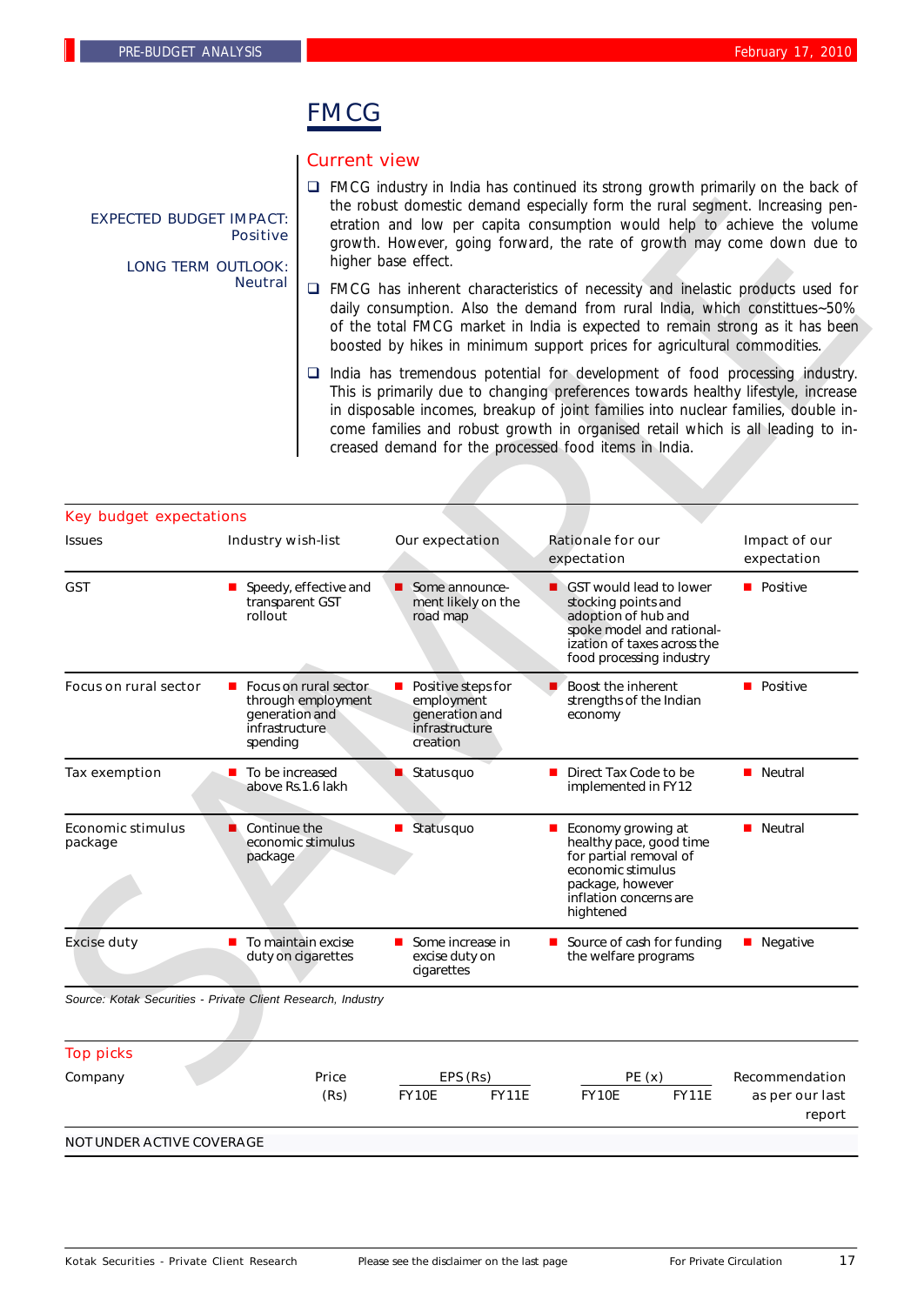# **HOTELS**

#### Current view

- $\square$  The hotel industry has been looking forward to get infrastructure status similar to transportation; energy etc. Currently Hotels come under the real estate sector. This had been top priority for the industry. The industry is an also looking forward to get some tax rationalisation and single window clearance for various licenses.
- $\Box$  Moreover, it is a critical issue for hotel sector because banks considers real estate lending as risky assets, lending for hotel projects has been attracting a high rate of interest.

| <b>EXPECTED BUDGET IMPACT:</b><br><b>LONG TERM OUTLOOK:</b>                         | <b>Positive</b>                                | to transportation; energy etc. Currently Hotels come under the real estate sec-<br>tor. This had been top priority for the industry. The industry is an also looking<br>forward to get some tax rationalisation and single window clearance for various<br>licenses.<br>$\Box$ Moreover, it is a critical issue for hotel sector because banks considers real es-<br>tate lending as risky assets, lending for hotel projects has been attracting a high<br>rate of interest. |                                          |                                                                                                                                                           |              |                                             |  |
|-------------------------------------------------------------------------------------|------------------------------------------------|-------------------------------------------------------------------------------------------------------------------------------------------------------------------------------------------------------------------------------------------------------------------------------------------------------------------------------------------------------------------------------------------------------------------------------------------------------------------------------|------------------------------------------|-----------------------------------------------------------------------------------------------------------------------------------------------------------|--------------|---------------------------------------------|--|
|                                                                                     | <b>Neutral</b>                                 |                                                                                                                                                                                                                                                                                                                                                                                                                                                                               |                                          |                                                                                                                                                           |              |                                             |  |
| <b>Key budget expectations</b>                                                      |                                                |                                                                                                                                                                                                                                                                                                                                                                                                                                                                               |                                          |                                                                                                                                                           |              |                                             |  |
| <b>Issues</b>                                                                       | Industry wish-list                             |                                                                                                                                                                                                                                                                                                                                                                                                                                                                               | Our expectation                          | <b>Rationale for our</b><br>expectation                                                                                                                   |              | Impact of our<br>expectation                |  |
| Infrastructure status<br>for Hotel Industry<br>(Section 80 IA of<br>Income Tax Act) | with the other<br>infrastructure<br>industries | <b>Hotel industry should</b><br>be brought on par<br>$\blacksquare$ To be extended to all<br>categories of hotels<br>across the country                                                                                                                                                                                                                                                                                                                                       | <b>Likely</b>                            | In order to boost tourism<br>and attract investments in<br>the country Government<br>may consider hotel<br>industry at par with<br>infrastructure sectors |              | $\blacksquare$ Positive                     |  |
| Source: Kotak Securities - Private Client Research, Industry                        |                                                |                                                                                                                                                                                                                                                                                                                                                                                                                                                                               |                                          |                                                                                                                                                           |              |                                             |  |
| <b>Top picks</b>                                                                    |                                                |                                                                                                                                                                                                                                                                                                                                                                                                                                                                               |                                          |                                                                                                                                                           |              |                                             |  |
| Company                                                                             |                                                | Price<br>(Rs)                                                                                                                                                                                                                                                                                                                                                                                                                                                                 | EPS (Rs)<br><b>FY10E</b><br><b>FY11E</b> | PE(x)<br><b>FY10E</b>                                                                                                                                     | <b>FY11E</b> | Recommendation<br>as per our last<br>report |  |
| <b>NOT UNDER ACTIVE COVERAGE</b>                                                    |                                                |                                                                                                                                                                                                                                                                                                                                                                                                                                                                               |                                          |                                                                                                                                                           |              |                                             |  |
|                                                                                     |                                                |                                                                                                                                                                                                                                                                                                                                                                                                                                                                               |                                          |                                                                                                                                                           |              |                                             |  |

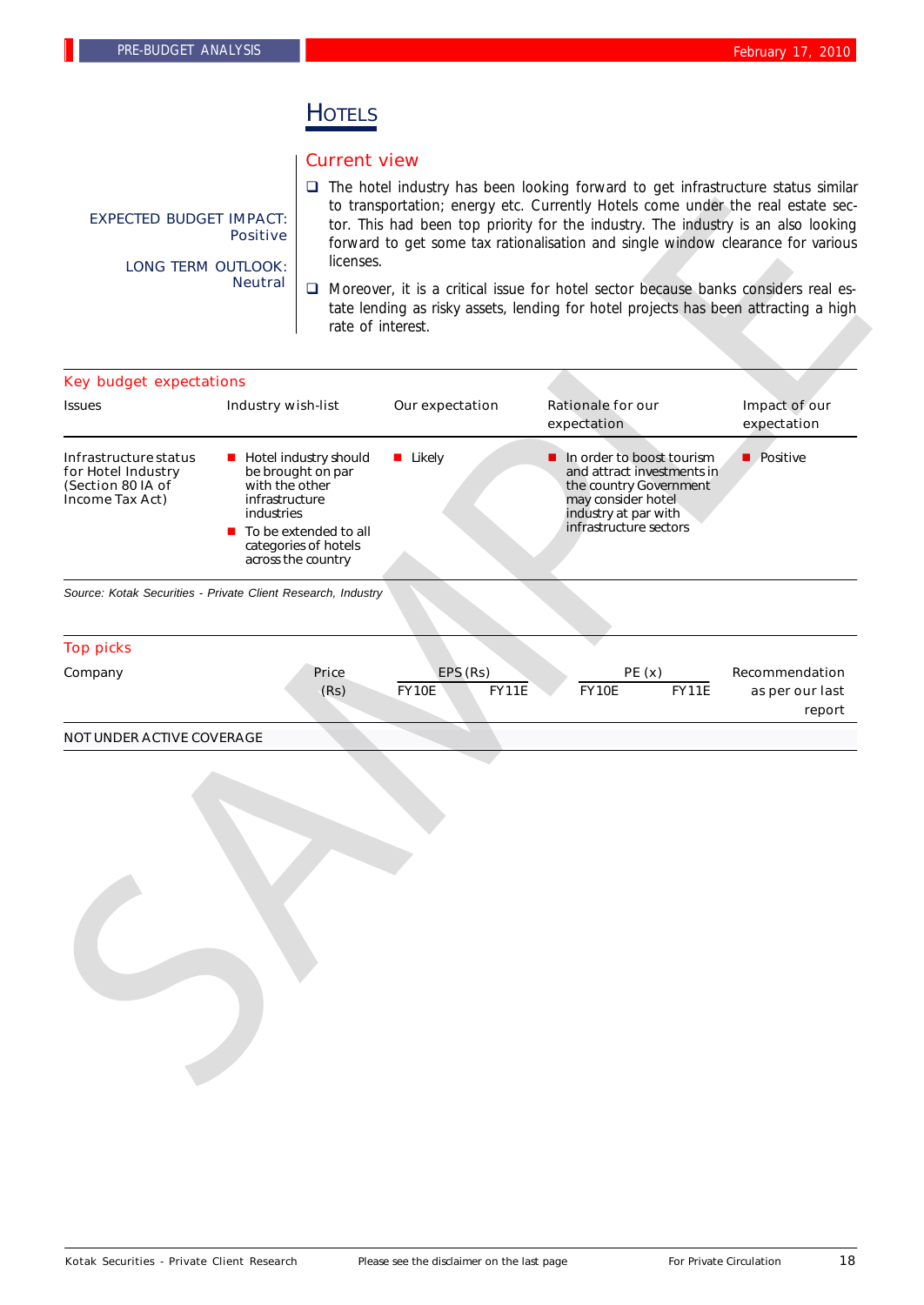# INFORMATION TECHNOLOGY

## Current view

 $\Box$  The IT/BPO services industry is likely on the cusp of a recovery in demand for its services, given a sustainable revival in user economies of the developed markets.

- $\Box$  In this backdrop, the budget is expected to focus on maintaining an environment conducive to the future growth of this largely export-oriented industry. The sector has asked for an extension in the tax holiday (under section 10A/10B of the Income Tax Act, 1961) beyond FY11.
- $\Box$  We expect the focus on the budget to be on enabling issues like promoting higher technical education (so as to meet the potential demand for employees from the sector), promoting better infrastructure facilities in Tier II cities and other related issues like skills development.
- $\Box$  We remain optimistic on the longer term prospects of the industry. The Global Delivery Model has gained significant acceptance among existing and potential clients. We believe that, the outsourcing and off-shoring story will gather further steam in the future and this will see an increased flow of longer term and larger contracts to Indian vendors. Also, focused smaller companies with expertise on select verticals will be able to move up the value chain and attract larger clients, thereby, improving their longer term prospects.
- $\Box$  Stock prices of most IT companies have corrected over the last month after having risen higher than the broader market over the past twelve months, in anticipation of an improvement in the demand environment. At current levels, we prefer larger names like Infosys and TCS; we also retain our positive bias for select midcaps like Infotech Enterprises, NIIT Technologies and Zensar Technologies.

#### Key budget expectations

| <b>EXPECTED BUDGET IMPACT:</b>                                                                            |                                                                       |          |                                               | services, given a sustainable revival in user economies of the developed markets.                                                                                                                                                                                                                                                                                                                                                                                                                                                                                                                                                                                                                                                                                                                                                                                                                                                                                                                                     |                              |
|-----------------------------------------------------------------------------------------------------------|-----------------------------------------------------------------------|----------|-----------------------------------------------|-----------------------------------------------------------------------------------------------------------------------------------------------------------------------------------------------------------------------------------------------------------------------------------------------------------------------------------------------------------------------------------------------------------------------------------------------------------------------------------------------------------------------------------------------------------------------------------------------------------------------------------------------------------------------------------------------------------------------------------------------------------------------------------------------------------------------------------------------------------------------------------------------------------------------------------------------------------------------------------------------------------------------|------------------------------|
| <b>LONG TERM OUTLOOK:</b>                                                                                 | <b>Neutral</b><br><b>Positive</b>                                     | economy. |                                               | $\Box$ The sector after facing significant challenges in FY09 has seen signs of revival in<br>its business outlook, over the last couple of quarters. We note that the initial<br>signs of an improving macro environment have been limited to the BFSI,<br>healthcare and utilities segments, and also larger players which have likely en-<br>joyed the benefits of vendor consolidation. We expect the demand outlook in<br>other important sectors like manufacturing and telecom to pick up with a lag,<br>and in sympathy with greater optimism on a sustainable revival in the global                                                                                                                                                                                                                                                                                                                                                                                                                          |                              |
|                                                                                                           |                                                                       |          | of the Income Tax Act, 1961) beyond FY11.     | $\Box$ In this backdrop, the budget is expected to focus on maintaining an environ-<br>ment conducive to the future growth of this largely export-oriented industry.<br>The sector has asked for an extension in the tax holiday (under section 10A/10B                                                                                                                                                                                                                                                                                                                                                                                                                                                                                                                                                                                                                                                                                                                                                               |                              |
|                                                                                                           |                                                                       |          | other related issues like skills development. | $\Box$ We expect the focus on the budget to be on enabling issues like promoting<br>higher technical education (so as to meet the potential demand for employees<br>from the sector), promoting better infrastructure facilities in Tier II cities and                                                                                                                                                                                                                                                                                                                                                                                                                                                                                                                                                                                                                                                                                                                                                                |                              |
|                                                                                                           |                                                                       | gies.    |                                               | $\Box$ We remain optimistic on the longer term prospects of the industry. The Global<br>Delivery Model has gained significant acceptance among existing and potential<br>clients. We believe that, the outsourcing and off-shoring story will gather fur-<br>ther steam in the future and this will see an increased flow of longer term and<br>larger contracts to Indian vendors. Also, focused smaller companies with exper-<br>tise on select verticals will be able to move up the value chain and attract larger<br>clients, thereby, improving their longer term prospects.<br>$\Box$ Stock prices of most IT companies have corrected over the last month after hav-<br>ing risen higher than the broader market over the past twelve months, in antici-<br>pation of an improvement in the demand environment. At current levels, we<br>prefer larger names like Infosys and TCS; we also retain our positive bias for se-<br>lect midcaps like Infotech Enterprises, NIIT Technologies and Zensar Technolo- |                              |
|                                                                                                           |                                                                       |          |                                               |                                                                                                                                                                                                                                                                                                                                                                                                                                                                                                                                                                                                                                                                                                                                                                                                                                                                                                                                                                                                                       |                              |
| <b>Key budget expectations</b>                                                                            |                                                                       |          |                                               |                                                                                                                                                                                                                                                                                                                                                                                                                                                                                                                                                                                                                                                                                                                                                                                                                                                                                                                                                                                                                       |                              |
| <b>Issues</b>                                                                                             | <b>Industry wish-list</b>                                             |          | Our expectation                               | <b>Rationale for our</b><br>expectation                                                                                                                                                                                                                                                                                                                                                                                                                                                                                                                                                                                                                                                                                                                                                                                                                                                                                                                                                                               | Impact of our<br>expectation |
| <b>Tax exemption U/S</b><br>10A/10B to STPI limits                                                        | <b>Extension of Tax</b><br>$\blacksquare$<br>exemption beyond<br>FY11 |          | <b>Unlikely.</b>                              | Sector is recovering<br>already and a call may be<br>taken next year                                                                                                                                                                                                                                                                                                                                                                                                                                                                                                                                                                                                                                                                                                                                                                                                                                                                                                                                                  | <b>Neutral</b>               |
| <b>MAT</b>                                                                                                | Rationalization of the<br>current levy of 15%.                        |          | <b>Unlikely</b>                               | We believe the challeng-<br>ш<br>ing fiscal picture may<br>restrain the Govt. from a<br>blanket extension.                                                                                                                                                                                                                                                                                                                                                                                                                                                                                                                                                                                                                                                                                                                                                                                                                                                                                                            | ■ Neutral                    |
| <b>Multiple tax</b><br>incidences for<br>packaged and<br>customized IT<br>software, on<br>commercial use. | Subsuming of VAT<br>and service tax<br>incidence to a single<br>levy  |          | $\blacksquare$ Status quo                     | With likely forward<br>movement on GST, Govt<br>may subsume the same on<br>GST implementation.                                                                                                                                                                                                                                                                                                                                                                                                                                                                                                                                                                                                                                                                                                                                                                                                                                                                                                                        | ■ Neutral                    |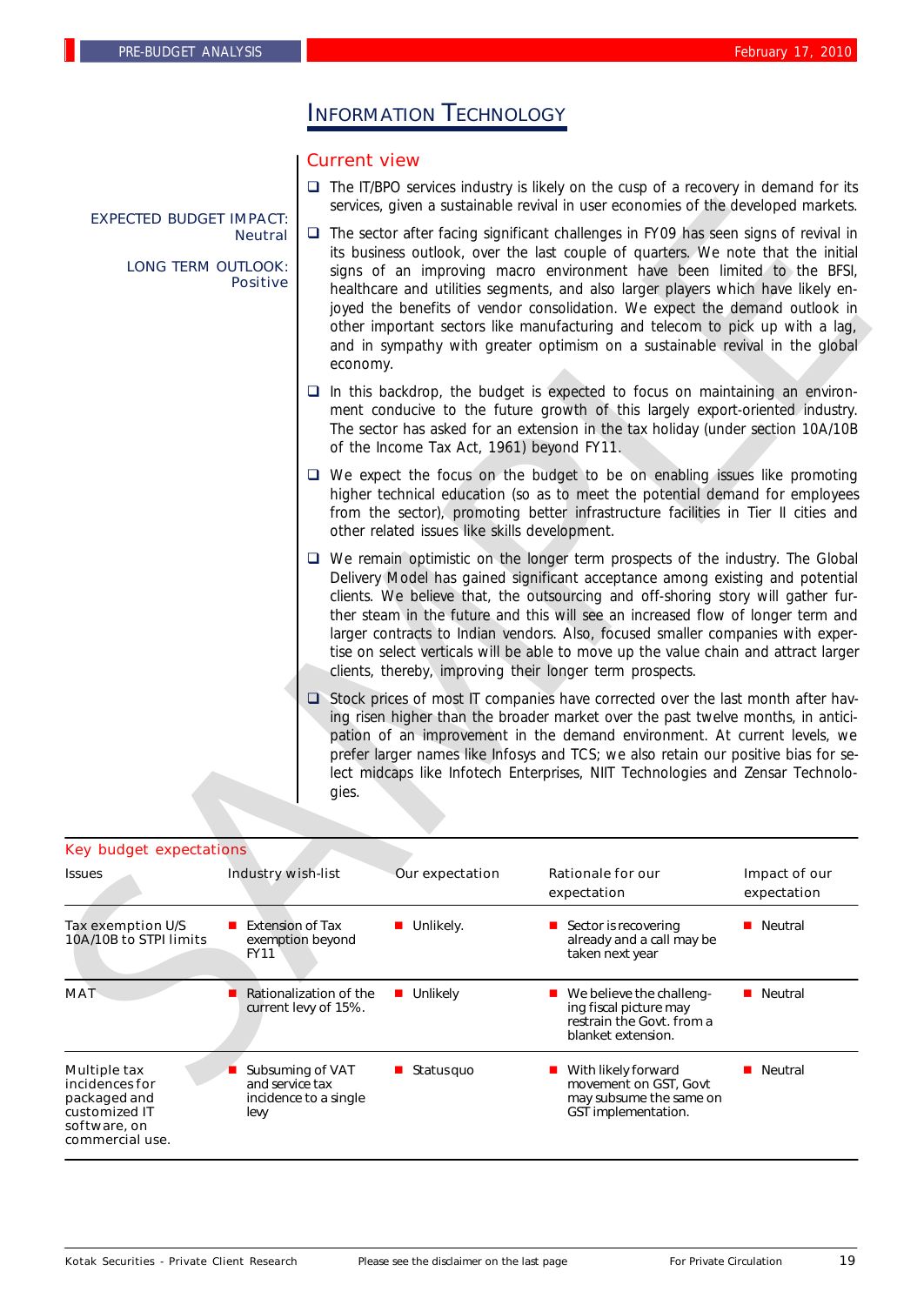# Information Technology (contd...)

## Key budget expectations

| <b>Issues</b>                                                              | Industry wish-list                                                                        | Our expectation | <b>Rationale for our</b><br>expectation                                                                                                       | Impact of our<br>expectation |
|----------------------------------------------------------------------------|-------------------------------------------------------------------------------------------|-----------------|-----------------------------------------------------------------------------------------------------------------------------------------------|------------------------------|
| <b>Nation wide</b><br>broadband rollout<br>and focus on skill<br>building. | $\blacksquare$ Time frames and<br>scalable programs to<br>be announced and<br>implemented | Likely          | $\blacksquare$ Both have been ear-<br>marked as priority areas<br>by the Govt.<br>■ Will ensure longer term<br>competitiveness of<br>industry | <b>Positive</b>              |

## Top picks

| <b>Nation wide</b>                                   |                                                                                           |               |                          |                                                                                                                              | expectation  |                                             |
|------------------------------------------------------|-------------------------------------------------------------------------------------------|---------------|--------------------------|------------------------------------------------------------------------------------------------------------------------------|--------------|---------------------------------------------|
| broadband rollout<br>and focus on skill<br>building. | $\blacksquare$ Time frames and<br>scalable programs to<br>be announced and<br>implemented | <b>Likely</b> |                          | Both have been ear-<br>marked as priority areas<br>by the Govt.<br>Will ensure longer term<br>competitiveness of<br>industry |              | <b>Positive</b>                             |
|                                                      | Source: Kotak Securities - Private Client Research, Industry, NASSCOM                     |               |                          |                                                                                                                              |              |                                             |
| <b>Top picks</b>                                     |                                                                                           |               |                          |                                                                                                                              |              |                                             |
| Company                                              | Price<br>(Rs)                                                                             | FY10E         | EPS (Rs)<br><b>FY11E</b> | PE(x)<br><b>FY10E</b>                                                                                                        | <b>FY11E</b> | Recommendation<br>as per our last<br>report |
| Infosys                                              | 2541                                                                                      | 109.3         | 124.0                    | 23.3                                                                                                                         | 20.5         | <b>BUY</b>                                  |
| <b>TCS</b>                                           | 758                                                                                       | 34.0          | 38.5                     | 22.3                                                                                                                         | 19.7         | <b>BUY</b>                                  |
| Infotech Enterprises                                 | 336                                                                                       | 27.7          | 30.4                     | 12.1                                                                                                                         | 11.1         | <b>BUY</b>                                  |
| <b>NIIT Technologies</b>                             | 171                                                                                       | 20.5          | 23.8                     | 8.3                                                                                                                          | 7.2          | <b>BUY</b>                                  |
| Zensar Technologies                                  | 285                                                                                       | 58.9          | 60.9                     | 4.8                                                                                                                          | 4.7          | <b>BUY</b>                                  |
|                                                      | Source : Companies, Kotak Securities - Private Client Research                            |               |                          |                                                                                                                              |              |                                             |
|                                                      |                                                                                           |               |                          |                                                                                                                              |              |                                             |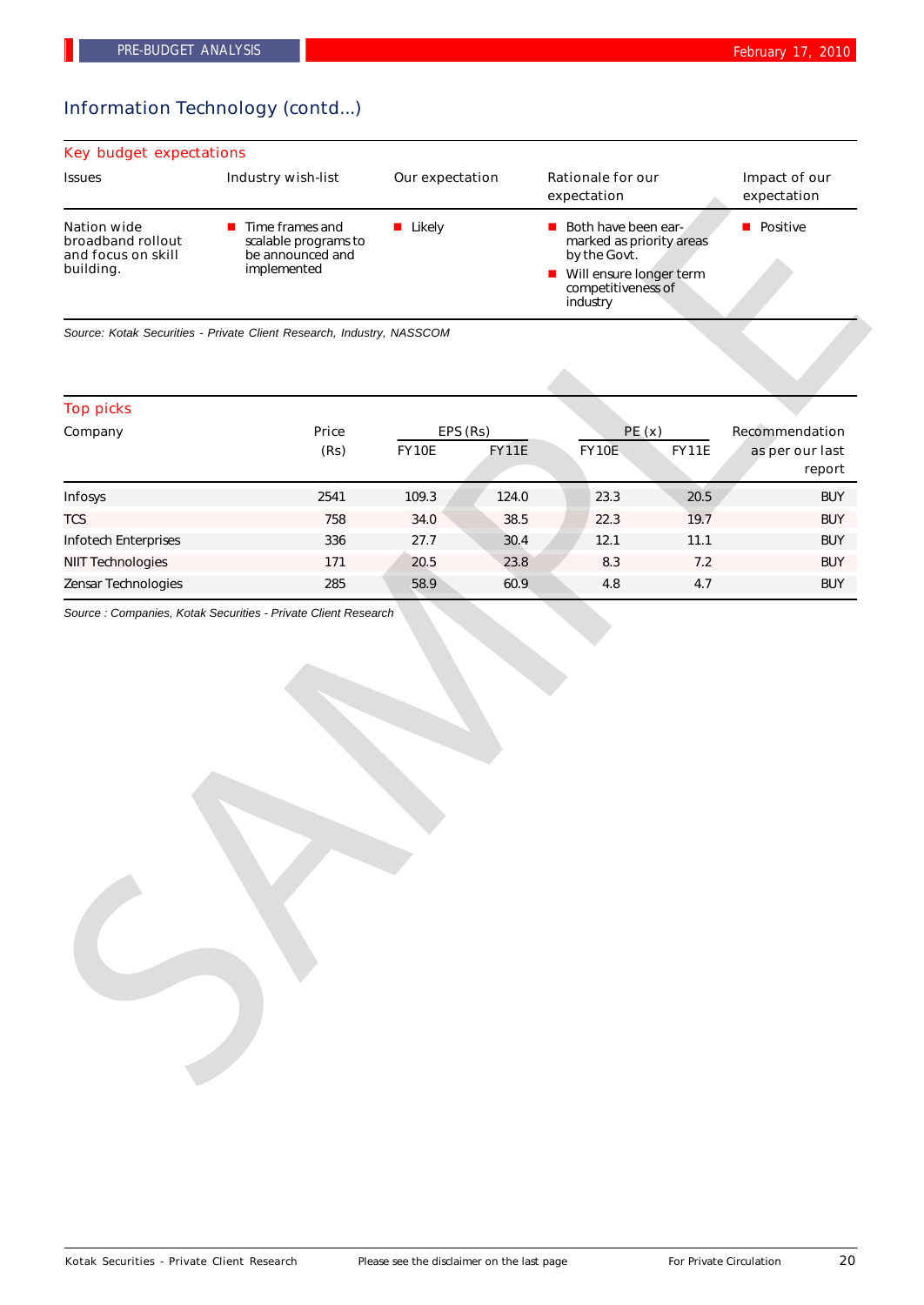## **L**OGISTICS

## Current view

- $\Box$  With the global economy recovering, the logistics business has also picked up as it is highly co-related to the overall economic development. Exports have turned positive in the month of November 2009 after recording de-growth for 13 consecutive months. The exports have continued to grow YoY even in the month of December 2009 and January 2010.
- $\Box$  This is very positive for the logistics sector as it leads to increased demand for various logistics services like basic road transportation, cargo handling, rail transportation, ICD, CFS and finally the port from where it would be exported.

| <b>EXPECTED BUDGET IMPACT:</b><br><b>LONG TERM OUTLOOK:</b>            | <b>Positive</b>                            | it is highly co-related to the overall economic development. Exports have turned<br>positive in the month of November 2009 after recording de-growth for 13 con-<br>secutive months. The exports have continued to grow YoY even in the month<br>of December 2009 and January 2010. |                                                                                          |                                                                                                                                                                                                                                                                                                                                                                                                                                                                                                         |                                                |  |  |
|------------------------------------------------------------------------|--------------------------------------------|-------------------------------------------------------------------------------------------------------------------------------------------------------------------------------------------------------------------------------------------------------------------------------------|------------------------------------------------------------------------------------------|---------------------------------------------------------------------------------------------------------------------------------------------------------------------------------------------------------------------------------------------------------------------------------------------------------------------------------------------------------------------------------------------------------------------------------------------------------------------------------------------------------|------------------------------------------------|--|--|
|                                                                        | <b>Positive</b>                            | $\Box$ This is very positive for the logistics sector as it leads to increased demand for<br>various logistics services like basic road transportation, cargo handling, rail trans-<br>portation, ICD, CFS and finally the port from where it would be exported.                    |                                                                                          |                                                                                                                                                                                                                                                                                                                                                                                                                                                                                                         |                                                |  |  |
|                                                                        |                                            |                                                                                                                                                                                                                                                                                     |                                                                                          | $\Box$ With the expected introduction of Goods and Services Tax (GST) in 2010, we<br>expect good amount of business to shift from the unorganized to the organized<br>sector. With the introduction of GST we expect that the smaller warehouses in<br>various states would be consolidated into Hub & Spoke operations which are<br>more efficient and cost competitive. We expect that GST would actually lead to<br>higher outsourcing of logistics activities to the third party logistics players. |                                                |  |  |
| <b>Key budget expectations</b><br><b>Issues</b>                        | <b>Industry wish-list</b>                  |                                                                                                                                                                                                                                                                                     | Our expectation                                                                          | <b>Rationale for our</b><br>expectation                                                                                                                                                                                                                                                                                                                                                                                                                                                                 | Impact of our<br>expectation                   |  |  |
| <b>Roadmap for GST</b>                                                 | tion of GST                                | Faster implementa-                                                                                                                                                                                                                                                                  | Expect timeline for<br>GST implementa-<br>tion                                           | It would lead to compre-<br>hensive indirect tax reform                                                                                                                                                                                                                                                                                                                                                                                                                                                 | Positive for<br>organized<br>logistics players |  |  |
| <b>Export incentives</b>                                               | incentives                                 | ■ Continue with export                                                                                                                                                                                                                                                              | Will be continued                                                                        | Although exports have<br>turned positive for last<br>three months export<br>incentives are needed to<br>increase exports further                                                                                                                                                                                                                                                                                                                                                                        | <b>Positive</b>                                |  |  |
| <b>FDI in Aviation</b>                                                 | ш<br>to take stake in<br>Domestic airlines | Allow foreign airlines                                                                                                                                                                                                                                                              | <b>Foreign airlines</b><br>would be allowed<br>to take 49% stake<br>in domestic airlines | Help the aviation compa-<br>nies to reduce debt and<br>expand operations                                                                                                                                                                                                                                                                                                                                                                                                                                | <b>Positive</b>                                |  |  |
| <b>Sales Tax on ATF</b>                                                | ■ To be reduce from<br>4% across country   | 30% in some states to                                                                                                                                                                                                                                                               | Status quo to be<br>maintained                                                           | Future revenue implica-<br>tions                                                                                                                                                                                                                                                                                                                                                                                                                                                                        | <b>Neutral</b>                                 |  |  |
| Domestic rail freight<br>charges                                       |                                            | $\blacksquare$ Reduction in domestic<br>rail freight charges                                                                                                                                                                                                                        | Volume based<br>concessions                                                              | Lower charges would lead<br>to shift of long distance<br>cargo (over 1000 km) from<br>road to rail                                                                                                                                                                                                                                                                                                                                                                                                      | <b>Positive</b>                                |  |  |
| <b>Funding of Eastern</b><br><b>Dedicated rail freight</b><br>corridor | Finalize funding of<br>freight corridor    | Eastern Dedicated rail                                                                                                                                                                                                                                                              | Some announce-<br>$\blacksquare$<br>ments to be made                                     | ■ It is next step after signing<br>Western Dedicated rail<br>freight corridor                                                                                                                                                                                                                                                                                                                                                                                                                           | <b>Positive in long</b><br>term                |  |  |
| <b>Dedicated rail freight</b><br>corridor                              | Faster implementa-<br>freight corridor     | tion of dedicated rail                                                                                                                                                                                                                                                              | Some firm steps for<br>implementation                                                    | A dedicated rail freight<br>corridor can boost the<br>trade activities as the<br>transit time will come<br>down considerably<br>between two cities and<br>thus will lead more<br>transportation of goods<br>and services giving<br>additional business to the<br>logistics service providers.                                                                                                                                                                                                           | Positive in long<br>term                       |  |  |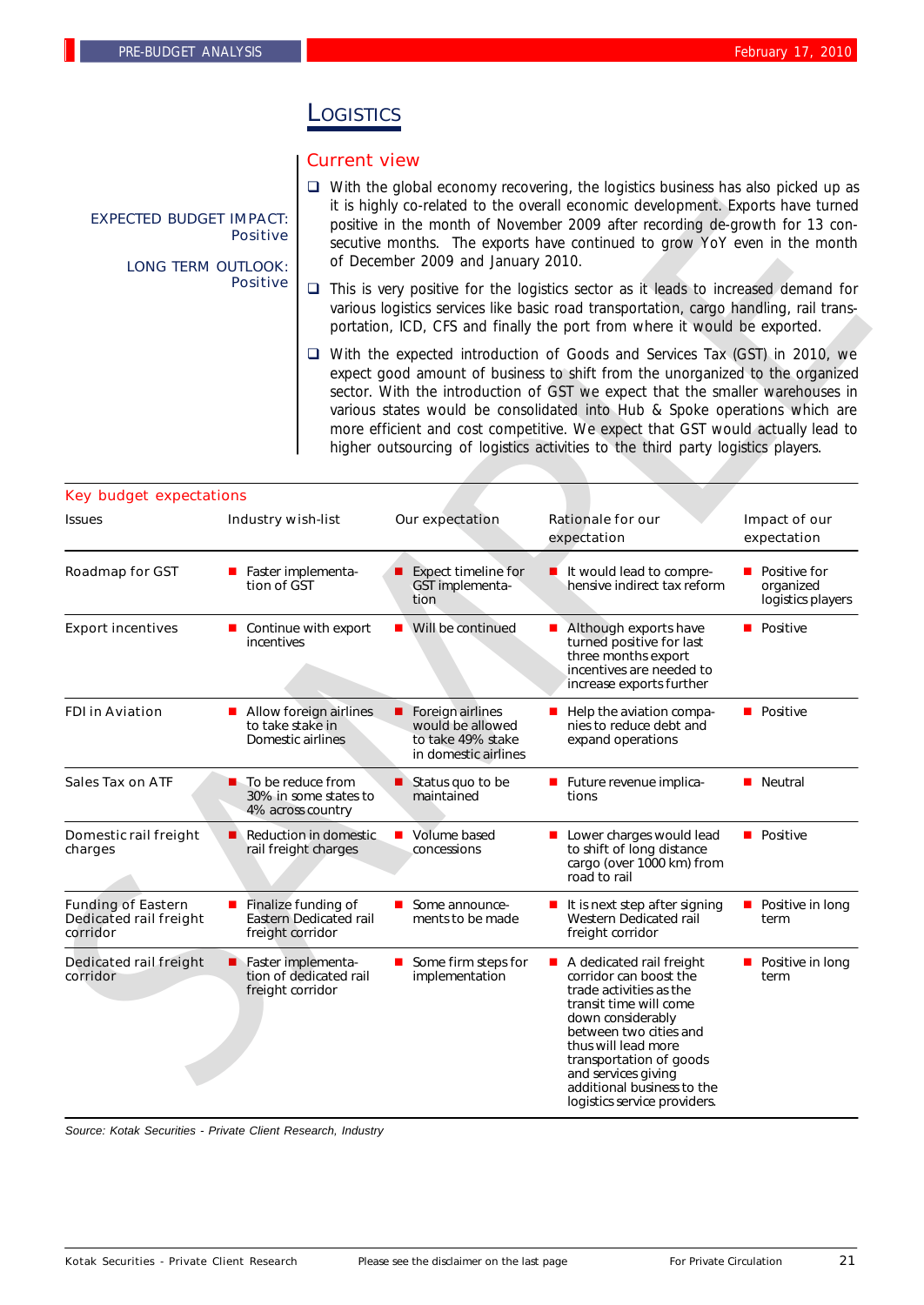# Logistics (contd...)

| Price<br>EPS (Rs)<br>PE(x)<br>Recommendation<br>(Rs)<br>FY10E<br>FY11E<br><b>FY11E</b><br>FY10E<br>as per our last<br>report<br>16.5<br>1240<br>63.5<br>$75.0\,$<br>19.5<br>ACCUMULATE<br>16.5<br>${\bf 58}$<br>1.9<br>$3.5\,$<br>$30.3$<br><b>BUY</b><br>28.9<br>36.1<br><b>BUY</b><br>635<br>$17.6$<br>22.0<br>Source: Kotak Securities - Private Client Research | <b>Top picks</b> |  |  |  |  |  |
|---------------------------------------------------------------------------------------------------------------------------------------------------------------------------------------------------------------------------------------------------------------------------------------------------------------------------------------------------------------------|------------------|--|--|--|--|--|
|                                                                                                                                                                                                                                                                                                                                                                     | Company          |  |  |  |  |  |
|                                                                                                                                                                                                                                                                                                                                                                     |                  |  |  |  |  |  |
|                                                                                                                                                                                                                                                                                                                                                                     | CONCOR           |  |  |  |  |  |
|                                                                                                                                                                                                                                                                                                                                                                     | <b>GATI</b>      |  |  |  |  |  |
|                                                                                                                                                                                                                                                                                                                                                                     | Mundra Port      |  |  |  |  |  |
|                                                                                                                                                                                                                                                                                                                                                                     |                  |  |  |  |  |  |
|                                                                                                                                                                                                                                                                                                                                                                     |                  |  |  |  |  |  |
|                                                                                                                                                                                                                                                                                                                                                                     |                  |  |  |  |  |  |
|                                                                                                                                                                                                                                                                                                                                                                     |                  |  |  |  |  |  |
|                                                                                                                                                                                                                                                                                                                                                                     |                  |  |  |  |  |  |
|                                                                                                                                                                                                                                                                                                                                                                     |                  |  |  |  |  |  |
|                                                                                                                                                                                                                                                                                                                                                                     |                  |  |  |  |  |  |
|                                                                                                                                                                                                                                                                                                                                                                     |                  |  |  |  |  |  |
|                                                                                                                                                                                                                                                                                                                                                                     |                  |  |  |  |  |  |
|                                                                                                                                                                                                                                                                                                                                                                     |                  |  |  |  |  |  |
|                                                                                                                                                                                                                                                                                                                                                                     |                  |  |  |  |  |  |
|                                                                                                                                                                                                                                                                                                                                                                     |                  |  |  |  |  |  |
|                                                                                                                                                                                                                                                                                                                                                                     |                  |  |  |  |  |  |
|                                                                                                                                                                                                                                                                                                                                                                     |                  |  |  |  |  |  |
|                                                                                                                                                                                                                                                                                                                                                                     |                  |  |  |  |  |  |
|                                                                                                                                                                                                                                                                                                                                                                     |                  |  |  |  |  |  |
|                                                                                                                                                                                                                                                                                                                                                                     |                  |  |  |  |  |  |
|                                                                                                                                                                                                                                                                                                                                                                     |                  |  |  |  |  |  |
|                                                                                                                                                                                                                                                                                                                                                                     |                  |  |  |  |  |  |
|                                                                                                                                                                                                                                                                                                                                                                     |                  |  |  |  |  |  |
|                                                                                                                                                                                                                                                                                                                                                                     |                  |  |  |  |  |  |
|                                                                                                                                                                                                                                                                                                                                                                     |                  |  |  |  |  |  |
|                                                                                                                                                                                                                                                                                                                                                                     |                  |  |  |  |  |  |
|                                                                                                                                                                                                                                                                                                                                                                     |                  |  |  |  |  |  |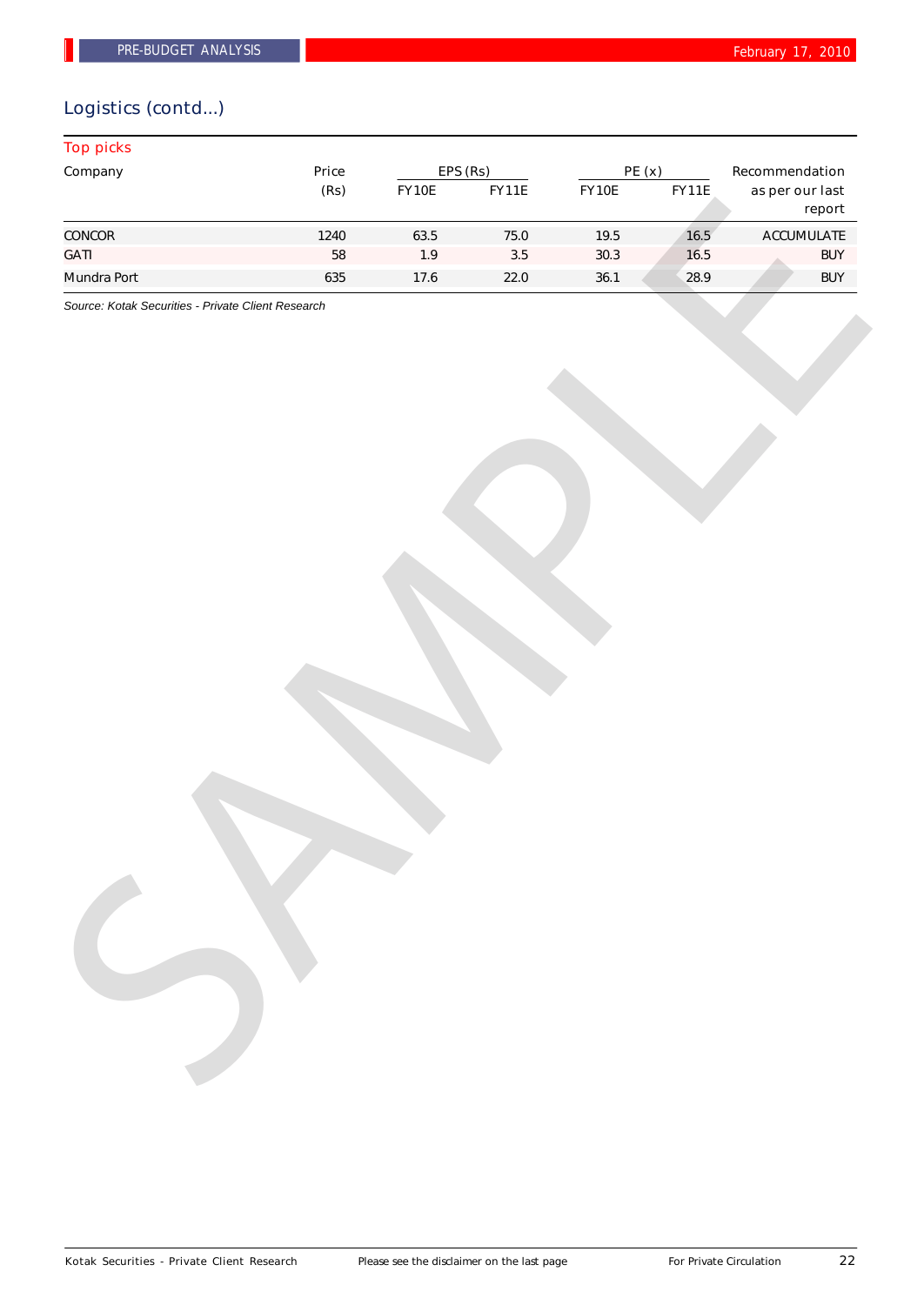## MEDIA

## Current view

- $\Box$  We expect the Budget to have a neutral impact on the prospects of the Media sector as a whole, and companies operating within it. From a longer-term perspective, we believe that greater spending power, demographics, rising consumerism in tandem with renewed expectations of healthy economic growth will bide well for the sector.
- $\Box$  Our preference remains for market leaders, strong franchises and healthy balance sheets. We retain our positive outlook on ZEEL and HT Media-expect them to be the better options to play a revival in urban advertising outlook. We remain positive on the subscription opportunity for broadcasters like ZEEL given the structural changes in the distribution set-up. We remain cautious on players in the newer media segments as we believe a revival in business outlook for these segments will lag the established mediums.
- $\Box$  Any belying of hopes on a sustainable revival in the advertising market and/or a slack pick up in the subscription revenue stream will remain the key risks to earnings/stock performance.

| <b>EXPECTED BUDGET IMPACT:</b><br><b>LONG TERM OUTLOOK:</b>                                                                                                  | <b>Neutral</b>                  |                                                                                            | will bide well for the sector.                                                                                                                                                                                                                                                                                                                                                                                                                                                                                                                                   | sector as a whole, and companies operating within it. From a longer-term per-<br>spective, we believe that greater spending power, demographics, rising con-<br>sumerism in tandem with renewed expectations of healthy economic growth |                                                                       |  |  |
|--------------------------------------------------------------------------------------------------------------------------------------------------------------|---------------------------------|--------------------------------------------------------------------------------------------|------------------------------------------------------------------------------------------------------------------------------------------------------------------------------------------------------------------------------------------------------------------------------------------------------------------------------------------------------------------------------------------------------------------------------------------------------------------------------------------------------------------------------------------------------------------|-----------------------------------------------------------------------------------------------------------------------------------------------------------------------------------------------------------------------------------------|-----------------------------------------------------------------------|--|--|
|                                                                                                                                                              | <b>XXXX</b>                     |                                                                                            | $\Box$ Our preference remains for market leaders, strong franchises and healthy bal-<br>ance sheets. We retain our positive outlook on ZEEL and HT Media-expect them<br>to be the better options to play a revival in urban advertising outlook. We re-<br>main positive on the subscription opportunity for broadcasters like ZEEL given<br>the structural changes in the distribution set-up. We remain cautious on players<br>in the newer media segments as we believe a revival in business outlook for<br>these segments will lag the established mediums. |                                                                                                                                                                                                                                         |                                                                       |  |  |
|                                                                                                                                                              |                                 |                                                                                            | earnings/stock performance.                                                                                                                                                                                                                                                                                                                                                                                                                                                                                                                                      | $\Box$ Any belying of hopes on a sustainable revival in the advertising market and/or a<br>slack pick up in the subscription revenue stream will remain the key risks to                                                                |                                                                       |  |  |
| <b>Key budget expectations</b>                                                                                                                               |                                 |                                                                                            |                                                                                                                                                                                                                                                                                                                                                                                                                                                                                                                                                                  |                                                                                                                                                                                                                                         |                                                                       |  |  |
| <b>Issues</b>                                                                                                                                                | <b>Industry wish-list</b>       |                                                                                            | Our expectation                                                                                                                                                                                                                                                                                                                                                                                                                                                                                                                                                  | <b>Rationale for our</b><br>expectation                                                                                                                                                                                                 | Impact of our<br>expectation                                          |  |  |
| <b>Service Tax: Broadcast-</b><br>ers are subject to levy of<br>service tax @12.24%<br>unlike print media that<br>is exempt from the levy<br>of service tax. | and electronic<br>medium.       | <b>Broadcasters expect</b><br>parity to be drawn<br>between the print                      | Status quo will be<br>maintained                                                                                                                                                                                                                                                                                                                                                                                                                                                                                                                                 | Classification for print in<br>terms of industry status-<br>(not considered a ren-<br>dered service) is different.                                                                                                                      | <b>Neutral</b>                                                        |  |  |
| MAT: Currently 15%<br>levied                                                                                                                                 | Industry expects<br>levied rate | rationalization in the                                                                     | Status quo will be<br>maintained                                                                                                                                                                                                                                                                                                                                                                                                                                                                                                                                 | Intent to shore up tax<br>revenues in backdrop of a<br>challenging fiscal picture<br>will likely restrict the<br>Government.                                                                                                            | <b>Neutral</b>                                                        |  |  |
| SAD: 4% levied on<br>digital set top boxes                                                                                                                   | items.                          | ■ To be made 'nil' duty                                                                    | $\blacksquare$ Likely                                                                                                                                                                                                                                                                                                                                                                                                                                                                                                                                            | To bring broadcasting<br>equipment like set top<br>boxes on par with rates<br>applicable on telecom<br>equipment and provide a<br>fillip to platforms like DTH<br>that use set top boxes.                                               | ■ Positive for DTH<br>players, if<br>industry<br>expectations<br>met. |  |  |
| <b>FDI:</b> Relaxation of<br>norms in sub-sectors                                                                                                            | ing                             | Norms to be relaxed<br>in cable distribution,<br>print media, radio<br>and news broadcast- | <b>Relaxation for</b><br>norms for distribu-<br>tion, publishing<br>media may come<br>through                                                                                                                                                                                                                                                                                                                                                                                                                                                                    | FDI relaxation could lead<br>to higher foreign invest-<br>ment in the capital<br>intensive segments.                                                                                                                                    | $\blacksquare$ Positive, if<br>industry<br>expectations<br>met.       |  |  |
| Source: Kotak Securities - Private Client Research, Industry                                                                                                 |                                 |                                                                                            |                                                                                                                                                                                                                                                                                                                                                                                                                                                                                                                                                                  |                                                                                                                                                                                                                                         |                                                                       |  |  |
| <b>Top picks</b>                                                                                                                                             |                                 |                                                                                            |                                                                                                                                                                                                                                                                                                                                                                                                                                                                                                                                                                  |                                                                                                                                                                                                                                         |                                                                       |  |  |
| Company                                                                                                                                                      |                                 | Price                                                                                      | EPS (Rs)                                                                                                                                                                                                                                                                                                                                                                                                                                                                                                                                                         | PE(x)                                                                                                                                                                                                                                   | Recommendation                                                        |  |  |

| <b>Top picks</b> |       |              |              |              |              |                   |
|------------------|-------|--------------|--------------|--------------|--------------|-------------------|
| Company          | Price |              | EPS (Rs)     | PE(x)        |              | Recommendation    |
|                  | (Rs)  | <b>FY10E</b> | <b>FY11E</b> | <b>FY10E</b> | <b>FY11E</b> | as per our last   |
|                  |       |              |              |              |              | report            |
| <b>ZEEL</b>      | 260   | 10.1         | 12.3         | 25.8         | 21.2         | <b>ACCUMULATE</b> |
| HT Media         | 149   | 4.2          | 7.8          | 35.5         | 19.1         | <b>ACCUMULATE</b> |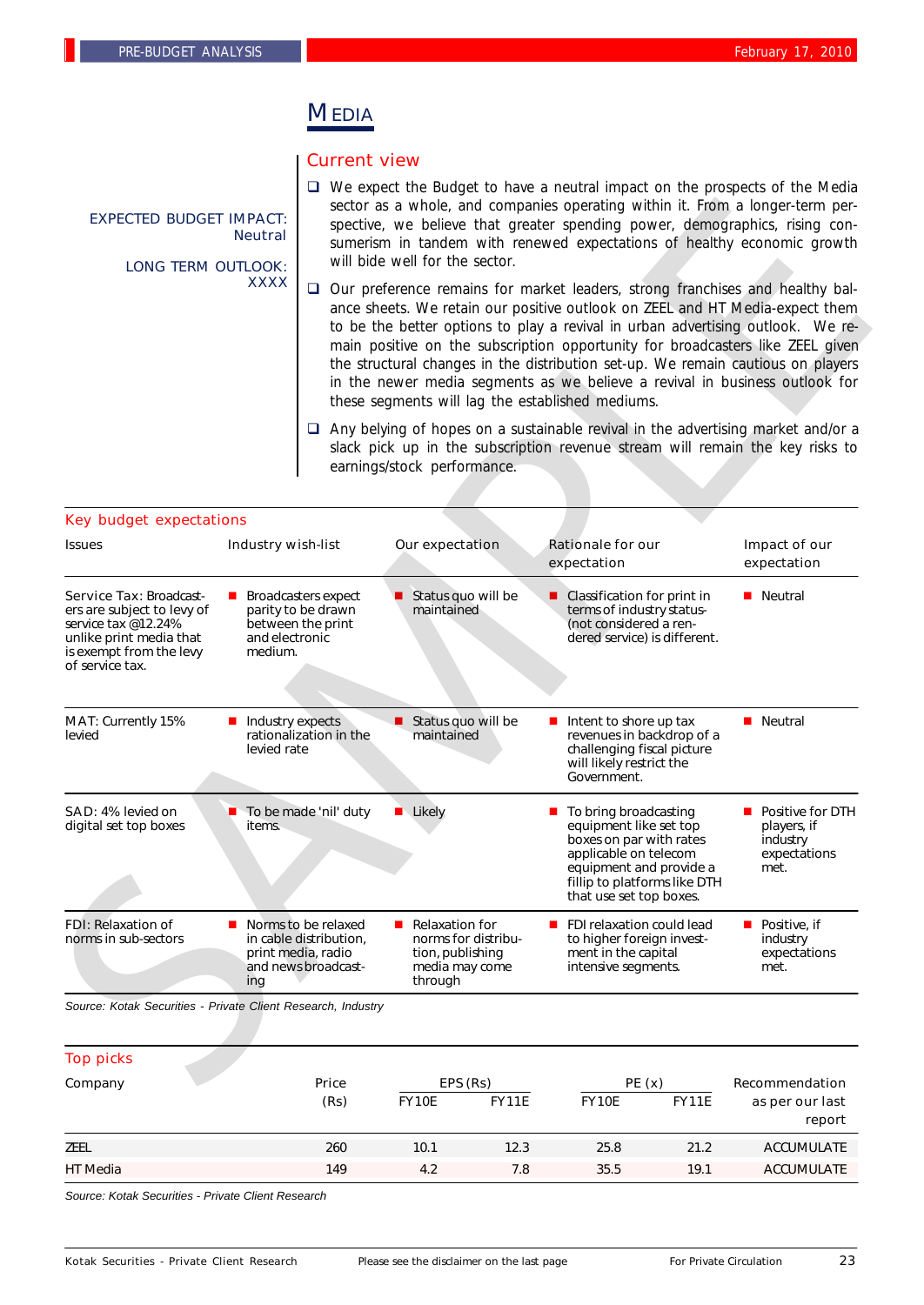# METALS & MINING

## Current view

- $\Box$  LME prices for base metals i.e. aluminium, copper & zinc,  $\sim$  doubled since last budget to first week of Jan 2010 and have thereon corrected by  $\sim$  15%. Price correction was very much due as the inventory levels at LME for the base metals witnessed sharp swelling over last year.
- $\Box$  Improving steel demand generally and restocking in the developed world have allowed steel companies in developed nations to gradually increase their capacity utilization in the past few quarters to  $\sim$  to 70% levels. China's crude steel production went up by 13.5% in 2009 even in depressed global economy to 568mn tonnes. The big question going forward is how Chinese industry will manage this overcapacity? Any growth slowdown in China, would lead to surge in Chinese steel exports which would be very negative for the overall industry EXPECTED BLUGET INPEACT:<br>
between the matter of which will be a 2010 and the will be a 2018 and the second properties of the second particles of the second particles of the second particles of the second particles of the
	- □ Global steel major Arcelor Mittal expects world's apparent steel demand to increase by 10% in 2010. This breaks down into growth of 5% in China, 15% in the other emerging markets and 15-18% in the developed markets (notably Europe and the US). Despite slowing down, it expects real steel demand to remain strong in China. The government has taken measures to further slow its economy, but Arcelor Mittal expects real demand in China to continue to grow by 10% in 2010.
	- $\Box$  Demand for key steel making raw materials, iron ore and coking coal is very strong and sharp jump in FY11 contract prices is very likely. Spot prices of both coking coal and iron ore are now trading >70% higher than the last year contract prices. At least 20% hike in contract prices for both the commodities looks highly probable.
	- $\Box$  India's steel consumption in the 10 months ended January 31st 2010 rose by 8.5% YoY to 51mn tonnes, boosted by demand from power projects, construction companies and makers of cars and appliances.
	- $\Box$  Steel prices have been strong since mid December 2009 as increased raw material costs are being passed on to the end users. Steel firms expect prices to increase further going forward as their production cost is expected to rise. While there would be restocking to replenish inventories depleted by the economic downturn, but investors will have to wait longer for a recovery in real demand.
	- $\Box$  The Indian government has lifted restrictions on imports of hot rolled coil and plate for trading purposes in January. Imports are bound to increase gradually in the next few months.
	- $\Box$  Bill for auctioning of coal blocks for captive use has been cleared by the union cabinet and is likely to be presented in budget session of the parliament. Later next fiscal even coal commercial mining might be allowed for private players. Coal mining would be large lucrative business opportunity going forward. Coal India IPO is also planned in FY11. So, investors should explore coal mining stocks for medium to long term investment horizon.
	- $\Box$  Progress on introduction of New Mineral Policy has been slow but might just get parliament approval in FY11. This could open up huge investments in mining space in India and lead to emergence of new companies on investor horizon.

EXPECTED BUDGET IMPACT: Neutral

LONG TERM OUTLOOK: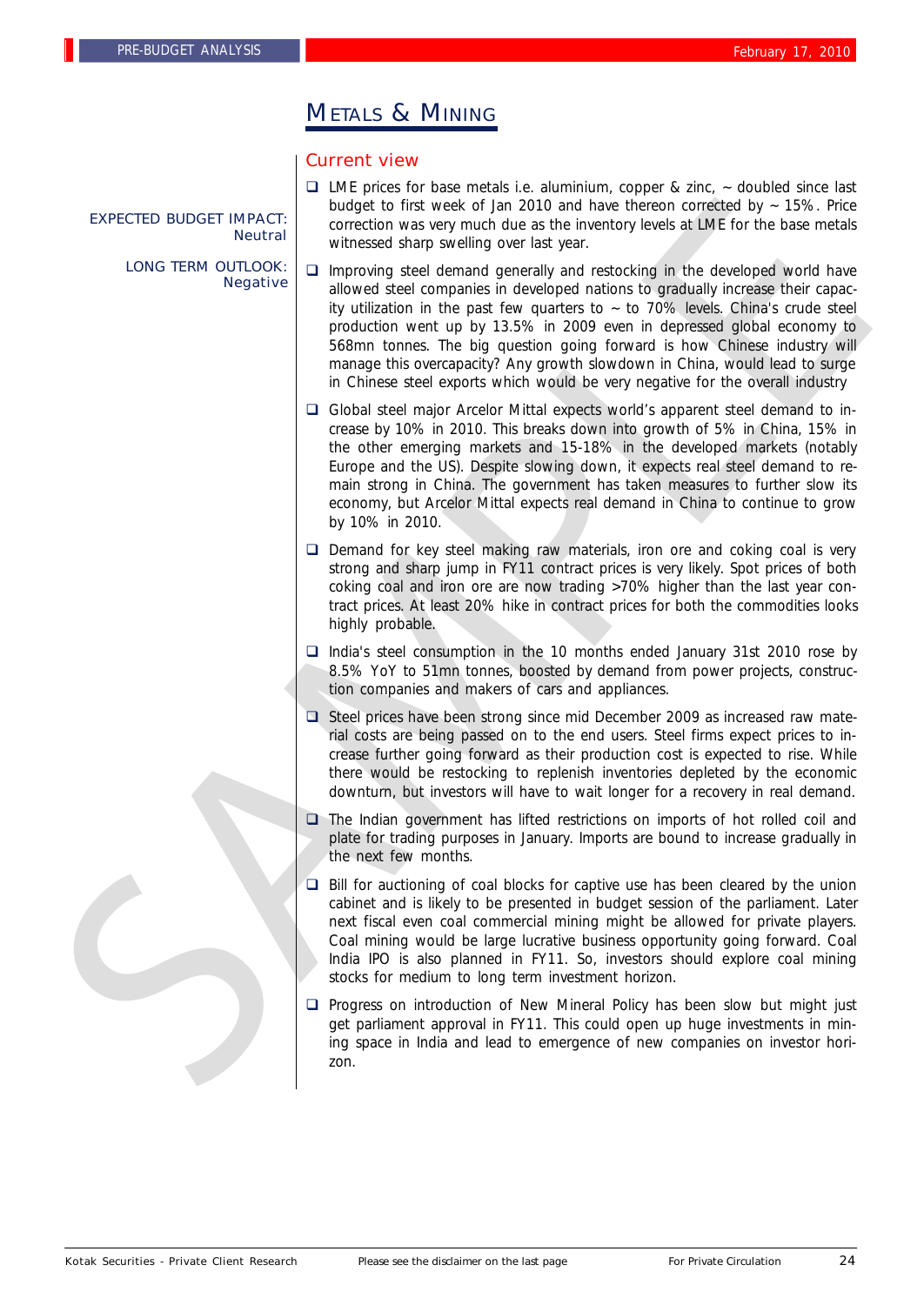## Metals & Mining (contd...)

| <b>Rationale for our</b><br>Our expectation<br>Impact of our<br>expectation<br>expectation<br>■ Partial rollback of<br>Industry data has been<br><b>Negative.</b><br>excise duty cut.<br>strong for last several<br>Compress<br>10% excise duty<br>months and excise cut<br>operating<br>instead of 8%<br>incentive no longer<br>margins of steel<br>warranted.<br>companies.<br>No impact<br>■ Export duty hike<br>Government just 2 months<br>■<br>back increased export duty<br>on iron ore lumps to 10%<br>and iron ore fines to 5%.<br>Exports have moderated<br>post that so further hike<br>in near term looks<br>unlikely.<br>■ 5% custom duty<br>Low capacity utilisation of<br><b>Positive for</b><br>61% for domestic players.<br>ferro alloy<br>Revenue accretive for<br>companies. |
|-------------------------------------------------------------------------------------------------------------------------------------------------------------------------------------------------------------------------------------------------------------------------------------------------------------------------------------------------------------------------------------------------------------------------------------------------------------------------------------------------------------------------------------------------------------------------------------------------------------------------------------------------------------------------------------------------------------------------------------------------------------------------------------------------|
|                                                                                                                                                                                                                                                                                                                                                                                                                                                                                                                                                                                                                                                                                                                                                                                                 |
|                                                                                                                                                                                                                                                                                                                                                                                                                                                                                                                                                                                                                                                                                                                                                                                                 |
|                                                                                                                                                                                                                                                                                                                                                                                                                                                                                                                                                                                                                                                                                                                                                                                                 |
| government.                                                                                                                                                                                                                                                                                                                                                                                                                                                                                                                                                                                                                                                                                                                                                                                     |
| $\blacksquare$ 5 to 10% hike i.e<br>Wagon demand has been<br>Negative for<br>■<br>$\blacksquare$<br>strong and economic<br>steel and<br>upto Rs.100-200/t<br>conditions have improved<br>mining<br>companies                                                                                                                                                                                                                                                                                                                                                                                                                                                                                                                                                                                    |
| EPS (Rs)<br>PE(x)<br><b>Recommendation</b>                                                                                                                                                                                                                                                                                                                                                                                                                                                                                                                                                                                                                                                                                                                                                      |
| <b>FY11E</b><br><b>FY10E</b><br><b>FY11E</b><br>as per our last<br>report                                                                                                                                                                                                                                                                                                                                                                                                                                                                                                                                                                                                                                                                                                                       |
| 37.1<br>10.2<br>12.9<br><b>BUY</b>                                                                                                                                                                                                                                                                                                                                                                                                                                                                                                                                                                                                                                                                                                                                                              |
|                                                                                                                                                                                                                                                                                                                                                                                                                                                                                                                                                                                                                                                                                                                                                                                                 |

| <b>Top picks</b> |               |                          |              |                |              |                                             |
|------------------|---------------|--------------------------|--------------|----------------|--------------|---------------------------------------------|
| Company          | Price<br>(Rs) | EPS (Rs)<br><b>FY10E</b> | <b>FY11E</b> | PE(x)<br>FY10E | <b>FY11E</b> | Recommendation<br>as per our last<br>report |
| Sesa Goa         | 377           | 29.2                     | 37.1         | 12.9           | 10.2         | <b>BUY</b>                                  |

Kotak Securities - Private Client Research Please see the disclaimer on the last page For Private Circulation 25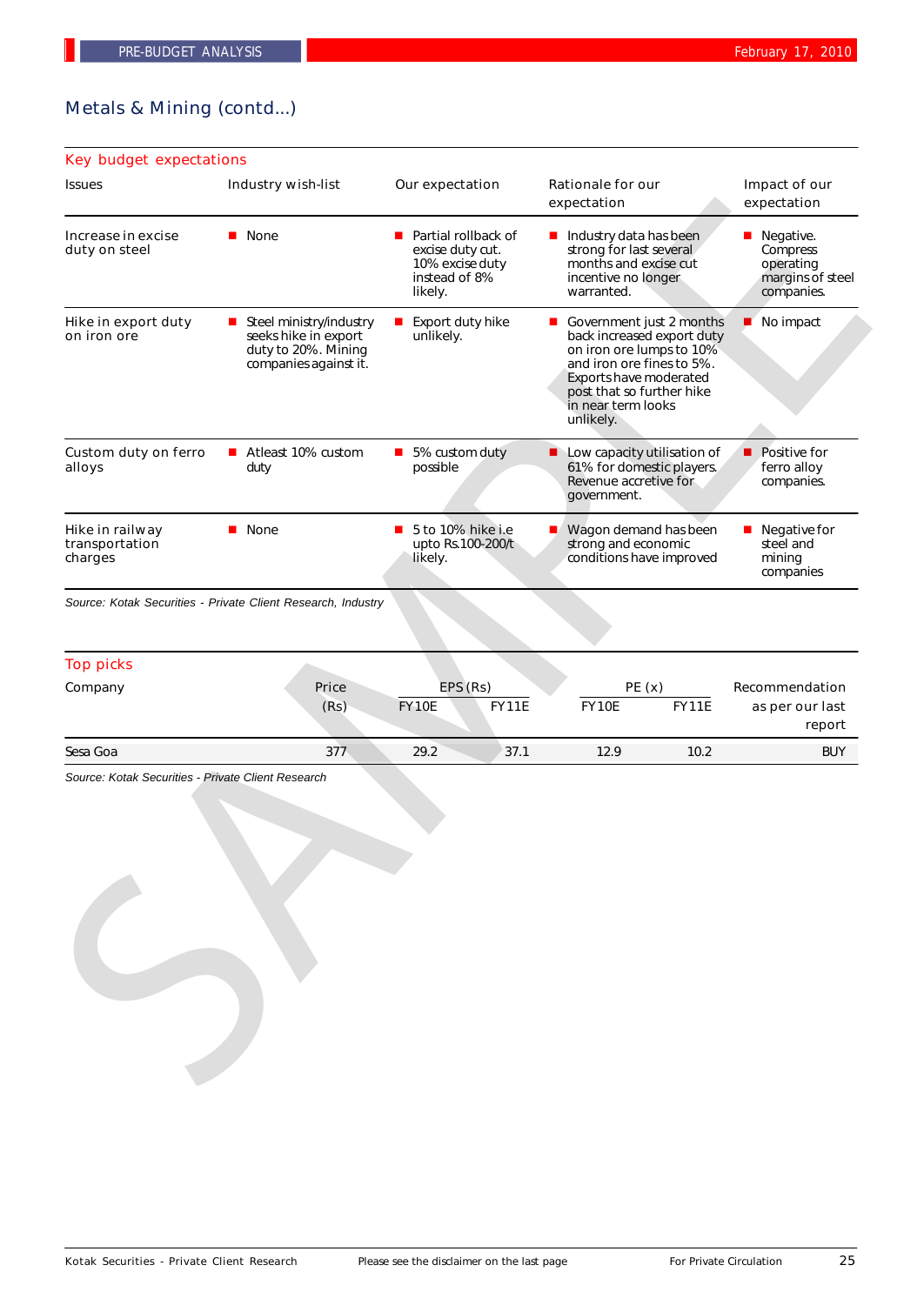# **NBFCs**

## Current view

- □ During 9MFY10 NBFCs have witnessed material decline in their cost of funds in the backdrop of improved liquidity which enhanced operating conditions for corporate India. The stimulus package has resulted in a pickup in economic activity in India. In the 2010-11 union budget, we expect sops for certain specialized infrastructure financing companies while status quo is likely to be maintained for housing finance companies.
- $\square$  Increase in exemption limit of deduction u/s 24 of Income Tax Act (at individual level) for interest housing loans, (for self occupied property) has been proposed to be raised from Rs.0.15mn to Rs.0.20mn; The residential real estate has seen an uptick in demand, therefore, we opine that, status- quo will be maintained on this front.
- $\Box$  Tax exemptions for specialized financing institutions have been proposed. Particularly for those who are lending to infrastructure related projects by way of restoration of section 10 (23) (G) and increase special reserves limit to 40% from 20% presently u/s 36 1 (viii).
- $\Box$  Moreover, we also expect the government may allow infrastructure financing, companies particularly PFC to raise tax free bonds- classified u/ 54EC. This will help improve funds flow to key infrastructure sector - power generation and T&D and will reduce cost of funds as well.

| <b>EXPECTED BUDGET IMPACT:</b><br><b>LONG TERM OUTLOOK:</b>                                                                  | <b>Neutral</b><br><b>Positive</b>                                                                                     |                                                                                                                                                                                                                                                                                                                                                                   | tained for housing finance companies.      | the backdrop of improved liquidity which enhanced operating conditions for<br>corporate India. The stimulus package has resulted in a pickup in economic ac-<br>tivity in India. In the 2010-11 union budget, we expect sops for certain special-<br>ized infrastructure financing companies while status quo is likely to be main- |                                                            |  |
|------------------------------------------------------------------------------------------------------------------------------|-----------------------------------------------------------------------------------------------------------------------|-------------------------------------------------------------------------------------------------------------------------------------------------------------------------------------------------------------------------------------------------------------------------------------------------------------------------------------------------------------------|--------------------------------------------|-------------------------------------------------------------------------------------------------------------------------------------------------------------------------------------------------------------------------------------------------------------------------------------------------------------------------------------|------------------------------------------------------------|--|
|                                                                                                                              |                                                                                                                       | $\Box$ Increase in exemption limit of deduction u/s 24 of Income Tax Act (at individual<br>level) for interest housing loans, (for self occupied property) has been proposed<br>to be raised from Rs.0.15mn to Rs.0.20mn; The residential real estate has seen<br>an uptick in demand, therefore, we opine that, status- quo will be maintained<br>on this front. |                                            |                                                                                                                                                                                                                                                                                                                                     |                                                            |  |
|                                                                                                                              |                                                                                                                       |                                                                                                                                                                                                                                                                                                                                                                   | from 20% presently u/s 36 1 (viii).        | $\square$ Tax exemptions for specialized financing institutions have been proposed. Par-<br>ticularly for those who are lending to infrastructure related projects by way of<br>restoration of section 10 (23) (G) and increase special reserves limit to 40%                                                                       |                                                            |  |
|                                                                                                                              |                                                                                                                       |                                                                                                                                                                                                                                                                                                                                                                   | T&D and will reduce cost of funds as well. | $\Box$ Moreover, we also expect the government may allow infrastructure financing,<br>companies particularly PFC to raise tax free bonds- classified u/ 54EC. This will<br>help improve funds flow to key infrastructure sector - power generation and                                                                              |                                                            |  |
| <b>Key budget expectations</b><br><b>Issues</b>                                                                              | Industry wish-list                                                                                                    |                                                                                                                                                                                                                                                                                                                                                                   | <b>Our expectation</b>                     | <b>Rationale for our</b>                                                                                                                                                                                                                                                                                                            | Impact of our                                              |  |
|                                                                                                                              |                                                                                                                       |                                                                                                                                                                                                                                                                                                                                                                   |                                            | expectation                                                                                                                                                                                                                                                                                                                         | expectation                                                |  |
| Tax benefits on<br><b>Housing Loans</b>                                                                                      | <b>Tax exemption on</b><br>interest paid on home<br>loans to be increased<br>to Rs 0.2mn from<br>existing Rs. 0.15mn  |                                                                                                                                                                                                                                                                                                                                                                   | Status-quo likely to<br>ш<br>be maintained | The tax rebat u/s 80E and<br>88 id is expected to<br>remain same, since it is<br>important to improve the<br>affordability of housing in<br>India.                                                                                                                                                                                  | <b>Neutral</b>                                             |  |
| <b>Restoration of</b><br>Section 10 23 g and<br>increase of tax<br>exemption limit for<br>special reserve u/s 36<br>1 (viii) | $\blacksquare$ Tax exemption on<br>ments made in<br>infrastructure<br>projects.<br>Restore the tax<br>special reserve | income by way of<br>dividend, interest,<br>and long-term capital<br>gains from invest-<br>exemption limit for<br>created under section<br>36 1 (viii) from 20%<br>presently to 40%.                                                                                                                                                                               | Status-quo likely to<br>be maintained      | Increased thrust on<br>ш<br>infrastructure financing<br>and various other benefits<br>available to infrastructure<br>financing companies<br>presently are similar to<br>exemptions under 10 (23)<br>(g) and 36 1 (viii).                                                                                                            | <b>Neutral</b>                                             |  |
| Low cost funds<br>accessibility to<br>infrastructure<br>financing companies                                                  | ture financing<br>EC                                                                                                  | Allowing infrastruc-<br>companies to raise<br>tax free bonds u/s 54                                                                                                                                                                                                                                                                                               | $\blacksquare$ Likely                      | Funds will be available to<br>infrastructure companies<br>at competitive rates, which<br>would be positive for<br>overall infrastructure<br>development                                                                                                                                                                             | ■ Positive for<br>specialized<br>financing<br>institutions |  |
| <b>Insurance Act amend-</b><br>ments are expected,<br>and increase in FDI<br>limits                                          | presently                                                                                                             | Increase the FDI limit<br>to 49% from 26%                                                                                                                                                                                                                                                                                                                         | <b>Likely</b>                              | Insurance industry is<br>ш<br>capital intensive industry<br>and has higher capital<br>requirement. With the<br>industry now maturing, it<br>requires some sops are<br>likely to be announced                                                                                                                                        | ■ Positive for all<br>Insurance<br>companies               |  |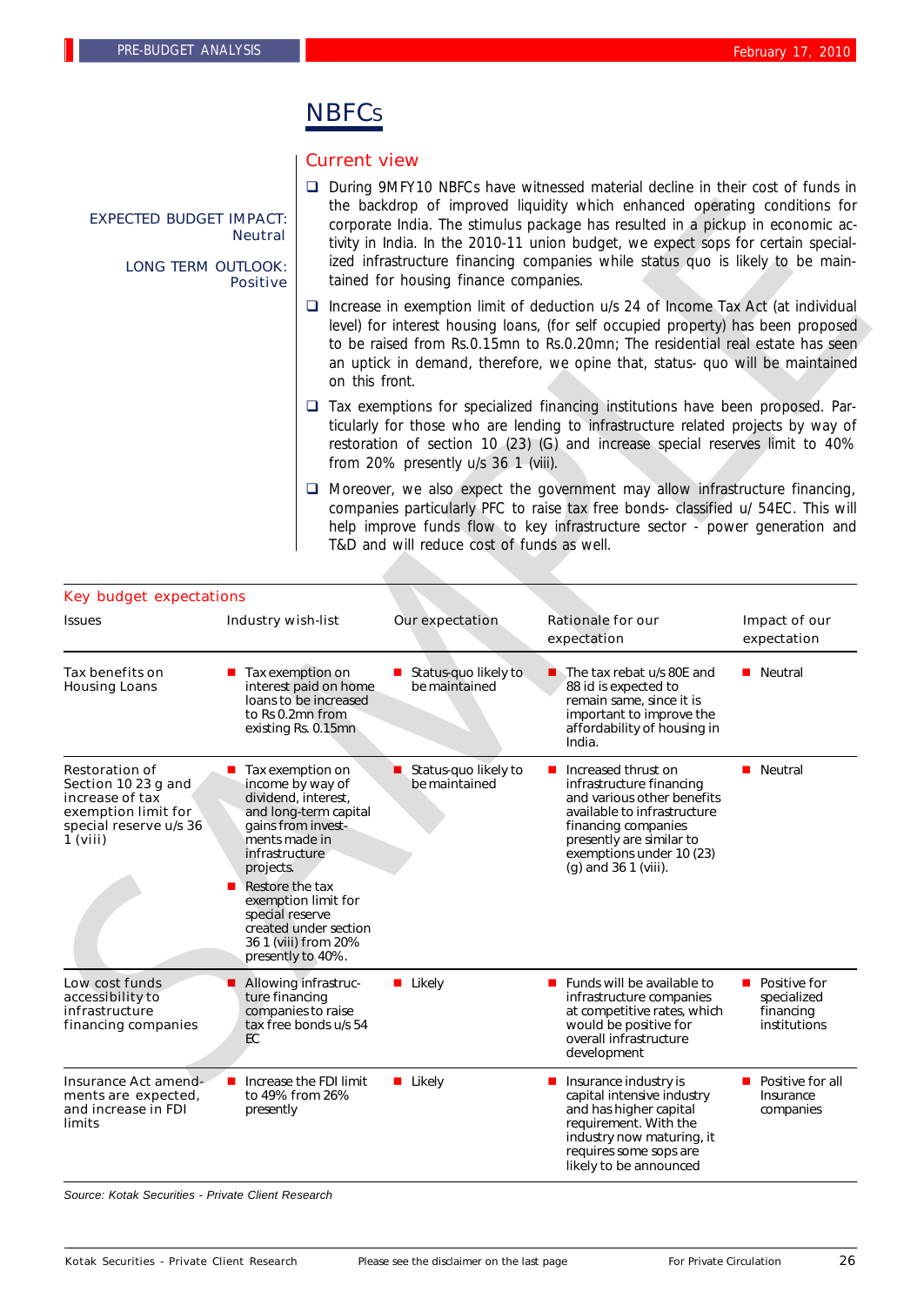## NBFCs (contd...)

## Top picks

| Company                           | Price | EPS (Rs) |              | P/ABV(x) |              | Recommendation            |  |
|-----------------------------------|-------|----------|--------------|----------|--------------|---------------------------|--|
|                                   | (Rs)  | FY10E    | <b>FY11E</b> | FY10E    | <b>FY11E</b> | as per our last<br>report |  |
| <b>LICHF</b>                      | 750   | 75.5     | 86.0         | $2.1$    | 1.8          | <b>BUY</b>                |  |
| <b>IDFC</b>                       | 148   | $7.9$    | 9.4          | $2.8\,$  | $2.4$        | <b>BUY</b>                |  |
| Shriram Transport Finance         | 469   | 17.7     | 21.3         | $3.1\,$  | $2.5$        | <b>BUY</b>                |  |
| <b>M&amp;M Financial Services</b> | 330   | 28.9     | $36.0\,$     | $2.1$    | 1.8          | <b>BUY</b>                |  |
|                                   |       |          |              |          |              |                           |  |
|                                   |       |          |              |          |              |                           |  |
|                                   |       |          |              |          |              |                           |  |
|                                   |       |          |              |          |              |                           |  |
|                                   |       |          |              |          |              |                           |  |
|                                   |       |          |              |          |              |                           |  |
|                                   |       |          |              |          |              |                           |  |
|                                   |       |          |              |          |              |                           |  |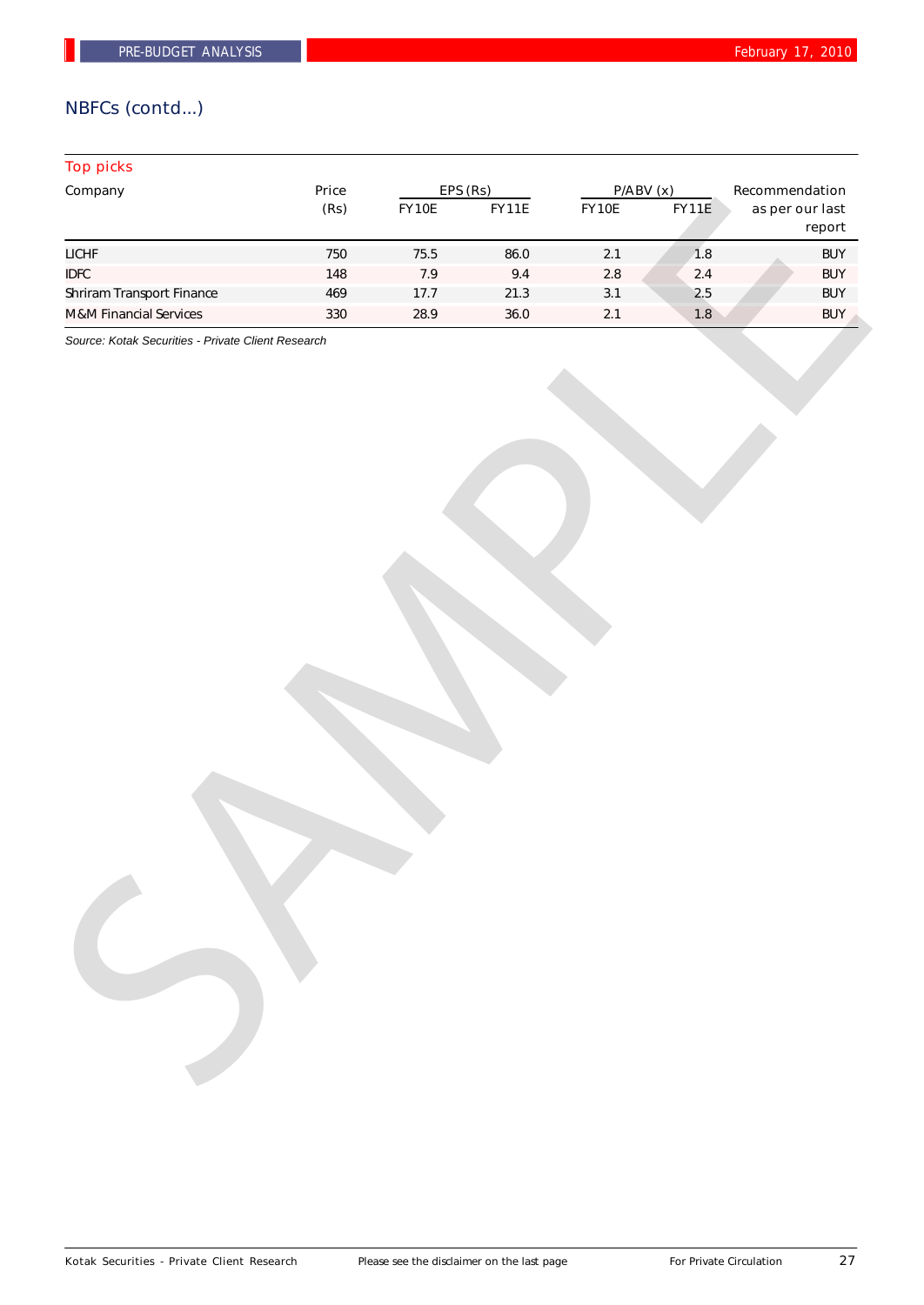## OIL & GAS

#### Current view

**Dil** - The crude oil prices have started rising again and with retail prices capped it is leading to under recovery of Rs.4 per liter on Petrol and Rs.2 per liter on diesel. The Oil Marketing Companies continue to remain dependent on oil bonds. The practice of issuing oil bonds does not resolve the problem as it only defers the resolution while compounding economic and financial costs. We need a permanent and transparent solution for the subsidy sharing mechanism which will clear the ambiguity that who bears how much of the subsidy. Recently Mr. Kirit Parekh committee has given its recommendations however it remains to be seen whether they would be implemented considering the social and political compulsions. EXPECTED BUDGET IMPACT: Positive LONG TERM OUTLOOK: Neutral

| <b>EXPECTED BUDGET IMPACT:</b><br><b>Positive</b><br><b>LONG TERM OUTLOOK:</b><br><b>Neutral</b>         |                                                                            | it is leading to under recovery of Rs.4 per liter on Petrol and Rs.2 per liter on<br>diesel. The Oil Marketing Companies continue to remain dependent on oil<br>bonds. The practice of issuing oil bonds does not resolve the problem as it only<br>defers the resolution while compounding economic and financial costs. We<br>need a permanent and transparent solution for the subsidy sharing mechanism<br>which will clear the ambiguity that who bears how much of the subsidy.<br>Recently Mr. Kirit Parekh committee has given its recommendations however it<br>remains to be seen whether they would be implemented considering the social<br>and political compulsions. |                                                                                  |                                                                                                                                                                                                                                                                                                                                                                                                                                                                              |                                                                                    |  |
|----------------------------------------------------------------------------------------------------------|----------------------------------------------------------------------------|------------------------------------------------------------------------------------------------------------------------------------------------------------------------------------------------------------------------------------------------------------------------------------------------------------------------------------------------------------------------------------------------------------------------------------------------------------------------------------------------------------------------------------------------------------------------------------------------------------------------------------------------------------------------------------|----------------------------------------------------------------------------------|------------------------------------------------------------------------------------------------------------------------------------------------------------------------------------------------------------------------------------------------------------------------------------------------------------------------------------------------------------------------------------------------------------------------------------------------------------------------------|------------------------------------------------------------------------------------|--|
|                                                                                                          |                                                                            |                                                                                                                                                                                                                                                                                                                                                                                                                                                                                                                                                                                                                                                                                    |                                                                                  | □ Gas - With Petronet LNG doubling its capacity at Dahej to 10 MMTPA and ramp<br>up of KG basin gas, the country's natural gas supply has increased significantly.<br>Going forward we expect significant investments is cross country natural gas<br>pipelines to transport the gas and increase in use of city gas distribution.<br>However pricing of APM gas is ~50% lower then discovered price of Reliance<br>KG basin and this is expected to be increased gradually. |                                                                                    |  |
| <b>Key budget expectations</b>                                                                           |                                                                            |                                                                                                                                                                                                                                                                                                                                                                                                                                                                                                                                                                                                                                                                                    |                                                                                  |                                                                                                                                                                                                                                                                                                                                                                                                                                                                              |                                                                                    |  |
| <b>Issues</b>                                                                                            | <b>Industry wish-list</b>                                                  |                                                                                                                                                                                                                                                                                                                                                                                                                                                                                                                                                                                                                                                                                    | Our expectation                                                                  | <b>Rationale for our</b><br>expectation                                                                                                                                                                                                                                                                                                                                                                                                                                      | Impact of our<br>expectation                                                       |  |
| Tax holiday u/s 80-<br>IB(9) Currently valid<br>for 7 years from the<br>date of commercial<br>production | ■ Extend to 10 years<br>out of 15 years                                    |                                                                                                                                                                                                                                                                                                                                                                                                                                                                                                                                                                                                                                                                                    | Will be increased                                                                | Inline with other infra-<br>■<br>structure projects like<br>power generation and<br>distribution                                                                                                                                                                                                                                                                                                                                                                             | ■ Positive for<br>ONGC and Oil<br>India                                            |  |
| Service tax                                                                                              | <b>Exemption on input</b><br>services on explora-<br>tion                  |                                                                                                                                                                                                                                                                                                                                                                                                                                                                                                                                                                                                                                                                                    | Status quo to be<br>maintained                                                   | Future revenue implica-<br>tions                                                                                                                                                                                                                                                                                                                                                                                                                                             | <b>Neutral</b>                                                                     |  |
| Oil price deregulation                                                                                   | Allowing marketing<br>ш<br>companies to<br>determine retail fuel<br>prices |                                                                                                                                                                                                                                                                                                                                                                                                                                                                                                                                                                                                                                                                                    | Partial freedom.<br>This might happen<br>even outside the<br>budget              | $\blacksquare$ At current price, there is<br>under recovery of Rs.4 per<br>liter on Petrol and Rs.2 per<br>liter on diesel                                                                                                                                                                                                                                                                                                                                                   | ■ Positive for oil<br>marketing<br>companies                                       |  |
| <b>APM</b> gas pricing                                                                                   | APM gas should be<br>sold at market rates                                  |                                                                                                                                                                                                                                                                                                                                                                                                                                                                                                                                                                                                                                                                                    | Some hike in APM<br>gas price, though<br>this might happen<br>outside the budget | APM gas is sold at ~50%<br>discount to the price of<br>Reliance KG basin gas                                                                                                                                                                                                                                                                                                                                                                                                 | ■ Positive for<br>ONGC, Oil India<br>and negative<br>for APM gas<br>users like IGL |  |
| <b>MAT</b>                                                                                               | Abolition of MAT on<br><b>Exploration &amp;</b><br>Production companies    |                                                                                                                                                                                                                                                                                                                                                                                                                                                                                                                                                                                                                                                                                    | Status quo to be<br>maintained                                                   | Future revenue implica-<br>tions                                                                                                                                                                                                                                                                                                                                                                                                                                             | Neutral                                                                            |  |
| Declared goods'<br>status to Natural gas                                                                 | Reduce sales tax i.e.<br>up to 20% in various<br>states to uniform 4%      |                                                                                                                                                                                                                                                                                                                                                                                                                                                                                                                                                                                                                                                                                    | Status quo to be<br>maintained                                                   | Future revenue implica-<br>tions                                                                                                                                                                                                                                                                                                                                                                                                                                             | <b>Neutral</b>                                                                     |  |
| Source: Kotak Securities - Private Client Research, Industry                                             |                                                                            |                                                                                                                                                                                                                                                                                                                                                                                                                                                                                                                                                                                                                                                                                    |                                                                                  |                                                                                                                                                                                                                                                                                                                                                                                                                                                                              |                                                                                    |  |
| <b>Top picks</b>                                                                                         |                                                                            |                                                                                                                                                                                                                                                                                                                                                                                                                                                                                                                                                                                                                                                                                    |                                                                                  |                                                                                                                                                                                                                                                                                                                                                                                                                                                                              |                                                                                    |  |
| Company                                                                                                  |                                                                            | Price                                                                                                                                                                                                                                                                                                                                                                                                                                                                                                                                                                                                                                                                              | EPS (Rs)                                                                         | PE(x)                                                                                                                                                                                                                                                                                                                                                                                                                                                                        | Recommendation                                                                     |  |
|                                                                                                          |                                                                            | (P <sub>S</sub> )                                                                                                                                                                                                                                                                                                                                                                                                                                                                                                                                                                                                                                                                  | <b>FV10F</b><br>FV11F                                                            | <b>FV10F</b><br>FV11F                                                                                                                                                                                                                                                                                                                                                                                                                                                        | as ner our last                                                                    |  |

# Top picks Company **Price** Price **EPS (Rs)** PE (x) Recommendation (Rs) FY10E FY11E FY10E FY11E as per our last report GSPL 90 5.1 5.3 17.6 16.9 ACCUMULATE Petronet LNG 74 7.1 8.0 10.4 9.2 ACCUMULATE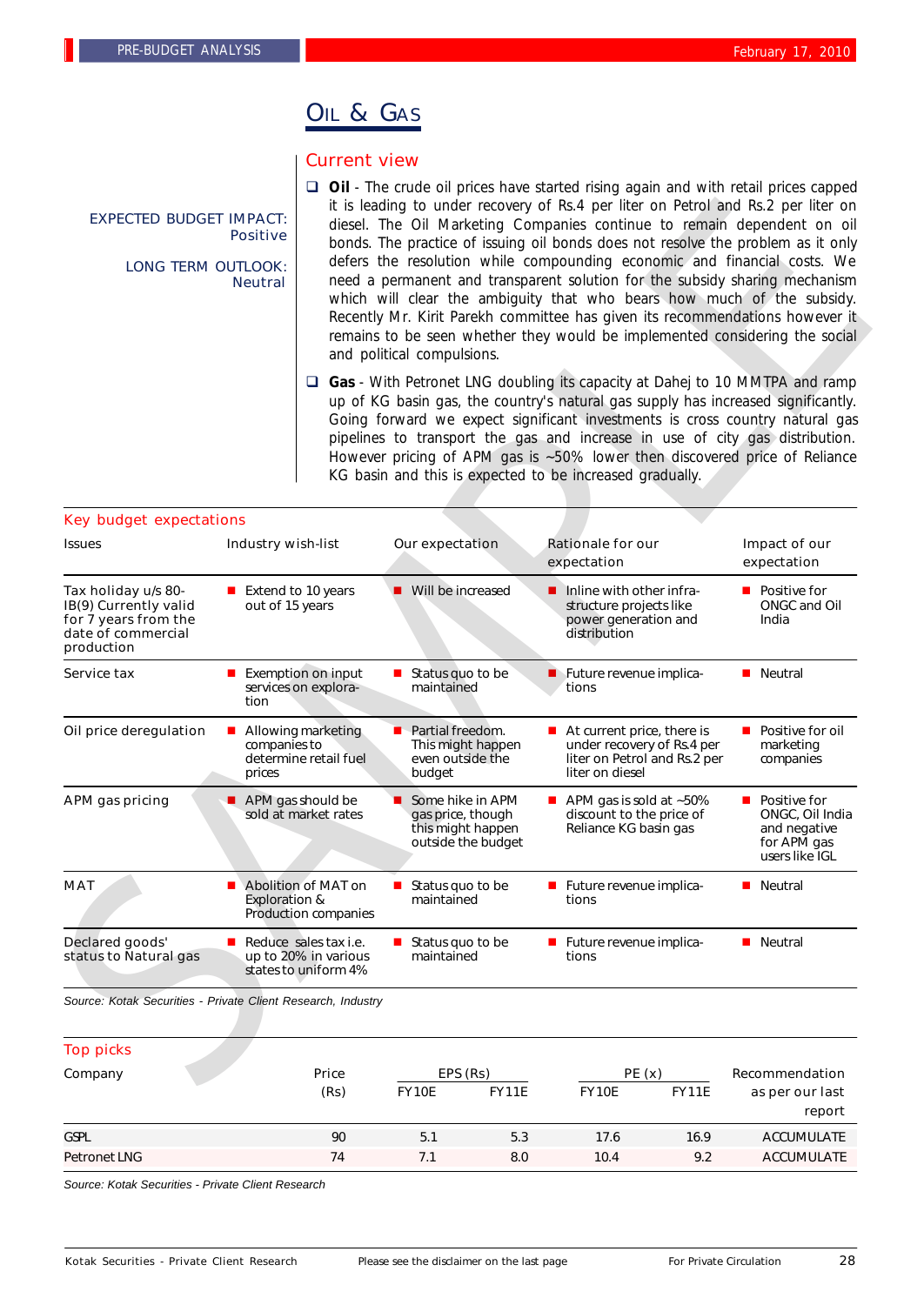# PHARMACEUTICALS

#### Current view

EXPECTED BUDGET IMPACT: Positive

- $\Box$  Over the past few years, we have seen little impact of the budget on the pharmaceutical sector. The industry has been growing at a steady pace on the domestic side. However, the going has been difficult on exports. Of late, the industry is facing several challenges like domestic pricing pressure and pressure on finding and developing new molecules.
- $\Box$  The Finance Minister is likely to give a boost to the sector's prospects through measures like extending income tax exemption for R&D spends.

## Increase in weighted average exemption from 150% of R&D spend to 200% Tax exemption for R&D expenses **n** Unlikely **n** Revenue considerations **n** Neutral Key budget expectations Issues **Industry wish-list** Our expectation Rationale for our Impact of our expectation expectation *Source: Kotak Securities - Private Client Research, Industry* Top picks Company Price EPS (Rs) PE (x) Recommendation (Rs) FY10E FY11E FY10E FY11E as per our last report

#### NOT UNDER ACTIVE COVERAGE

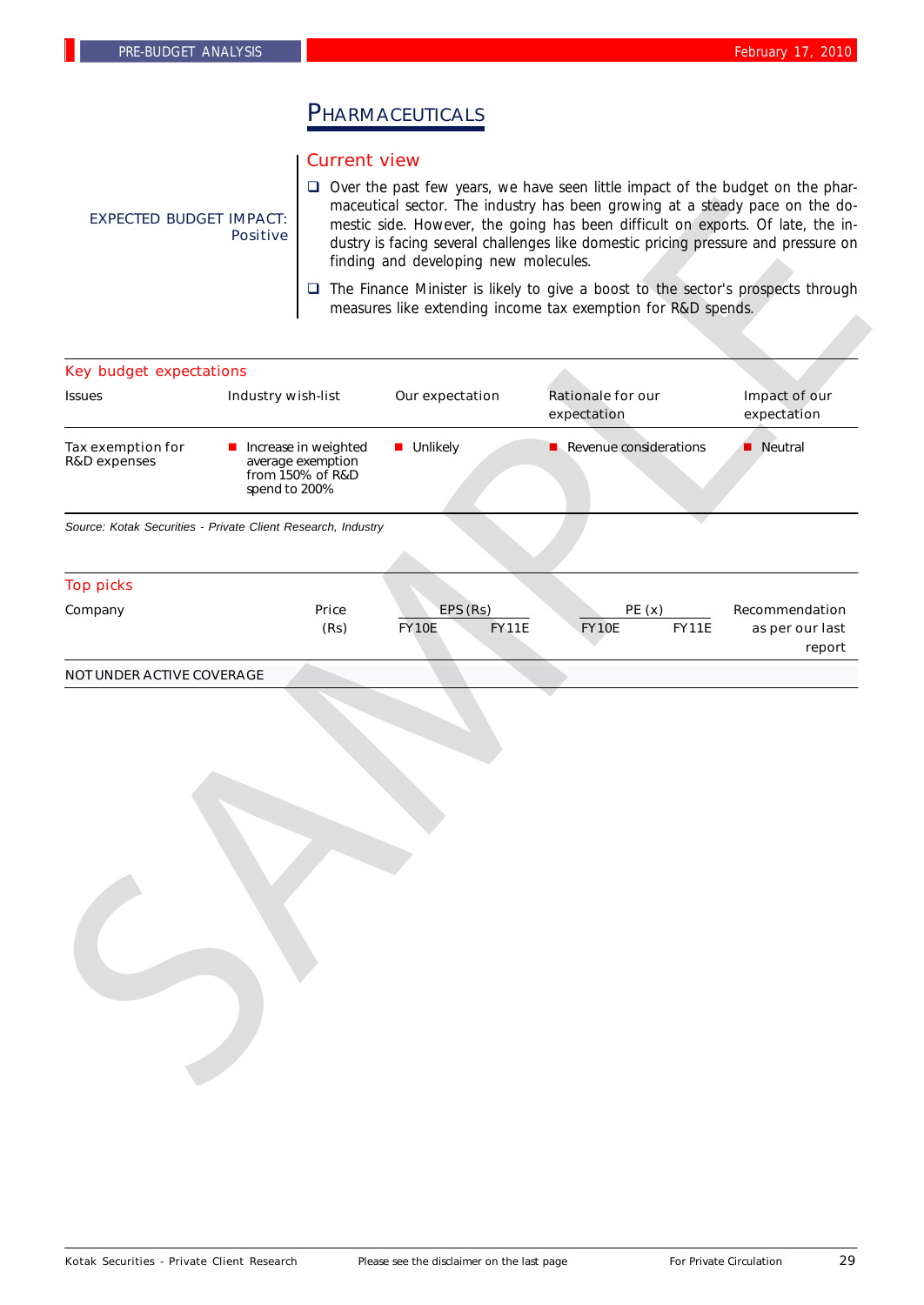## POWER

## Current view

- $\Box$  Power deficit in the country continues to remain high with several parts of the country suffering significant load-shedding
- $\Box$  Despite the massive capacity building underway in the country, actual capacity addition has continued to lag the growth in demand. As against a target of 10766 MW in 9M FY10, actual capacity addition has been only 6250 MW.
	- $\Box$  As per Central Electricity Authority (CEA) assessment, against planned capacity addition of 78,700 MW for the 11th Plan, a capacity of 18235 MW has been commissioned till 21.10.2009 and a capacity aggregating to 44139 MW is likely to be commissioned with a high level of certainty during the remaining Plan period. Thus a total capacity of 62,374 MW is likely with a high level of certainty.
	- $\Box$  The country continues to face shortage of coal due to slow clearance of projects, inadequate transportation facilities (wagons) and inferior quality. As a result, the development of coal sector is not commensurate with the current GDP growth rate of 7-8%. The long term linkage for NTPC stations correspond to 85-90% PLF level whereas the generation target is at 92% PLF. Hence dependence on imported coal will increase substantially by the end of XIth plan. This is likely to lead to uncertainty due to volatility in fuel prices.
	- $\Box$  Due to attractive tariffs expected for merchant power, IPPs are unwilling to enter into long term PPAs for entire power before approaching FIs/banks for financial assistance. Building cash flow projections in such a scenario is difficult due to uncertainties in pricing. This leads to inadequate comfort for Bank/FIs while sanctioning these projects.
	- $\Box$  The sector continues to face shortage of long-term lending (bank lending is of 7-10 years while project life is 25 years).
- $\square$  Financial health of the purchasers (State Discoms) remain a long-term concern.
- $\Box$  The sector has long-term potential for growth.

| <b>Key budget expectations</b><br><b>Issues</b><br>Infrastructure bonds<br><b>80IA</b><br><b>Availability of long-</b><br>tenure funds<br>Source: Kotak Securities - Private Client Research, Industry<br><b>Top picks</b><br>Company | Industry wish-list<br>Interest on Infrastruc-<br>ture bonds to be<br>included under 80C<br>$\blacksquare$ Extension of benefits<br>beyond 2011<br>Setting up India<br>infrastructure debt<br>fund of Rs 500 bn | Price | $\Box$ The sector has long-term potential for growth.<br>Our expectation<br><b>Likely</b><br>■ Likely<br>■ Likely<br>EPS (Rs) | $\Box$ Financial health of the purchasers (State Discoms) remain a long-term concern.<br><b>Rationale for our</b><br>expectation<br>■ To garner funds for<br>development of infra<br>sector<br>$\blacksquare$ To maintain attractiveness<br>of the sector<br>To meet funding require-<br>ments of the infrastructure<br>sector<br>PE(x)                                                                                                                                                            | Impact of our<br>expectation<br><b>Positive</b><br><b>Positive</b><br><b>Positive</b><br>Recommendation                                            |  |  |
|---------------------------------------------------------------------------------------------------------------------------------------------------------------------------------------------------------------------------------------|----------------------------------------------------------------------------------------------------------------------------------------------------------------------------------------------------------------|-------|-------------------------------------------------------------------------------------------------------------------------------|----------------------------------------------------------------------------------------------------------------------------------------------------------------------------------------------------------------------------------------------------------------------------------------------------------------------------------------------------------------------------------------------------------------------------------------------------------------------------------------------------|----------------------------------------------------------------------------------------------------------------------------------------------------|--|--|
|                                                                                                                                                                                                                                       |                                                                                                                                                                                                                |       |                                                                                                                               |                                                                                                                                                                                                                                                                                                                                                                                                                                                                                                    |                                                                                                                                                    |  |  |
|                                                                                                                                                                                                                                       |                                                                                                                                                                                                                |       |                                                                                                                               |                                                                                                                                                                                                                                                                                                                                                                                                                                                                                                    |                                                                                                                                                    |  |  |
|                                                                                                                                                                                                                                       |                                                                                                                                                                                                                |       |                                                                                                                               |                                                                                                                                                                                                                                                                                                                                                                                                                                                                                                    |                                                                                                                                                    |  |  |
|                                                                                                                                                                                                                                       |                                                                                                                                                                                                                |       |                                                                                                                               |                                                                                                                                                                                                                                                                                                                                                                                                                                                                                                    |                                                                                                                                                    |  |  |
|                                                                                                                                                                                                                                       |                                                                                                                                                                                                                |       |                                                                                                                               |                                                                                                                                                                                                                                                                                                                                                                                                                                                                                                    |                                                                                                                                                    |  |  |
|                                                                                                                                                                                                                                       |                                                                                                                                                                                                                |       |                                                                                                                               |                                                                                                                                                                                                                                                                                                                                                                                                                                                                                                    |                                                                                                                                                    |  |  |
|                                                                                                                                                                                                                                       |                                                                                                                                                                                                                |       |                                                                                                                               |                                                                                                                                                                                                                                                                                                                                                                                                                                                                                                    |                                                                                                                                                    |  |  |
|                                                                                                                                                                                                                                       |                                                                                                                                                                                                                |       |                                                                                                                               |                                                                                                                                                                                                                                                                                                                                                                                                                                                                                                    |                                                                                                                                                    |  |  |
|                                                                                                                                                                                                                                       |                                                                                                                                                                                                                |       |                                                                                                                               |                                                                                                                                                                                                                                                                                                                                                                                                                                                                                                    |                                                                                                                                                    |  |  |
|                                                                                                                                                                                                                                       |                                                                                                                                                                                                                |       | 7-10 years while project life is 25 years).                                                                                   | $\Box$ The sector continues to face shortage of long-term lending (bank lending is of                                                                                                                                                                                                                                                                                                                                                                                                              |                                                                                                                                                    |  |  |
|                                                                                                                                                                                                                                       |                                                                                                                                                                                                                |       | sanctioning these projects.                                                                                                   | $\Box$ Due to attractive tariffs expected for merchant power, IPPs are unwilling to en-<br>ter into long term PPAs for entire power before approaching FIs/banks for finan-<br>cial assistance. Building cash flow projections in such a scenario is difficult due<br>to uncertainties in pricing. This leads to inadequate comfort for Bank/Fls while                                                                                                                                             |                                                                                                                                                    |  |  |
|                                                                                                                                                                                                                                       |                                                                                                                                                                                                                |       |                                                                                                                               | This is likely to lead to uncertainty due to volatility in fuel prices.                                                                                                                                                                                                                                                                                                                                                                                                                            |                                                                                                                                                    |  |  |
|                                                                                                                                                                                                                                       |                                                                                                                                                                                                                |       |                                                                                                                               | $\Box$ The country continues to face shortage of coal due to slow clearance of<br>projects, inadequate transportation facilities (wagons) and inferior quality. As a<br>result, the development of coal sector is not commensurate with the current<br>GDP growth rate of 7-8%. The long term linkage for NTPC stations correspond<br>to 85-90% PLF level whereas the generation target is at 92% PLF. Hence de-<br>pendence on imported coal will increase substantially by the end of XIth plan. |                                                                                                                                                    |  |  |
|                                                                                                                                                                                                                                       |                                                                                                                                                                                                                |       |                                                                                                                               | $\Box$ As per Central Electricity Authority (CEA) assessment, against planned capacity<br>addition of 78,700 MW for the 11th Plan, a capacity of 18235 MW has been<br>commissioned till 21.10.2009 and a capacity aggregating to 44139 MW is likely<br>to be commissioned with a high level of certainty during the remaining Plan pe-<br>riod. Thus a total capacity of 62,374 MW is likely with a high level of certainty.                                                                       |                                                                                                                                                    |  |  |
|                                                                                                                                                                                                                                       | <b>LONG TERM OUTLOOK:</b><br><b>Positive</b>                                                                                                                                                                   |       |                                                                                                                               |                                                                                                                                                                                                                                                                                                                                                                                                                                                                                                    | addition has continued to lag the growth in demand. As against a target of<br>10766 MW in 9M FY10, actual capacity addition has been only 6250 MW. |  |  |
|                                                                                                                                                                                                                                       | <b>Positive</b>                                                                                                                                                                                                |       |                                                                                                                               | $\Box$ Despite the massive capacity building underway in the country, actual capacity                                                                                                                                                                                                                                                                                                                                                                                                              |                                                                                                                                                    |  |  |
| <b>EXPECTED BUDGET IMPACT:</b>                                                                                                                                                                                                        |                                                                                                                                                                                                                |       | country suffering significant load-shedding                                                                                   |                                                                                                                                                                                                                                                                                                                                                                                                                                                                                                    |                                                                                                                                                    |  |  |

#### Key budget expectations

N.A.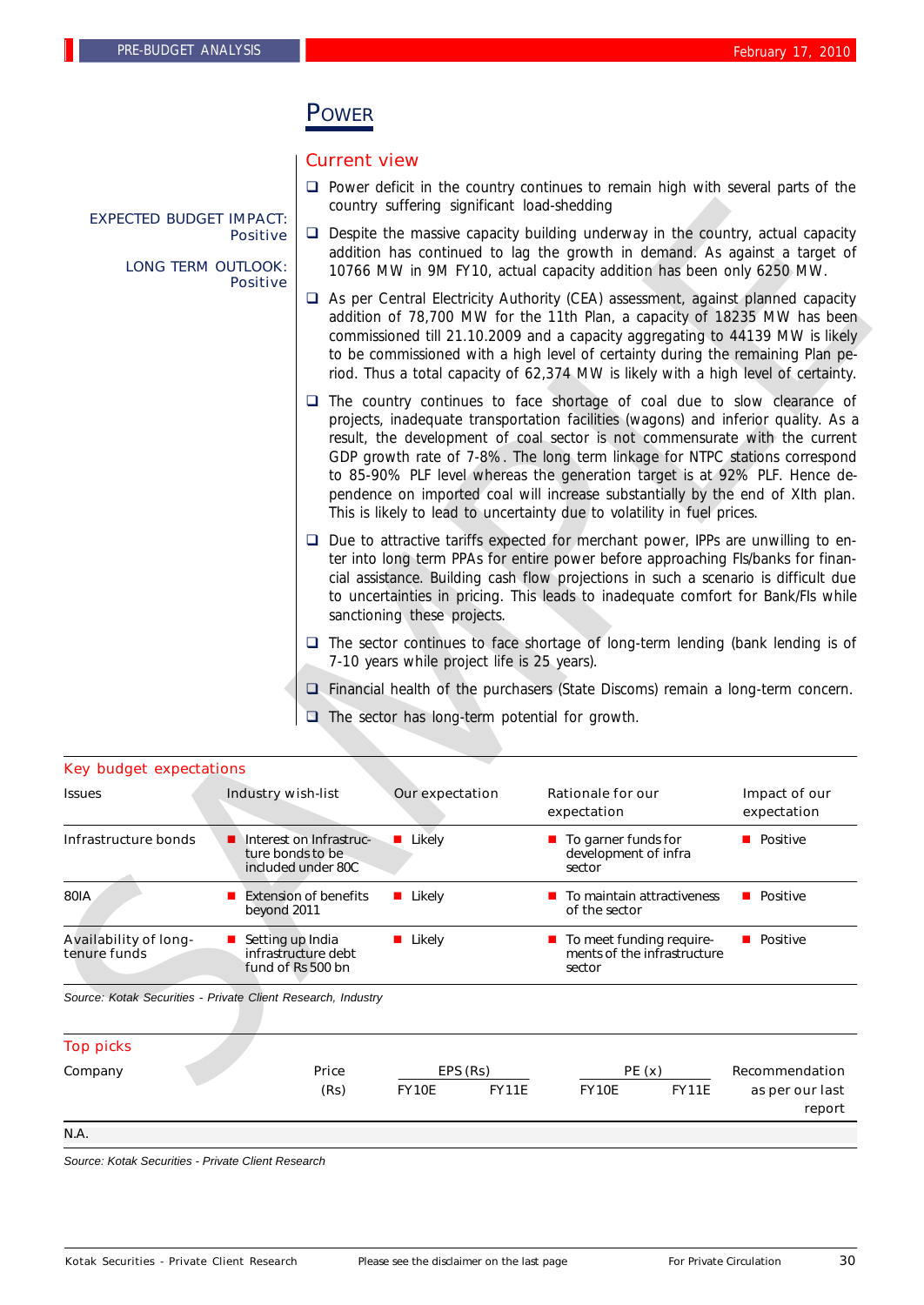# **REAL ESTATE**

## Current view

- □ We expect Union Budget 2010-11 to be positive for the real estate sector in terms of more focus towards affordable housing segment as well as slum redevelopment projects.
- $\square$  Real estate industry is expecting a large number of measures from the government to improve affordability for buyers, enable easier financing to the sector as well as enhance higher transparency to the sector.
- $\Box$  More clarity is also expected for a real estate regulator to draw down firm principles for property dealings and quality parameters for rating of construction.

#### Key budget expectations

| <b>EXPECTED BUDGET IMPACT:</b>                                                                          | <b>Positive</b>                                                                                                                                                                  |                                                                  | terms of more focus towards affordable housing segment as well as slum<br>redevelopment projects.<br>$\Box$ Real estate industry is expecting a large number of measures from the<br>government to improve affordability for buyers, enable easier financing to the<br>sector as well as enhance higher transparency to the sector. |                                                                                                                                                        |                                                                         |  |  |
|---------------------------------------------------------------------------------------------------------|----------------------------------------------------------------------------------------------------------------------------------------------------------------------------------|------------------------------------------------------------------|-------------------------------------------------------------------------------------------------------------------------------------------------------------------------------------------------------------------------------------------------------------------------------------------------------------------------------------|--------------------------------------------------------------------------------------------------------------------------------------------------------|-------------------------------------------------------------------------|--|--|
|                                                                                                         |                                                                                                                                                                                  |                                                                  |                                                                                                                                                                                                                                                                                                                                     |                                                                                                                                                        |                                                                         |  |  |
|                                                                                                         |                                                                                                                                                                                  | construction.                                                    |                                                                                                                                                                                                                                                                                                                                     | □ More clarity is also expected for a real estate regulator to draw down firm<br>principles for property dealings and quality parameters for rating of |                                                                         |  |  |
| <b>Key budget expectations</b>                                                                          |                                                                                                                                                                                  |                                                                  |                                                                                                                                                                                                                                                                                                                                     |                                                                                                                                                        |                                                                         |  |  |
| <b>Issues</b>                                                                                           | <b>Industry wish-list</b>                                                                                                                                                        |                                                                  | Our expectation                                                                                                                                                                                                                                                                                                                     | <b>Rationale for our</b><br>expectation                                                                                                                | Impact of our<br>expectation                                            |  |  |
| <b>Higher allocations for</b><br>Rajiv Awas yojana,<br>Indira Awaas yojana<br>and Rural housing<br>fund | Higher allocations<br>$\blacksquare$<br>and renewed focus<br>for these schemes                                                                                                   |                                                                  | Increased fund<br>allocation                                                                                                                                                                                                                                                                                                        | Inline with government's<br>plan to make country slum<br>free in next 5 years                                                                          | Positive for<br>players focused<br>on slum<br>redevelopment<br>projects |  |  |
| Interest payments on<br>home loans                                                                      | Hike income tax<br>exemption for<br>interest payment on<br>home loans to Rs<br>3lakh a year                                                                                      |                                                                  | Status quo<br>expected                                                                                                                                                                                                                                                                                                              | Housing demand aready<br>improving. Prices are<br>rising.                                                                                              | Neutral<br>ш                                                            |  |  |
| <b>Principal repayment</b><br>of home loans                                                             | Hike the limit of Rs 1<br>lakh on principal<br>repayments of home<br>loans to Rs 2 lakhs.<br>Also, make this<br>benefit a separate<br>categoty as against<br>part of Section 80C |                                                                  | Status quo<br>expected                                                                                                                                                                                                                                                                                                              | Housing demand aready<br>improving. Prices are<br>rising.                                                                                              | <b>Neutral</b>                                                          |  |  |
| <b>Section 80IB benefits</b>                                                                            | Income Tax exemp-<br>■<br>tion u/s 80 IB (10)<br>should be extended<br>to include projects<br>constructed after 31st<br>March 08                                                 |                                                                  | Increase the limit                                                                                                                                                                                                                                                                                                                  | Encourage more projects<br>to be launched to meet<br>the growing demand                                                                                | ■ Positive for real<br>estate sector                                    |  |  |
| <b>Accord infrastructure</b><br>status                                                                  | <b>Accord Infrastructure</b><br>ш<br>status to the afford-<br>able housing and<br>integrated township<br>projects                                                                |                                                                  | $\blacksquare$ Status should be<br>given                                                                                                                                                                                                                                                                                            | Provide better access of<br>funds and enable projects<br>to benefit from higher<br>allocation for IIFCL                                                | ■ Positive for real<br>estate sector                                    |  |  |
| <b>Relaxation of ECB</b><br>regulations                                                                 | <b>Extension of ECB</b>                                                                                                                                                          | deadline and should<br>be allowed for wider<br>range of projects | Status quo<br>maintained                                                                                                                                                                                                                                                                                                            | May result in shooting up<br>of real estate prices                                                                                                     | Neutral for the<br>$\blacksquare$<br>sector                             |  |  |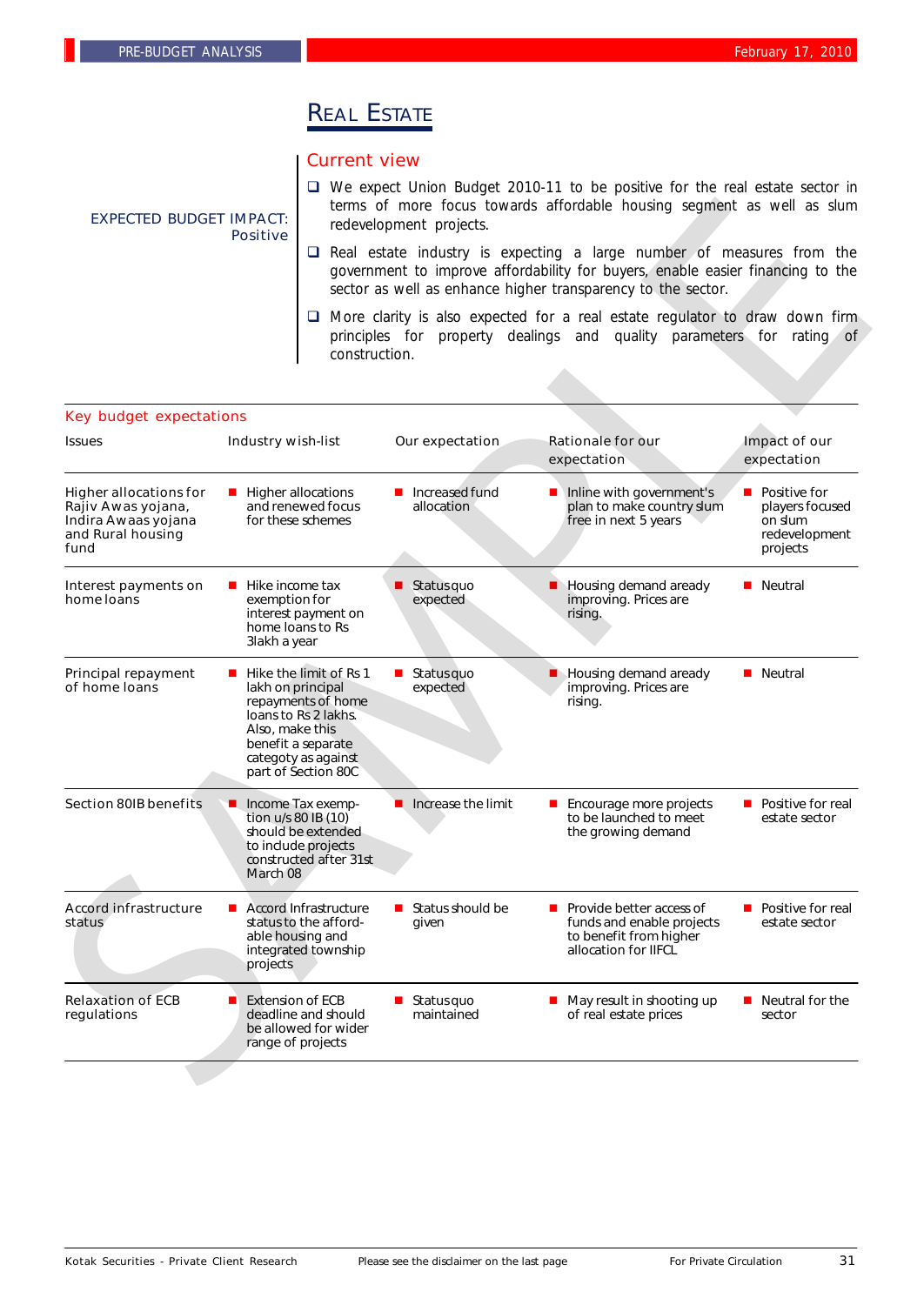## Real Estate (contd...)

# Key budget expectations Issues **Industry wish-list** Our expectation Rationale for our Impact of our expectation expectation *Source: Kotak Securities - Private Client Research, Industry* Top picks Company Price EPS (Rs) PE (x) Recommendation (Rs) FY10E FY11E FY10E FY11E as per our last report NOT UNDER ACTIVE COVERAGE  $\blacksquare$  Uniform stamp duty rates across different states Uniformilty in stamp duty rates  $\blacksquare$  Status quo maintained  $\blacksquare$  May result in loss of revenue for the government  $\blacksquare$  Neutral for the sector  $\blacksquare$  Introduction of a real estate regulator to enhance higher levels of transparency Real estate regulator **n** Introduction of a real **n** Incorporate a separate real estate regulator **Higher levels of transpar**ency as well as rating of construction quality for the players  $\blacksquare$  Positive for the entire real<br>estate sector estate international control of the state of the state of the state of the state of the state of the state of the state of the state of the state of the state of the state of the state of the state of the state of the stat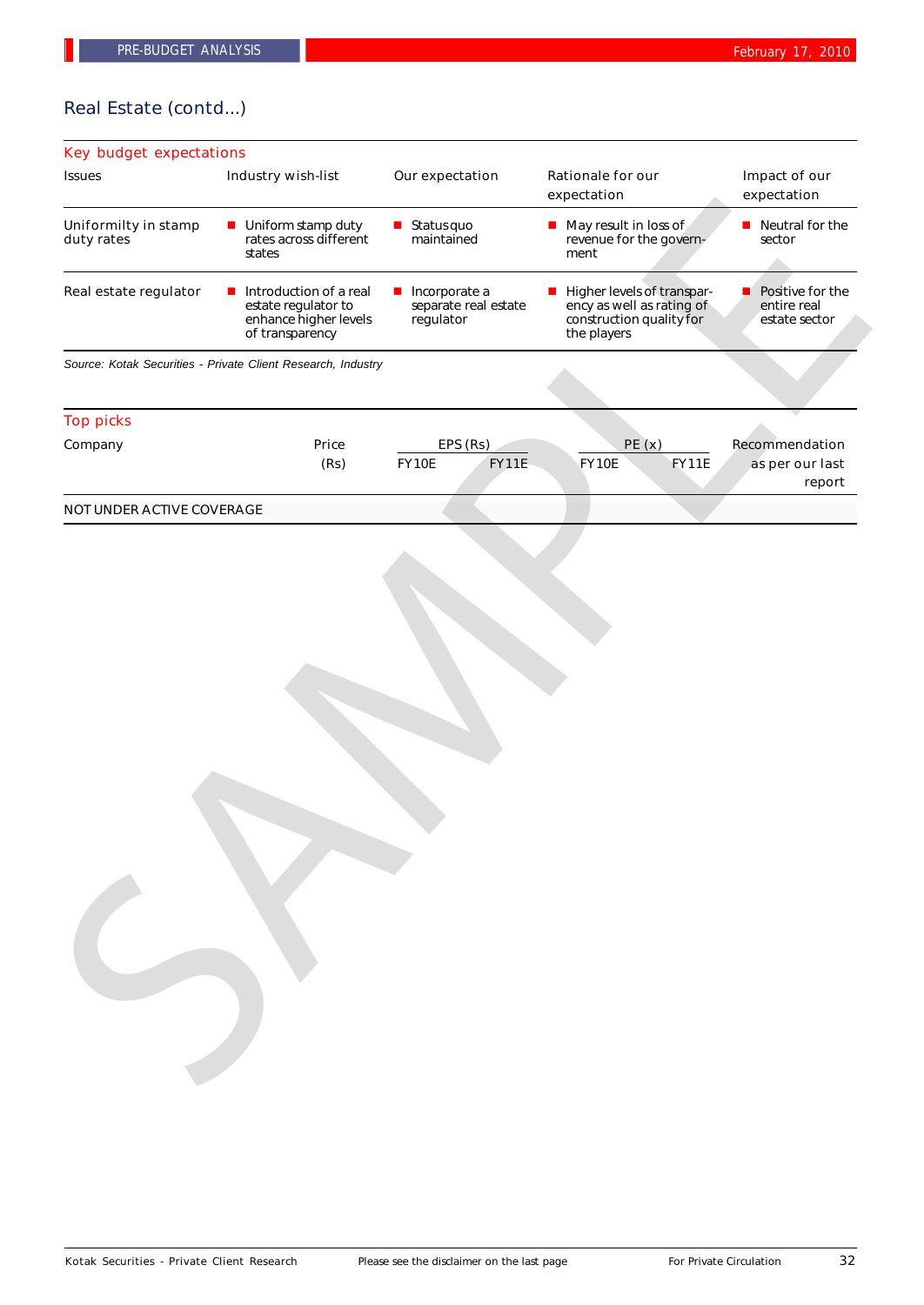## TELECOM

### Current view

- $\square$  The telecom sector has been one of the fastest growing sectors in India, which also boasts of having the second largest telecom user - base in the world. However, the sector is facing intense competitive pressures of late. Consequently, profitability has come under severe strain, as reflected in the quarterly results of most companies.
- $\Box$  Urban India has also reached saturation in terms of mobile usage and focus has now shifted to the semi-urban and rural areas. On the other hand, companies have also started to look overseas for growth and size.
- $\Box$  Thus, Indian companies are looking at new avenues like data-based services to increase ARPUs and sustain margins. In this context, 3G becomes very important for these companies. Mobile Number Portability is also expected to become a reality soon. However, the auction process for 3G spectrum has been delayed to FY11.

|                                                              | <b>EXPECTED BUDGET IMPACT:</b><br><b>Neutral</b> | also boasts of having the second largest telecom user - base in the world.<br>However, the sector is facing intense competitive pressures of late.<br>Consequently, profitability has come under severe strain, as reflected in the<br>quarterly results of most companies. |                              |                                                                                                                                                                                                                                                                                                                                         |                                                               |  |
|--------------------------------------------------------------|--------------------------------------------------|-----------------------------------------------------------------------------------------------------------------------------------------------------------------------------------------------------------------------------------------------------------------------------|------------------------------|-----------------------------------------------------------------------------------------------------------------------------------------------------------------------------------------------------------------------------------------------------------------------------------------------------------------------------------------|---------------------------------------------------------------|--|
|                                                              |                                                  |                                                                                                                                                                                                                                                                             |                              | $\Box$ Urban India has also reached saturation in terms of mobile usage and focus has<br>now shifted to the semi-urban and rural areas. On the other hand, companies<br>have also started to look overseas for growth and size.                                                                                                         |                                                               |  |
|                                                              |                                                  | FY11.                                                                                                                                                                                                                                                                       |                              | $\Box$ Thus, Indian companies are looking at new avenues like data-based services to<br>increase ARPUs and sustain margins. In this context, 3G becomes very important<br>for these companies. Mobile Number Portability is also expected to become a<br>reality soon. However, the auction process for 3G spectrum has been delayed to |                                                               |  |
| <b>Key budget expectations</b>                               |                                                  |                                                                                                                                                                                                                                                                             |                              |                                                                                                                                                                                                                                                                                                                                         |                                                               |  |
| <b>Issues</b>                                                | <b>Industry wish-list</b>                        |                                                                                                                                                                                                                                                                             | Our expectation              | <b>Rationale for our</b><br>expectation                                                                                                                                                                                                                                                                                                 | Impact of our<br>expectation                                  |  |
| <b>3G auctions</b>                                           |                                                  | Announcement of<br>steps to ensure early<br>and orderly comple-<br>tion of these auctions                                                                                                                                                                                   | <b>Likely</b>                | $\blacksquare$ Will bring in the much<br>needed revenues for the<br>Government.                                                                                                                                                                                                                                                         | ■ Positive for<br>cash-rich<br>companies in<br>the long term. |  |
| <b>Benefits under</b><br><b>Section 80IA</b>                 | ш<br>tax exemption<br>to 10 years                | Extension of 100%<br>benefits from 5 years                                                                                                                                                                                                                                  | Unlikely<br>п                | Broader revenue<br>implications                                                                                                                                                                                                                                                                                                         | <b>Neutral</b>                                                |  |
| Source: Kotak Securities - Private Client Research, Industry |                                                  |                                                                                                                                                                                                                                                                             |                              |                                                                                                                                                                                                                                                                                                                                         |                                                               |  |
|                                                              |                                                  |                                                                                                                                                                                                                                                                             |                              |                                                                                                                                                                                                                                                                                                                                         |                                                               |  |
|                                                              |                                                  |                                                                                                                                                                                                                                                                             |                              |                                                                                                                                                                                                                                                                                                                                         |                                                               |  |
| <b>Top picks</b><br>Company                                  |                                                  | Price                                                                                                                                                                                                                                                                       | EPS (Rs)                     | PE(x)                                                                                                                                                                                                                                                                                                                                   | Recommendation                                                |  |
|                                                              |                                                  | (Rs)                                                                                                                                                                                                                                                                        | <b>FY10E</b><br><b>FY11E</b> | <b>FY10E</b><br><b>FY11E</b>                                                                                                                                                                                                                                                                                                            | as per our last                                               |  |
| <b>NOT UNDER ACTIVE COVERAGE</b>                             |                                                  |                                                                                                                                                                                                                                                                             |                              |                                                                                                                                                                                                                                                                                                                                         | report                                                        |  |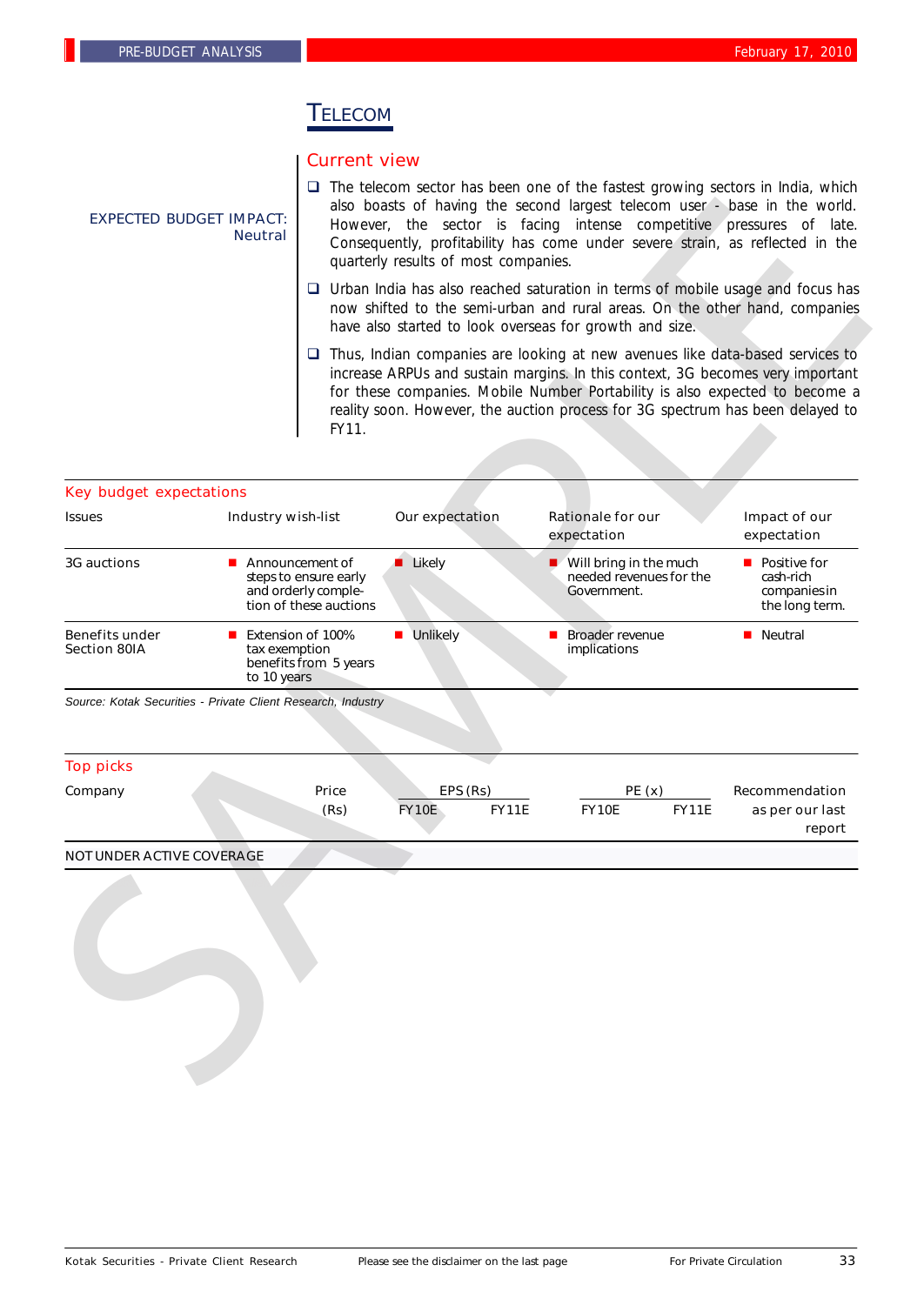## TEXTILES

## Current view

 $\square$  The textiles sector has picked up due to robust domestic demand and increasing exports due to revival in the global economy.

#### $\Box$  Man made fibres continue to play a significant role in meeting the textile needs of the country. With limitations in availability of the arable land and hence limits to availability of cotton we feel that the additional needs of the masses can only be met through synthetics. Positive

- $\Box$  As of today polyester is one of the cheapest fibres and has favourable characteristics like wash and wear. Currently it is ~20% cheaper then cotton and it is likely to continue to remain significantly cheaper then cotton going forward also.
- $\Box$  The per capita consumption of polyester in India is fairly low at 1.6 kg as compared to world average of 3 kg and 6 kg for China. This would ensure it steady growth going forward.
- $\Box$  Polyester is also finding increased application in technical textiles like geo textile for road construction, fire retardant textiles, air bags in passenger cars, non woven disposable products etc. Thus we see good growth potential for usage of polyester in India.

|                                                                                                                     |                                             |                                                                                                                                                                                                                                                                  | exports due to revival in the global economy.                                                                                                                                                                                                                                                       |                                                                                                                                                                                                                                                                |                              |  |  |  |
|---------------------------------------------------------------------------------------------------------------------|---------------------------------------------|------------------------------------------------------------------------------------------------------------------------------------------------------------------------------------------------------------------------------------------------------------------|-----------------------------------------------------------------------------------------------------------------------------------------------------------------------------------------------------------------------------------------------------------------------------------------------------|----------------------------------------------------------------------------------------------------------------------------------------------------------------------------------------------------------------------------------------------------------------|------------------------------|--|--|--|
| <b>EXPECTED BUDGET IMPACT:</b><br><b>Positive</b><br><b>LONG TERM OUTLOOK:</b><br><b>Positive</b>                   |                                             |                                                                                                                                                                                                                                                                  | $\Box$ Man made fibres continue to play a significant role in meeting the textile needs<br>of the country. With limitations in availability of the arable land and hence limits<br>to availability of cotton we feel that the additional needs of the masses can only<br>be met through synthetics. |                                                                                                                                                                                                                                                                |                              |  |  |  |
|                                                                                                                     |                                             | $\Box$ As of today polyester is one of the cheapest fibres and has favourable<br>characteristics like wash and wear. Currently it is ~20% cheaper then cotton<br>and it is likely to continue to remain significantly cheaper then cotton going<br>forward also. |                                                                                                                                                                                                                                                                                                     |                                                                                                                                                                                                                                                                |                              |  |  |  |
|                                                                                                                     |                                             |                                                                                                                                                                                                                                                                  | steady growth going forward.                                                                                                                                                                                                                                                                        | $\Box$ The per capita consumption of polyester in India is fairly low at 1.6 kg as<br>compared to world average of 3 kg and 6 kg for China. This would ensure it                                                                                               |                              |  |  |  |
|                                                                                                                     |                                             |                                                                                                                                                                                                                                                                  | of polyester in India.                                                                                                                                                                                                                                                                              | $\Box$ Polyester is also finding increased application in technical textiles like geo textile<br>for road construction, fire retardant textiles, air bags in passenger cars, non<br>woven disposable products etc. Thus we see good growth potential for usage |                              |  |  |  |
| <b>Key budget expectations</b>                                                                                      |                                             |                                                                                                                                                                                                                                                                  |                                                                                                                                                                                                                                                                                                     |                                                                                                                                                                                                                                                                |                              |  |  |  |
| <b>Issues</b>                                                                                                       | <b>Industry wish-list</b>                   |                                                                                                                                                                                                                                                                  | Our expectation                                                                                                                                                                                                                                                                                     | <b>Rationale for our</b><br>expectation                                                                                                                                                                                                                        | Impact of our<br>expectation |  |  |  |
| Excise duty on PTA,<br>MEG, polyester chips,<br><b>POY</b>                                                          | $\blacksquare$ To be maintained at<br>8%    |                                                                                                                                                                                                                                                                  | $\blacksquare$ Status quo to be<br>maintained                                                                                                                                                                                                                                                       | Increase in excise duty<br>would lead to higher<br>prices for the consumer<br>and it would further<br>increase inflation                                                                                                                                       | ■ Neutral                    |  |  |  |
| 2% Interest subven-<br>tion                                                                                         | it expires on 31st<br>March 2010            | <b>Extend by one year as</b>                                                                                                                                                                                                                                     | ■ Will be extended                                                                                                                                                                                                                                                                                  | ■ To reduce interest burden<br>and make them competi-<br>tive in exports                                                                                                                                                                                       | $\blacksquare$ Positive      |  |  |  |
| DEPB 6% for chips<br>and 8% for POY                                                                                 | <b>n</b> Increase DEPB<br>benefits          |                                                                                                                                                                                                                                                                  | Some increase likely                                                                                                                                                                                                                                                                                | ■ To remain competitive in<br>POY exports as compared<br>to other countries<br>especially China                                                                                                                                                                | $\blacksquare$ Positive      |  |  |  |
| <b>TUF for man made</b><br>fire                                                                                     | fibres                                      | TUF is allowed only<br>for cotton yarn and<br>not for man made                                                                                                                                                                                                   | $\blacksquare$ Status quo to be<br>maintained                                                                                                                                                                                                                                                       | Man made fiber is already<br>~20% cheaper then cotton                                                                                                                                                                                                          | <b>Neutral</b>               |  |  |  |
| <b>Allocation under TUF</b>                                                                                         | under TUF                                   | To increase allocation                                                                                                                                                                                                                                           | <b>Allocation under</b><br>TUF expected to be<br>increased                                                                                                                                                                                                                                          | Increase in allocation of<br>TUF scheme would lead to<br>large inflow of investment<br>in the textile industry<br>thereby improving the<br>productivity and efficiency.                                                                                        | $\blacksquare$ Positive      |  |  |  |
| Higher duty on raw<br>materials and lower<br>duty on final product<br>has led to accumula-<br>tion of CENVAT credit | Cash refund of<br>ш<br><b>CENVAT</b> credit |                                                                                                                                                                                                                                                                  | Status quo to be<br>ш<br>maintained                                                                                                                                                                                                                                                                 | Cash outflow for govern-<br>ment                                                                                                                                                                                                                               | <b>Neutral</b>               |  |  |  |

Kotak Securities - Private Client Research Please see the disclaimer on the last page For Private Circulation 34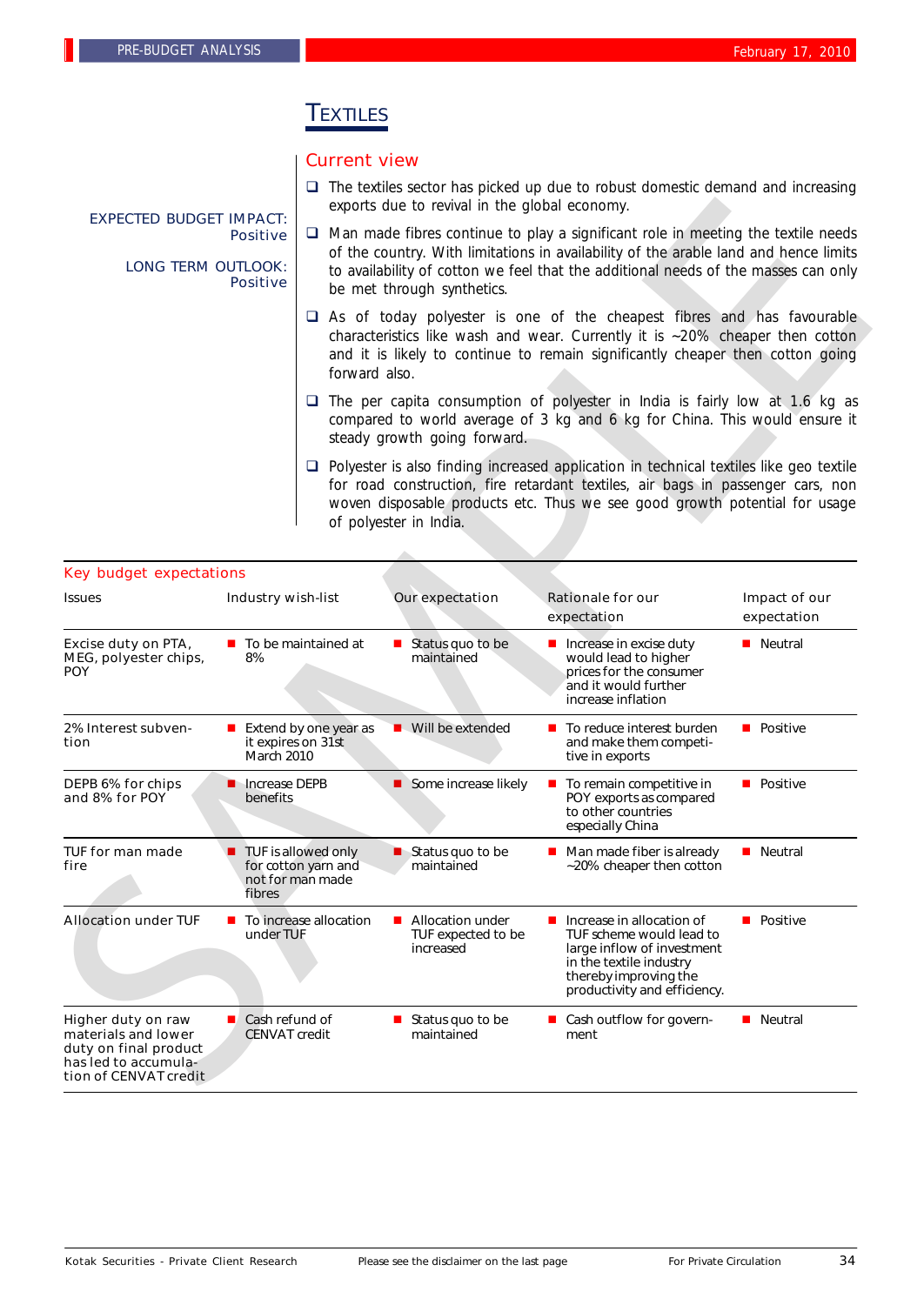## Textiles (contd...)

| <b>Key budget expectations</b>         |                                                              |                                                                                                                                                                                                                                                                                                                                                                                                                 |                                         |                                                    |  |
|----------------------------------------|--------------------------------------------------------------|-----------------------------------------------------------------------------------------------------------------------------------------------------------------------------------------------------------------------------------------------------------------------------------------------------------------------------------------------------------------------------------------------------------------|-----------------------------------------|----------------------------------------------------|--|
| <b>Issues</b>                          | Industry wish-list                                           | Our expectation                                                                                                                                                                                                                                                                                                                                                                                                 | <b>Rationale for our</b><br>expectation | Impact of our<br>expectation                       |  |
| Import duty on fiber                   | $\blacksquare$ To increase from<br>current 5% to 10%         | ■ To protect domestic<br>Some increase likely<br>industry from cheap<br>imports                                                                                                                                                                                                                                                                                                                                 |                                         | <b>Positive</b>                                    |  |
| Import duty on<br>processing chemicals | To reduce from 10%<br>to 5%                                  | Status quo to be<br>$\mathbf{r}$<br>maintained                                                                                                                                                                                                                                                                                                                                                                  | Future revenue implica-<br>tions        | Neutral                                            |  |
| Labour reforms                         | To allow contract<br>$\blacksquare$<br>labour                | Some amendments<br>Rigid labour laws have led<br>$\mathbf{r}$<br>would be done<br>to operational inflexibility.<br>Contract labour norms<br>should be liberalized for<br>textiles and garments so<br>that units can hire<br>labourers for a few<br>months without the<br>compulsion of having to<br>absorb them permanently.<br>This would boost the<br>productivity and invest-<br>ments in the textile sector |                                         | <b>Positive</b>                                    |  |
|                                        | Source: Kotak Securities - Private Client Research, Industry |                                                                                                                                                                                                                                                                                                                                                                                                                 |                                         |                                                    |  |
|                                        |                                                              |                                                                                                                                                                                                                                                                                                                                                                                                                 |                                         |                                                    |  |
| <b>Top picks</b>                       |                                                              |                                                                                                                                                                                                                                                                                                                                                                                                                 |                                         |                                                    |  |
| Company                                | Price<br>(Rs)                                                | EPS (Rs)<br><b>FY11E</b><br><b>FY10E</b>                                                                                                                                                                                                                                                                                                                                                                        | PE(x)<br>FY11E<br><b>FY10E</b>          | <b>Recommendation</b><br>as per our last<br>report |  |
| <b>JBF Industries</b>                  | 105                                                          | 35.0<br>41.0                                                                                                                                                                                                                                                                                                                                                                                                    | 3.0<br>2.6                              | <b>BUY</b>                                         |  |
|                                        |                                                              |                                                                                                                                                                                                                                                                                                                                                                                                                 |                                         |                                                    |  |

| <b>Top picks</b>      |               |              |                          |              |                       |                                             |
|-----------------------|---------------|--------------|--------------------------|--------------|-----------------------|---------------------------------------------|
| Company               | Price<br>(Rs) | <b>FY10E</b> | EPS (Rs)<br><b>FY11E</b> | <b>FY10E</b> | PE(x)<br><b>FY11E</b> | Recommendation<br>as per our last<br>report |
| <b>JBF</b> Industries | 105           | 35.0         | 41.0                     | 3.0          | 2.6                   | <b>BUY</b>                                  |